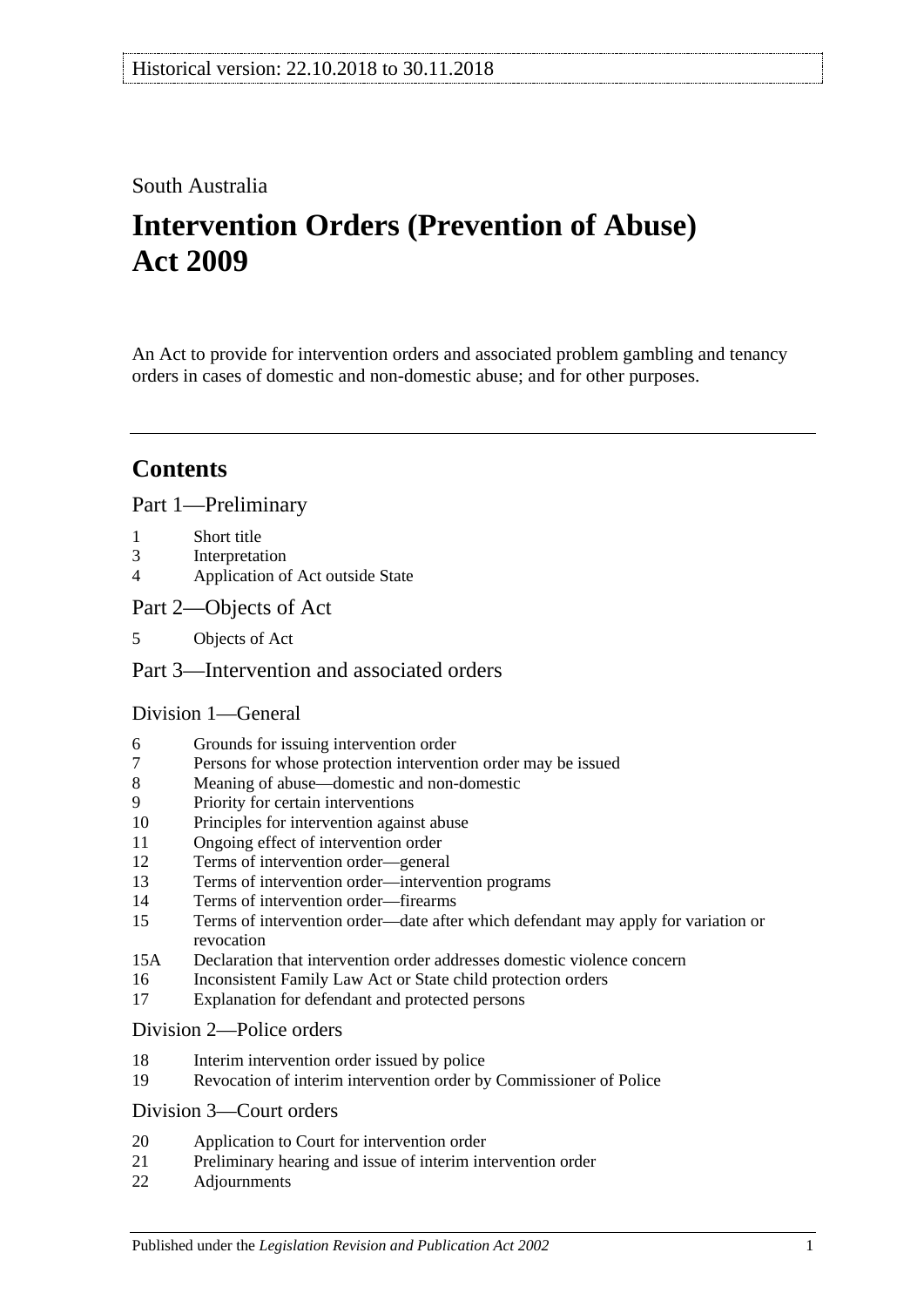- 23 [Determination of application for intervention order](#page-19-0)
- 24 [Problem gambling order](#page-20-0)
- 25 [Tenancy order](#page-21-0)

#### [Division 4—Variation or revocation of orders](#page-23-0)

- 26 [Intervention orders](#page-23-1)
- 27 [Problem gambling orders](#page-24-0)

#### [Division 5—Evidentiary matters](#page-25-0)

- 28 [Burden of proof](#page-25-1)
- 29 [Special arrangements for evidence and cross-examination](#page-25-2)

#### [Part 3A—National recognition of domestic violence orders](#page-26-0)

#### Division [1—Preliminary](#page-26-1)

- 29A [Interpretation](#page-26-2)
- 29B [Registered foreign orders](#page-27-0)
- 29C [Domestic violence concern](#page-28-0)

#### Division [2—National recognition of DVOs](#page-28-1)

#### Subdivision [1—General principles](#page-28-2)

- 29D [Recognition of DVOs](#page-28-3)
- 29E [Variations to DVOs](#page-28-4)
- 29F [Revocation of recognised DVO](#page-29-0)
- 29G [Recognised DVO prevails over earlier comparable DVOs](#page-29-1)
- 29H [Making of new orders](#page-30-0)

#### Subdivision [2—Enforcement of recognised DVOs](#page-30-1)

- 29I [Recognised DVOs and variations are enforceable against defendant](#page-30-2)
- 29J [Properly notified—meaning](#page-30-3)
- 29K [Contravention of enforceable recognised DVO](#page-31-0)

#### Subdivision [3—Enforcement of non-local DVOs](#page-31-1)

- 29L [Non-local DVO to be treated as local DVO](#page-31-2)
- 29M [Licences, permits and other authorisations](#page-31-3)<br>29N Recognition of disqualification to hold fire
- [Recognition of disqualification to hold firearms licence](#page-32-0)
- 29O [Orders for costs](#page-32-1)

#### Division [3—Variation and revocation of recognised non-local DVOs](#page-32-2)

- 29P [Power of Court to vary or revoke recognised non-local DVOs](#page-32-3)
- 29Q [Application for variation or revocation of recognised non-local DVO](#page-33-0)
- 29R [Decision about hearing of application](#page-33-1)

#### Division [4—Exchange of information](#page-34-0)

- 29S [Issuing authorities may obtain DVO information](#page-34-1)
- 29T [Issuing authorities must provide DVO information](#page-34-2)
- 29U [Law enforcement agencies may obtain DVO information](#page-34-3)
- 29V [Information to be provided to law enforcement agencies](#page-34-4)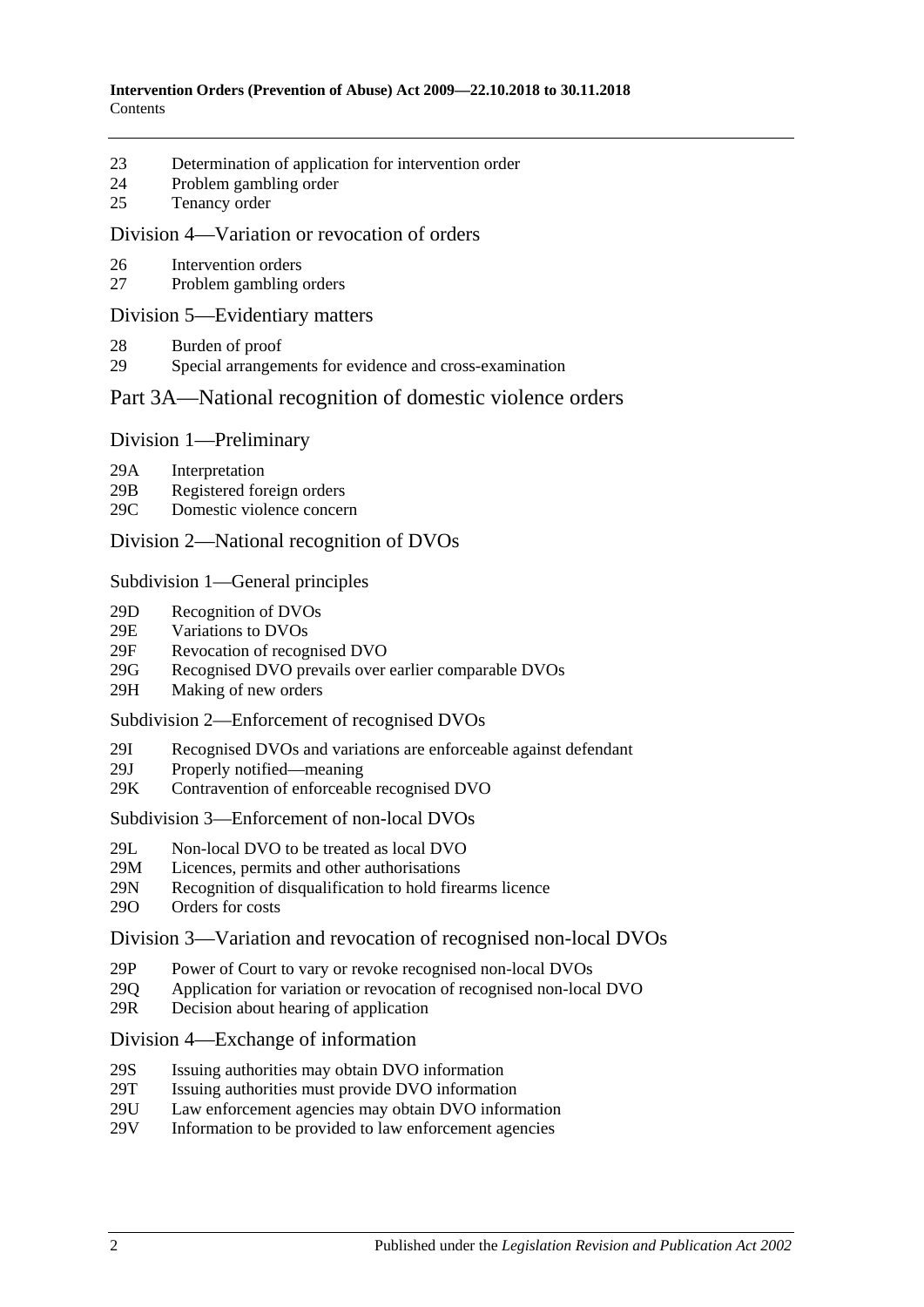Division [5—Miscellaneous](#page-35-0)

#### 29W [Certificate evidence—notification](#page-35-1)

#### Division [6—Transitional provisions](#page-35-2)

#### Subdivision [1—Preliminary](#page-35-3)

#### 29X [Interpretation](#page-35-4)

29Y [Enforcement of DVOs under other provisions](#page-35-5)

#### Subdivision [2—DVOs to which scheme applies](#page-36-0)

- 29Z [DVOs made in this jurisdiction](#page-36-1)
- 29ZA [DVOs made in other jurisdictions](#page-36-2)

#### Subdivision [3—Extension of scheme to older DVOs](#page-36-3)

- 29ZB [DVOs declared to be recognised DVOs](#page-36-4)
- 29ZC [DVOs declared to be recognised in other jurisdictions before commencement date](#page-37-0)

#### Subdivision [4—Power to declare DVO to be recognised](#page-37-1)

- 29ZD [Power to declare DVO to be recognised](#page-37-2)
- 29ZE [Application for order](#page-37-3)
- 29ZF [Declarations relating to general violence orders](#page-38-0)

#### [Part 4—Foreign intervention orders](#page-38-1)

30 [Registration of foreign intervention orders](#page-38-2)

#### [Part 5—Offences and enforcement](#page-39-0)

#### [Division 1—Offences](#page-39-1)

- 31 [Contravention of intervention order](#page-39-2)
- 32 [Landlord not to allow access to excluded defendant](#page-39-3)
- 33 [Publication of report about proceedings or orders](#page-40-0)

#### [Division 2—Special police powers](#page-40-1)

- 34 [Powers facilitating service of intervention order](#page-40-2)
- 35 [Powers following service of intervention order](#page-41-0)
- 36 [Power to arrest and detain for contravention of intervention order](#page-41-1)
- 37 [Power to search for weapons and articles required to be surrendered by intervention order](#page-42-0)

#### [Division 3—Disclosure of information](#page-42-1)

38 [Disclosure to police of information relevant to locating defendant](#page-42-2)

#### [Part 6—Miscellaneous](#page-42-3)

- 39 [Delegation by intervention program manager](#page-42-4)
- 40 [Dealing with items surrendered under intervention order](#page-43-0)
- 41 [Evidentiary provision](#page-43-1)
- 42 [Regulations](#page-43-2)

#### [Schedule 1—Transitional provisions](#page-43-3)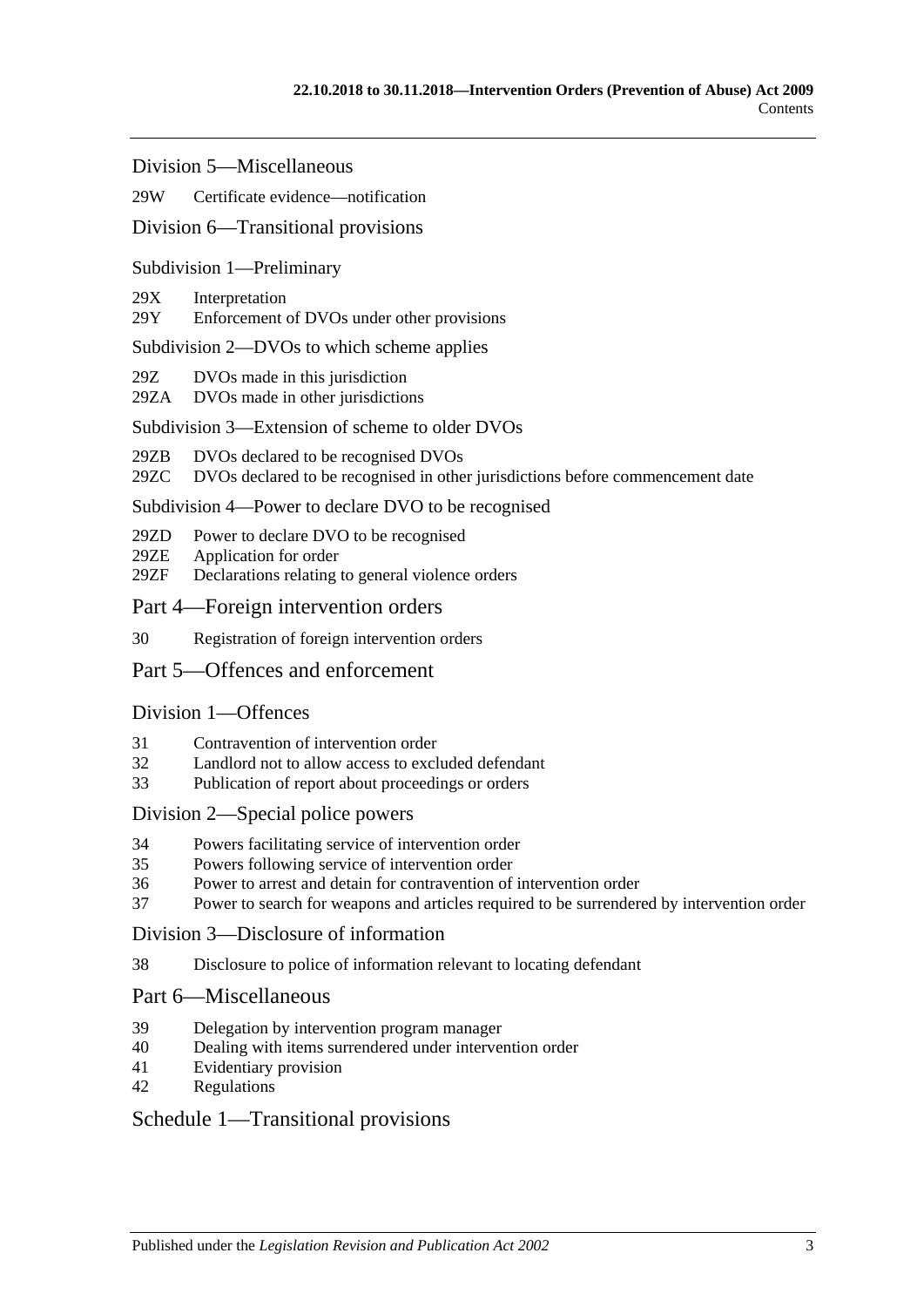#### Part 15—Transitional provisions

- 37 [Continuance of restraining orders](#page-43-4)
- 38 [Continuance of registered foreign restraining orders](#page-43-5)
- 39 [Validation of certain intervention orders in force before commencement of section](#page-44-0) 6 of *[Intervention Orders \(Prevention of Abuse\) \(Miscellaneous\) Amendment Act](#page-44-0) 2015*

[Legislative history](#page-45-0)

# <span id="page-3-0"></span>**The Parliament of South Australia enacts as follows:**

# **Part 1—Preliminary**

# <span id="page-3-1"></span>**1—Short title**

This Act may be cited as the *Intervention Orders (Prevention of Abuse) Act 2009*.

# <span id="page-3-3"></span><span id="page-3-2"></span>**3—Interpretation**

(1) In this Act, unless the contrary intention appears—

*abuse* and *act of abuse*—see [section](#page-7-0) 8;

*ammunition* has the same meaning as in the *[Firearms Act 2015](http://www.legislation.sa.gov.au/index.aspx?action=legref&type=act&legtitle=Firearms%20Act%202015)*;

*associated order* means a problem gambling order or tenancy order made in association with a final intervention order;

*case manager* means a person responsible for supervision of a defendant's participation in an intervention program;

*child* means a person who has not attained 18 years of age;

*cognitive impairment* includes—

- (a) a developmental disability (including, for example, an intellectual disability, Down syndrome, cerebral palsy or an autistic spectrum disorder);
- (b) an acquired disability as a result of illness or injury (including, for example, dementia, a traumatic brain injury or a neurological disorder);
- (c) a mental illness;

*contravene* includes fail to comply;

*Court* means the Magistrates Court of South Australia;

*defendant*—see [section](#page-6-4) 6;

*domestic abuse*—see [section](#page-9-1) 8(8);

*domestic partner* means a person who is a domestic partner within the meaning of the *[Family Relationships Act](http://www.legislation.sa.gov.au/index.aspx?action=legref&type=act&legtitle=Family%20Relationships%20Act%201975) 1975*, whether declared as such under that Act or not;

*domestic violence concern*—see [sections](#page-14-0) 15A and [29C;](#page-28-0)

*Family Law Act order* means an order, injunction, undertaking, plan, recognisance or other form of obligation imposed or agreement made under the *Family Law Act 1975* of the Commonwealth;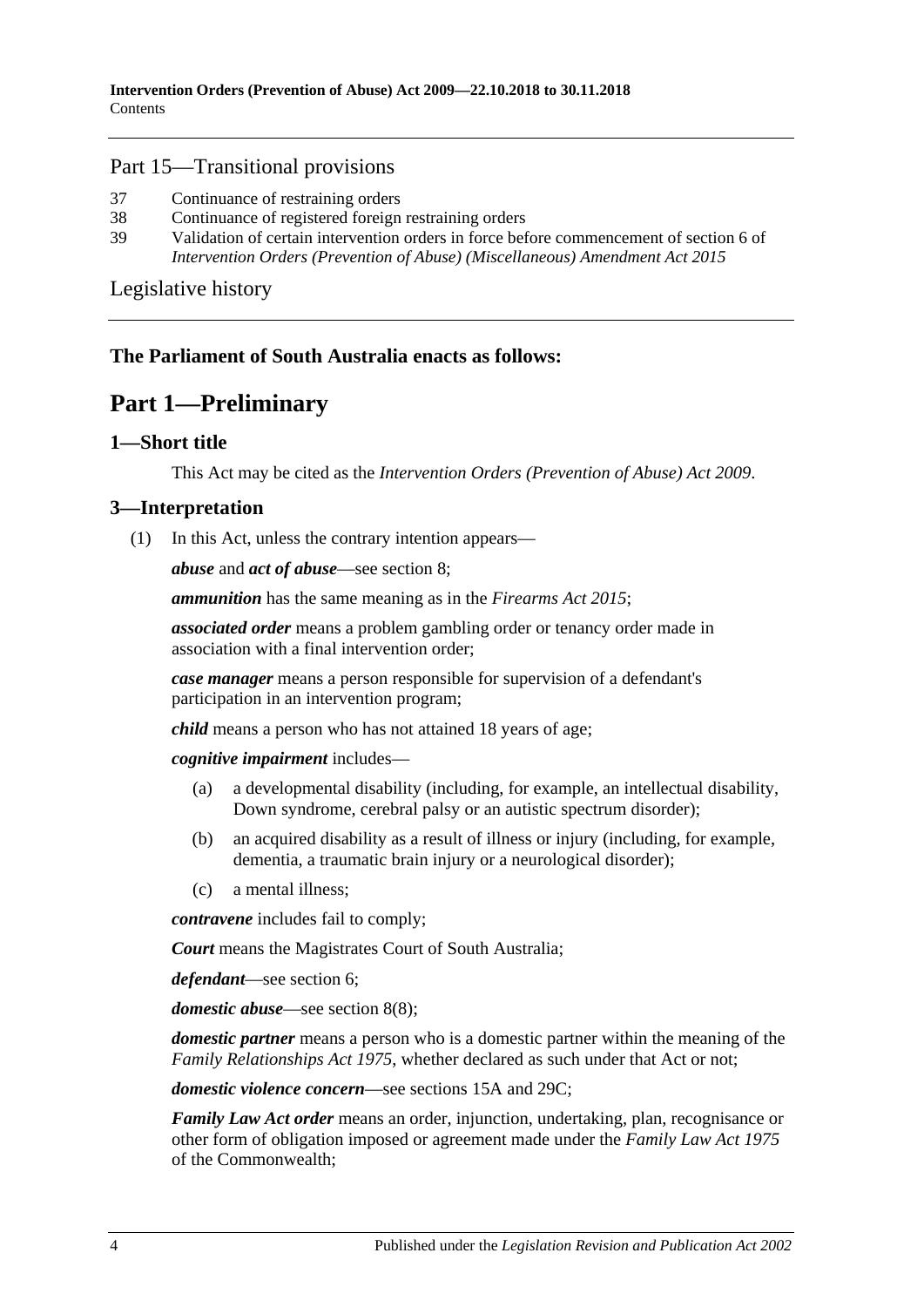#### *final intervention order* means—

- (a) an interim intervention order (whether issued by a police officer or the Court) confirmed as a final intervention order by the Court under [section](#page-19-0) 23; or
- (b) a final intervention order issued by the Court under [section](#page-19-0) 23 in substitution for an interim intervention order;

*firearm* has the same meaning as in the *[Firearms Act](http://www.legislation.sa.gov.au/index.aspx?action=legref&type=act&legtitle=Firearms%20Act%202015) 2015*;

#### *firearms terms*—see [section](#page-13-0) 14;

*foreign intervention order* means an order, notice or other form of requirement under the law of another State, a Territory of the Commonwealth or New Zealand declared by regulation to be a foreign intervention order;

#### *interim intervention order* means—

- (a) an interim intervention order issued by a police officer under [section](#page-14-4) 18; or
- (b) an interim intervention order issued by the Court under [section](#page-16-2) 21;

#### *intervention order* means—

- (a) an interim intervention order; or
- (b) a final intervention order,

as the case requires;

*intervention program* means a program that provides—

- (a) supervised treatment; or
- (b) supervised rehabilitation; or
- (c) supervised behaviour management; or
- (d) supervised access to support services; or
- (e) a combination of any 1 or more of the above,

designed to address behavioural problems (including problem gambling), substance abuse or mental impairment;

*intervention program manager* means a person employed by the South Australian Courts Administration Authority to have general oversight of intervention programs and coordinate the implementation of relevant court orders (and includes a delegate of such a person);

#### *issuing authority*—

- (a) in relation to an interim intervention order—means the police officer who, or the Court that, issues the interim intervention order; and
- (b) in relation to a final intervention order—means the Court—
	- (i) that confirms the interim intervention order as a final intervention order under [section](#page-19-0) 23; or
	- (ii) that issues the final intervention order under [section](#page-19-0) 23 in substitution for an interim intervention order,

(as the case may be);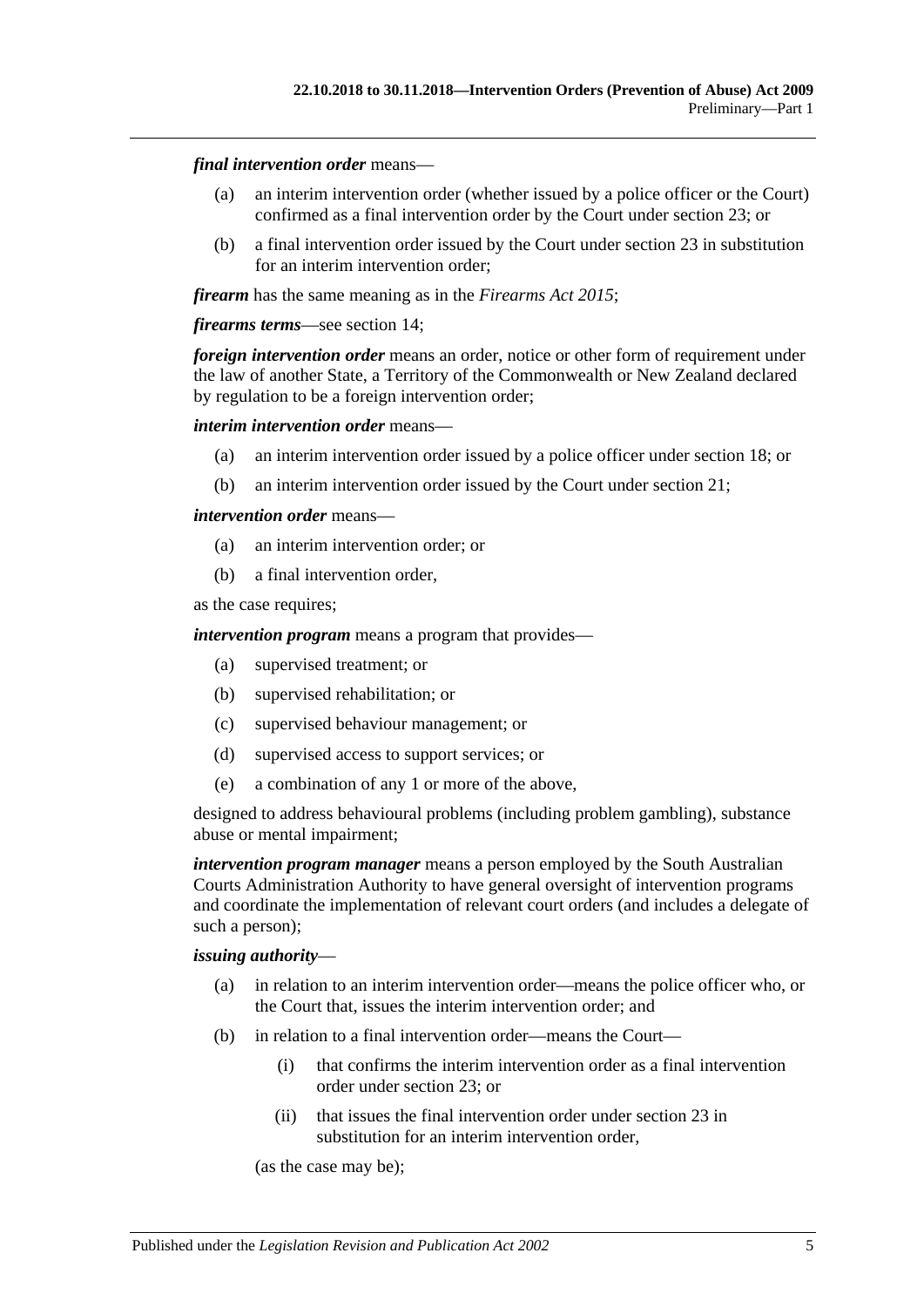*non-domestic abuse*—see [section](#page-9-2) 8(9);

*offensive material*—see [subsection](#page-5-1) (2);

*Principal Registrar* means the Principal Registrar of the Court;

*problem gambling order*—see [section](#page-20-0) 24;

*protected person* means a person for whose protection an intervention order is issued;

*public sector agency* has the same meaning as in the *[Public Sector Act](http://www.legislation.sa.gov.au/index.aspx?action=legref&type=act&legtitle=Public%20Sector%20Act%202009) 2009*, but does not include the Legal Services Commission;

*relevant public sector agency* means—

- (a) the chief executive of the administrative unit of the Public Service that is, under a Minister, responsible for the administration of the *[Children's](http://www.legislation.sa.gov.au/index.aspx?action=legref&type=act&legtitle=Childrens%20Protection%20Act%201993)  [Protection Act](http://www.legislation.sa.gov.au/index.aspx?action=legref&type=act&legtitle=Childrens%20Protection%20Act%201993) 1993*; or
- (b) the chief executive of the administrative unit of the Public Service that is, under a Minister, responsible for the administration of the *[Education and](http://www.legislation.sa.gov.au/index.aspx?action=legref&type=act&legtitle=Education%20and%20Early%20Childhood%20Services%20(Registration%20and%20Standards)%20Act%202011)  [Early Childhood Services \(Registration and Standards\) Act](http://www.legislation.sa.gov.au/index.aspx?action=legref&type=act&legtitle=Education%20and%20Early%20Childhood%20Services%20(Registration%20and%20Standards)%20Act%202011) 2011*; or
- (c) the chief executive of the administrative unit of the Public Service that is, under a Minister, responsible for the administration of the *[Family and](http://www.legislation.sa.gov.au/index.aspx?action=legref&type=act&legtitle=Family%20and%20Community%20Services%20Act%201972)  [Community Services Act](http://www.legislation.sa.gov.au/index.aspx?action=legref&type=act&legtitle=Family%20and%20Community%20Services%20Act%201972) 1972*; or
- (d) the South Australian Housing Trust; or
- (f) the chief executive of the administrative unit of the Public Service that is, under a Minister, responsible for the administration of the *[Supported](http://www.legislation.sa.gov.au/index.aspx?action=legref&type=act&legtitle=Supported%20Residential%20Facilities%20Act%201992)  [Residential Facilities Act](http://www.legislation.sa.gov.au/index.aspx?action=legref&type=act&legtitle=Supported%20Residential%20Facilities%20Act%201992) 1992*; or
- (g) the chief executive of the administrative unit of the Public Service that is, under a Minister, responsible for the administration of the *[Correctional](http://www.legislation.sa.gov.au/index.aspx?action=legref&type=act&legtitle=Correctional%20Services%20Act%201982)  [Services Act](http://www.legislation.sa.gov.au/index.aspx?action=legref&type=act&legtitle=Correctional%20Services%20Act%201982) 1982*;

*State child protection order* means an order made under the *[Children's Protection](http://www.legislation.sa.gov.au/index.aspx?action=legref&type=act&legtitle=Childrens%20Protection%20Act%201993)  Act [1993](http://www.legislation.sa.gov.au/index.aspx?action=legref&type=act&legtitle=Childrens%20Protection%20Act%201993)* or the *[Children and Young People \(Safety\) Act](http://www.legislation.sa.gov.au/index.aspx?action=legref&type=act&legtitle=Children%20and%20Young%20People%20(Safety)%20Act%202017) 2017*;

*tenancy agreement* means an agreement under which a person grants another person, for valuable consideration, a right (which may, but need not be, an exclusive right) to occupy premises for residential purposes, and includes a residential parks agreement within the meaning of the *[Residential Parks Act](http://www.legislation.sa.gov.au/index.aspx?action=legref&type=act&legtitle=Residential%20Parks%20Act%202007) 2007*;

#### *tenancy order*—see [section](#page-21-0) 25.

<span id="page-5-1"></span>(2) For the purposes of determining whether material is *offensive material*, the circumstances of a dealing with the material may be taken into account but, if material was inherently offensive material, the circumstances of a dealing with the material cannot be taken to have deprived it of that character.

#### <span id="page-5-0"></span>**4—Application of Act outside State**

This Act applies to an act of abuse whether it takes place in or outside this State and an intervention order may be issued against a person resident in or outside this State.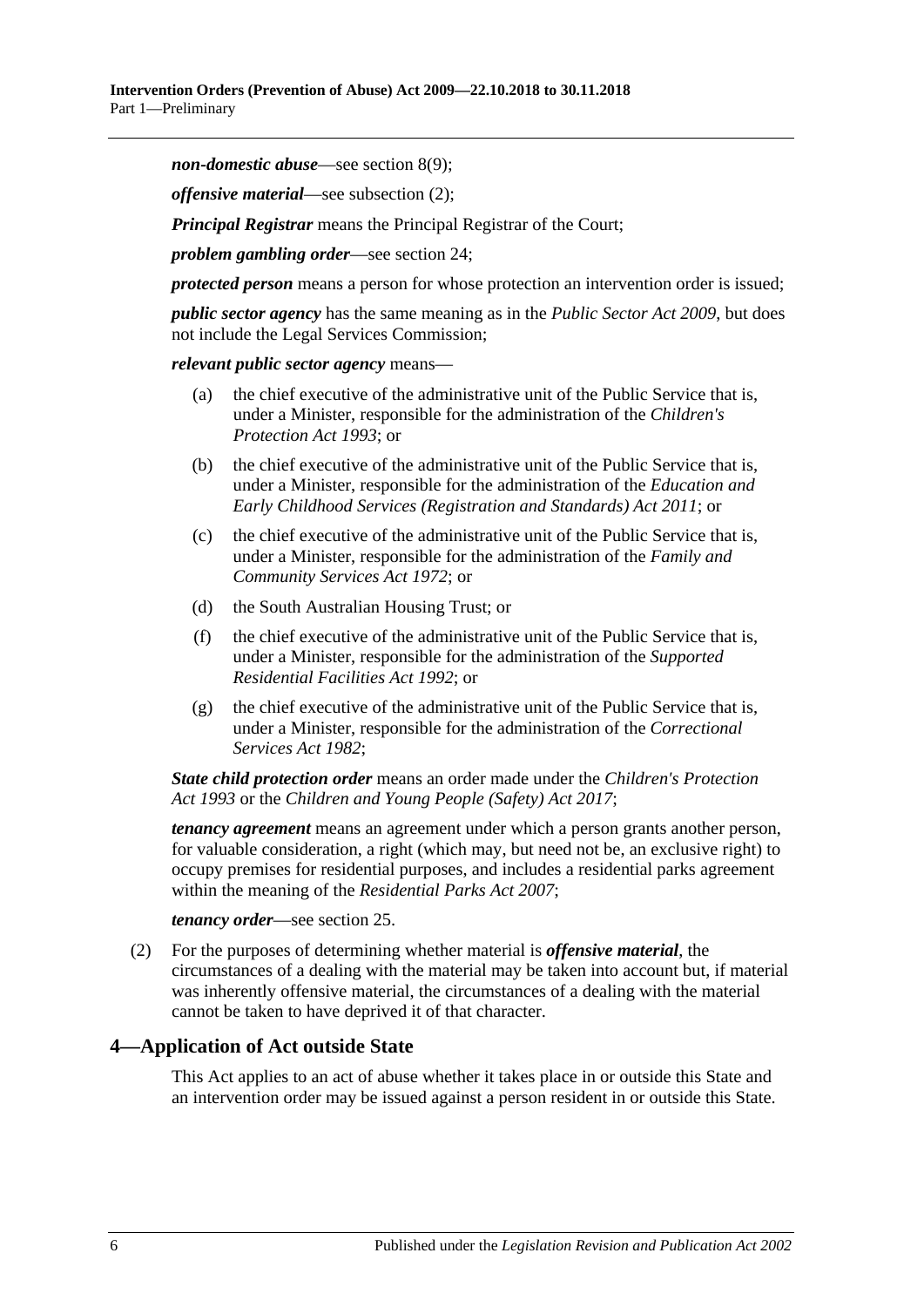# <span id="page-6-0"></span>**Part 2—Objects of Act**

# <span id="page-6-1"></span>**5—Objects of Act**

The objects of this Act are—

- (a) to assist in preventing domestic and non-domestic abuse, and the exposure of children to the effects of domestic and non-domestic abuse, by providing for—
	- (i) the issuing of intervention orders; and
	- (ii) the issuing of associated orders relating to problem gambling and tenancy agreements; and
	- (iii) the registration of foreign intervention orders; and
	- (iv) the enforcement of South Australian and foreign intervention orders; and
- (b) to provide special police powers of arrest, detention and search in connection with issuing, serving and enforcing intervention orders; and
- (c) to further protect persons suffering or witnessing domestic or non-domestic abuse by—
	- (i) providing for special arrangements for witnesses in proceedings under this Act; and
	- (ii) imposing limitations on publishing reports about proceedings or orders under this Act.

# <span id="page-6-2"></span>**Part 3—Intervention and associated orders**

# <span id="page-6-3"></span>**Division 1—General**

# <span id="page-6-4"></span>**6—Grounds for issuing intervention order**

There are grounds for issuing an intervention order against a person (the *defendant*) if—

- (a) it is reasonable to suspect that the defendant will, without intervention, commit an act of abuse against a person; and
- (b) the issuing of the order is appropriate in the circumstances.

# <span id="page-6-5"></span>**7—Persons for whose protection intervention order may be issued**

- (1) An intervention order may be issued for the protection of—
	- (a) any person against whom it is suspected the defendant will commit an act of abuse; or
	- (b) any child who may hear or witness, or otherwise be exposed to the effects of, an act of abuse committed by the defendant against a person.
- (2) An intervention order may be issued for the protection of a person even if that person is not an applicant for the order and the application is not made on his or her behalf.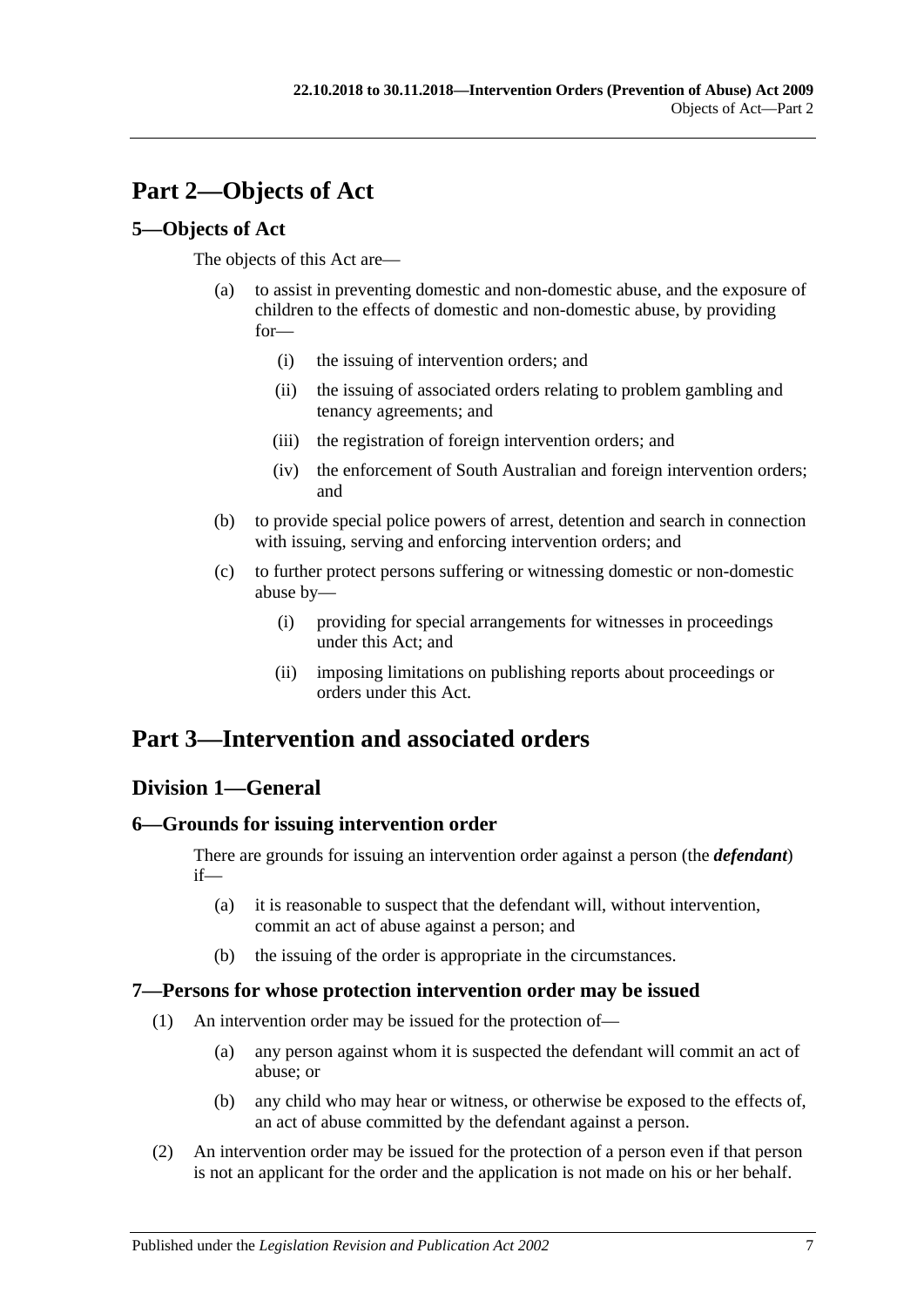(3) If an issuing authority proposes to intervene against a defendant for the protection of more than 1 person, it may do so by issuing a single intervention order or by issuing multiple intervention orders, as it considers appropriate in the circumstances.

#### <span id="page-7-0"></span>**8—Meaning of abuse—domestic and non-domestic**

- (1) *Abuse* may take many forms including physical, sexual, emotional, psychological or economic abuse.
- <span id="page-7-2"></span><span id="page-7-1"></span>(2) An act is an *act of abuse* against a person if it results in or is intended to result in—
	- (a) physical injury; or
	- (b) emotional or psychological harm; or
	- (c) an unreasonable and non-consensual denial of financial, social or personal autonomy; or
	- (d) damage to property in the ownership or possession of the person or used or otherwise enjoyed by the person.

#### (3) *Emotional or psychological harm* includes—

- (a) mental illness; and
- (b) nervous shock; and
- (c) distress, anxiety, or fear, that is more than trivial.

#### (4) **Emotional or psychological harm—examples**

Without limiting [subsection](#page-7-1) (2)(b), an act of abuse against a person resulting in emotional or psychological harm may be comprised of any of the following:

- (a) sexually assaulting the person or engaging in behaviour designed to coerce the person to engage in sexual activity;
- (b) unlawfully depriving the person of his or her liberty;
- (c) driving a vehicle in a reckless or dangerous manner while the person is a passenger in the vehicle;
- (d) causing the death of, or injury to, an animal;
- (e) following the person;
- (f) loitering outside the place of residence of the person or some other place frequented by the person;
- (g) entering or interfering with property in the possession of the person;
- (h) giving or sending offensive material to the person, or leaving offensive material where it will be found by, given to or brought to the attention of the person;
- (i) publishing or transmitting offensive material by means of the Internet or some other form of electronic communication in such a way that the offensive material will be found by, or brought to the attention of, the person;
- (j) communicating with the person, or to others about the person, by way of mail, telephone (including associated technology), fax or the Internet or some other form of electronic communication in a manner that could reasonably be expected to cause emotional or psychological harm to the person;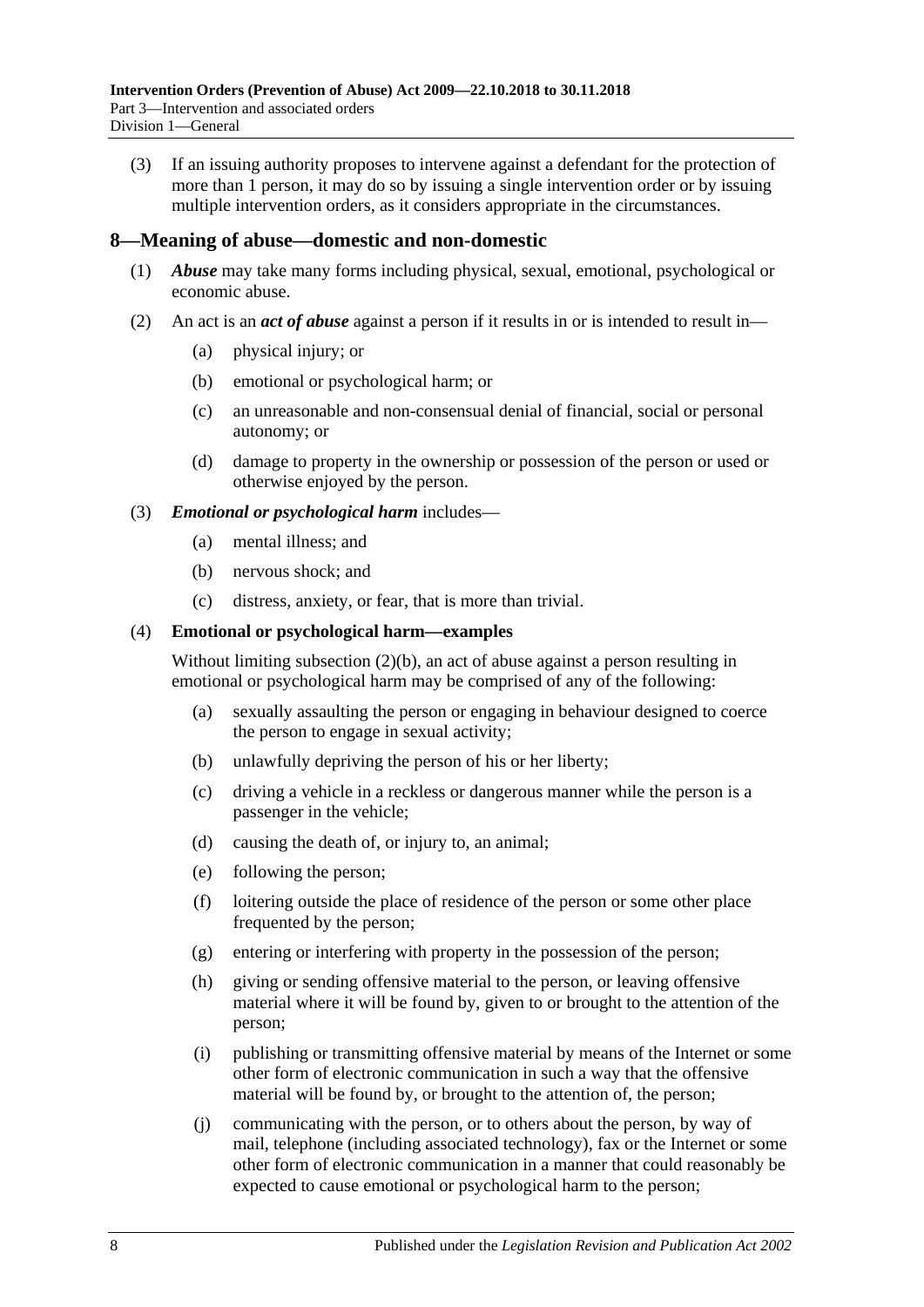- (k) keeping the person under surveillance;
- (l) directing racial or other derogatory taunts at the person;
- (m) threatening to withhold the person's medication or prevent the person accessing necessary medical equipment or treatment;
- (n) threatening to institutionalise the person;
- (o) threatening to withdraw care on which the person is dependent;
- (p) otherwise threatening to cause the person physical injury, emotional or psychological harm or an unreasonable and non-consensual denial of financial, social or domestic autonomy or to cause damage to property in the ownership or possession of the person or used or otherwise enjoyed by the person.

#### (5) **Unreasonable and non-consensual denial of financial, social or personal autonomy—examples**

Without limiting [subsection](#page-7-2)  $(2)(c)$ , an act of abuse against a person resulting in an unreasonable and non-consensual denial of financial, social or personal autonomy may be comprised of any of the following:

- (a) denying the person the financial autonomy that the person would have had but for the act of abuse;
- (b) withholding the financial support necessary for meeting the reasonable living expenses of the person (or any other person living with, or dependent on, the person) in circumstances in which the person is dependent on the financial support to meet those living expenses;
- (c) without lawful excuse, preventing the person from having access to joint financial assets for the purposes of meeting normal household expenses;
- (d) preventing the person from seeking or keeping employment;
- (e) causing the person through coercion or deception to—
	- (i) relinquish control over assets or income; or
	- (ii) claim social security payments; or
	- (iii) sign a power of attorney enabling the person's finances to be managed by another person; or
	- (iv) sign a contract for the purchase of goods or services; or
	- (v) sign a contract for the provision of finance; or
	- (vi) sign a contract of guarantee; or
	- (vii) sign any legal document for the establishment or operation of a business;
- (f) without permission, removing or keeping property that is in the ownership or possession of the person or used or otherwise enjoyed by the person;
- (g) disposing of property owned by the person, or owned jointly with the person, against the person's wishes and without lawful excuse;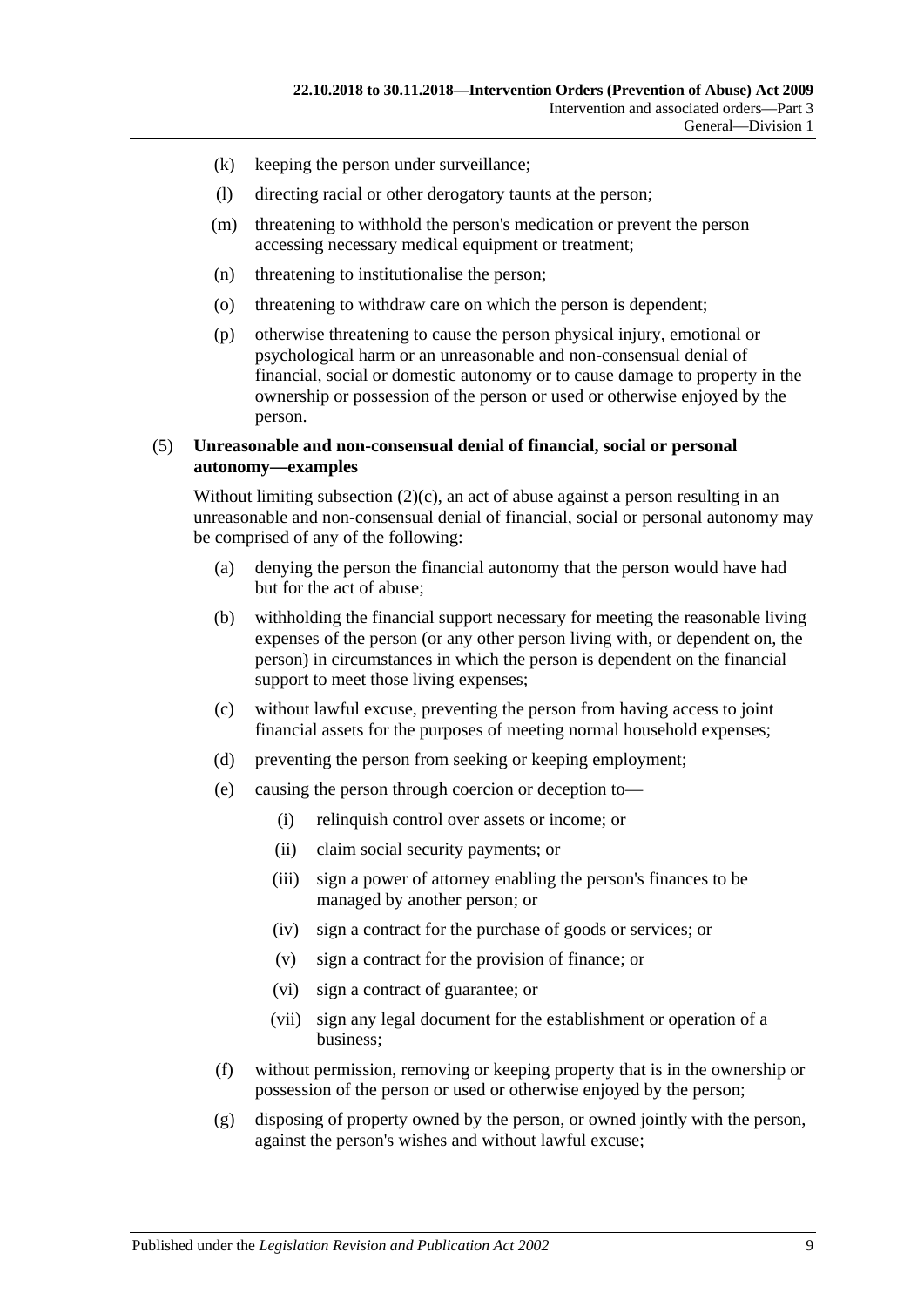- (h) preventing the person from making or keeping connections with the person's family, friends or cultural group, from participating in cultural or spiritual ceremonies or practices, or from expressing the person's cultural identity;
- (i) exercising an unreasonable level of control and domination over the daily life of the person.
- (6) If a defendant commits an act of abuse against a person, or threatens to do so, in order to cause emotional or psychological harm to another person or to deny another person financial, social or personal autonomy, the defendant commits an act of abuse against that other person.
- (7) A defendant may commit an act of abuse by causing or allowing another person to commit the act or to take part in the commission of the act.
- <span id="page-9-5"></span><span id="page-9-4"></span><span id="page-9-3"></span><span id="page-9-1"></span>(8) If the act of abuse is committed by a defendant against a person with whom the defendant is or was formerly in a relationship, it is referred to in this Act as an act of *domestic abuse*; and for that purpose, 2 persons are in a relationship if—
	- (a) they are married to each other; or
	- (b) they are domestic partners; or
	- (c) they are in some other form of intimate personal relationship in which their lives are interrelated and the actions of 1 affects the other; or
	- (d) 1 is the child, stepchild or grandchild, or is under the guardianship, of the other (regardless of age); or
	- (e) 1 is a child, stepchild or grandchild, or is under the guardianship, of a person who is or was formerly in a relationship with the other under [paragraph](#page-9-3) (a), [\(b\)](#page-9-4) or [\(c\)](#page-9-5) (regardless of age); or
	- (f) 1 is a child and the other is a person who acts in *loco parentis* in relation to the child; or
	- (g) 1 is a child who normally or regularly resides or stays with the other; or
	- (h) they are brothers or sisters or brother and sister; or
	- (i) they are otherwise related to each other by or through blood, marriage, a domestic partnership or adoption; or
	- (j) they are related according to Aboriginal or Torres Strait Islander kinship rules or are both members of some other culturally recognised family group; or
	- (k) 1 is the carer (within the meaning of the *[Carers Recognition Act](http://www.legislation.sa.gov.au/index.aspx?action=legref&type=act&legtitle=Carers%20Recognition%20Act%202005) 2005*) of the other.
- <span id="page-9-2"></span>(9) An act of abuse may be committed by a defendant against a person with whom the defendant is not, and was not formerly, in a relationship (including in circumstances where the defendant imagines such a relationship) and such an act of abuse is referred to in this Act as an act of *non-domestic abuse*.

# <span id="page-9-0"></span>**9—Priority for certain interventions**

Proceedings relating to intervention against domestic abuse and proceedings brought by a bail authority under section 23A of the *[Bail Act](http://www.legislation.sa.gov.au/index.aspx?action=legref&type=act&legtitle=Bail%20Act%201985) 1985* must, as far as practicable, be dealt with as a matter of priority.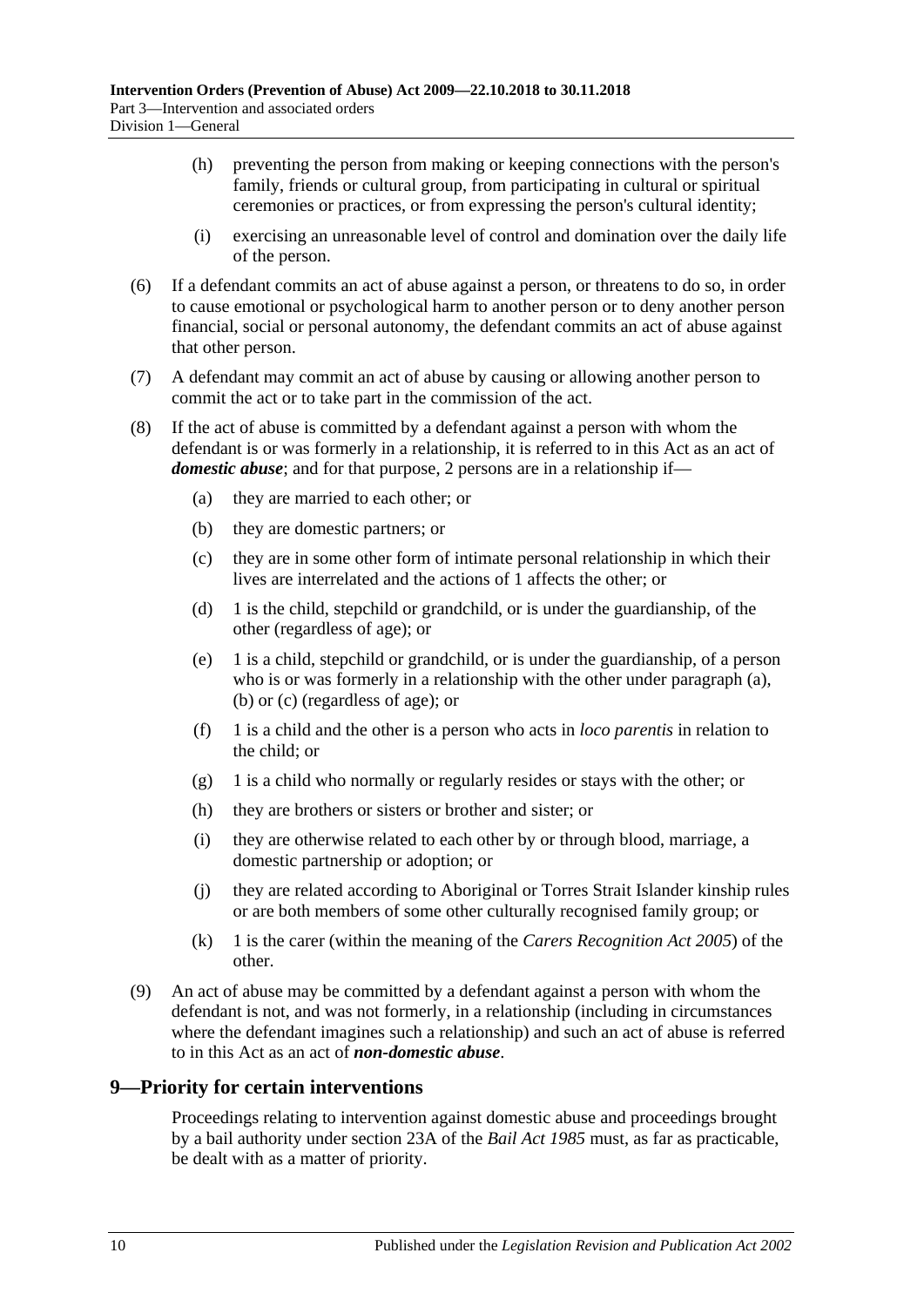# <span id="page-10-0"></span>**10—Principles for intervention against abuse**

- (1) The following must be recognised and taken into account in determining whether it is appropriate to issue an intervention order and in determining the terms of an intervention order:
	- (a) abuse occurs in all areas of society, regardless of socio-economic status, health, age, culture, gender, sexuality, ability, ethnicity and religion;
	- (b) abuse may involve overt or subtle exploitation of power imbalances and may consist of isolated incidents or patterns of behaviour;
	- (c) it is of primary importance to prevent abuse and to prevent children from being exposed to the effects of abuse;
	- (d) as far as is practicable, intervention should be designed—
		- (i) to encourage defendants who it is suspected will, without intervention, commit abuse to accept responsibility and take steps to avoid committing abuse; and
		- (ii) to minimise disruption to protected persons and any child living with a protected person and to maintain social connections and support for protected persons; and
		- (iii) to ensure continuity and stability in the care of any child living with a protected person; and
		- (iv) to allow education, training and employment of a protected person and any child living with a protected person, and arrangements for the care of such a child, to continue without interruption; and
		- (v) if the defendant is a child—
			- (A) to ensure the child has appropriate accommodation, care and supervision; and
			- (B) to ensure the child has access to appropriate educational and health services; and
			- (C) to allow the education, training and employment of the child to continue without interruption.
- (2) The following must also be taken into account in determining whether it is appropriate to issue an intervention order and in determining the terms of an intervention order:
	- (a) any relevant Family Law Act order or State child protection order of which the issuing authority has been informed;
	- (b) how the intervention order would be likely to affect contact (in accordance with a relevant Family Law Act order or State child protection order or otherwise) between—
		- (i) the protected person or the defendant; and
		- (ii) any child of, or in the care of, either of those persons;
	- (c) any relevant agreement or order for the division of property under the *Family Law Act 1975* of the Commonwealth, or the *[Domestic Partners Property](http://www.legislation.sa.gov.au/index.aspx?action=legref&type=act&legtitle=Domestic%20Partners%20Property%20Act%201996)  Act [1996](http://www.legislation.sa.gov.au/index.aspx?action=legref&type=act&legtitle=Domestic%20Partners%20Property%20Act%201996)* or a corresponding law of another jurisdiction, of which the issuing authority has been informed;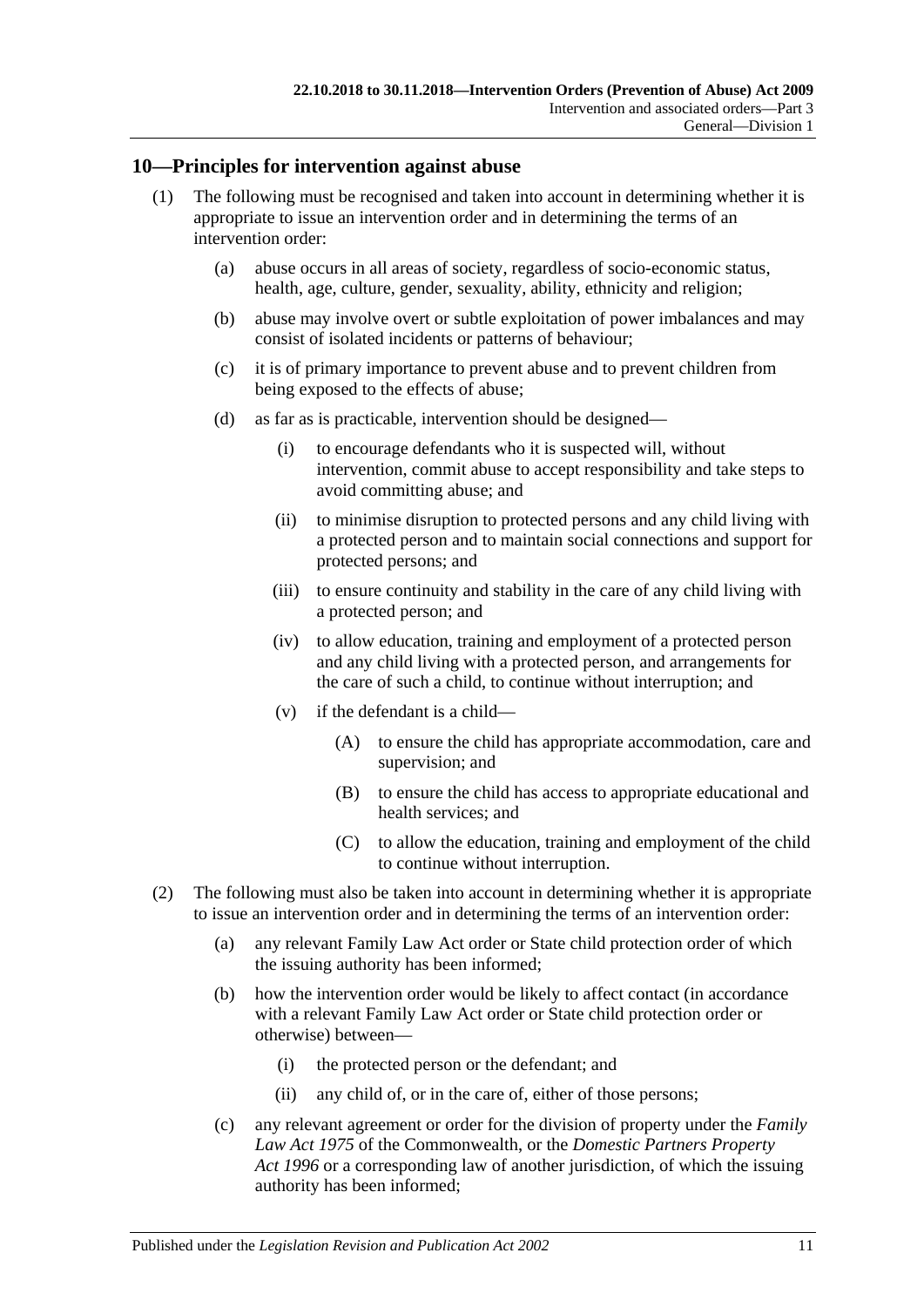- (d) if considering whether to prohibit the defendant from taking possession of property or to require the defendant to return property to a protected person or to allow a protected person to recover or have access to or make use of property—the income, assets and liabilities of the defendant and the protected person (to the extent that the issuing authority has been informed of those matters);
- (e) any other legal proceedings between the defendant and protected person of which the issuing authority has been informed.
- (3) Before issuing an intervention order the issuing authority must consider whether, if the whereabouts of a person proposed to be protected by the order are not known to the defendant, the issuing of the order would be counterproductive.
- (4) An issuing authority may take into account any other factor the authority considers relevant in the circumstances.

# <span id="page-11-0"></span>**11—Ongoing effect of intervention order**

- (1) An intervention order is ongoing and continues in force (subject to any variation or substitution of the order under this Act) until it is revoked.
- (2) Consequently, an issuing authority may not fix a date for the expiry of an intervention order or otherwise limit the duration of an intervention order.

#### <span id="page-11-1"></span>**12—Terms of intervention order—general**

- <span id="page-11-3"></span><span id="page-11-2"></span>(1) An intervention order may do any 1 or more of the following:
	- (a) prohibit the defendant from being on, or within the vicinity of, premises at which a protected person resides or works;
	- (b) prohibit the defendant from being on, or within the vicinity of, specified premises frequented by a protected person;
	- (c) prohibit the defendant from being in a specified locality;
	- (d) prohibit the defendant from approaching within a specified distance of a protected person;
	- (e) prohibit the defendant from contacting, harassing, threatening or intimidating a protected person or any other person at a place where the protected person resides or works;
	- (f) prohibit the defendant from damaging specified property;
	- (g) prohibit the defendant from taking possession of specified personal property reasonably needed by a protected person;
	- (h) prohibit the defendant from causing or allowing another person to engage in the conduct referred to in any of [paragraphs](#page-11-2) (e) to  $(g)$ ;
	- (i) require the defendant to surrender specified weapons or articles that have been used, or that there is some reason to believe might be used, by the defendant to commit an act of abuse against a protected person;
	- (j) require the defendant to return specified personal property to a protected person;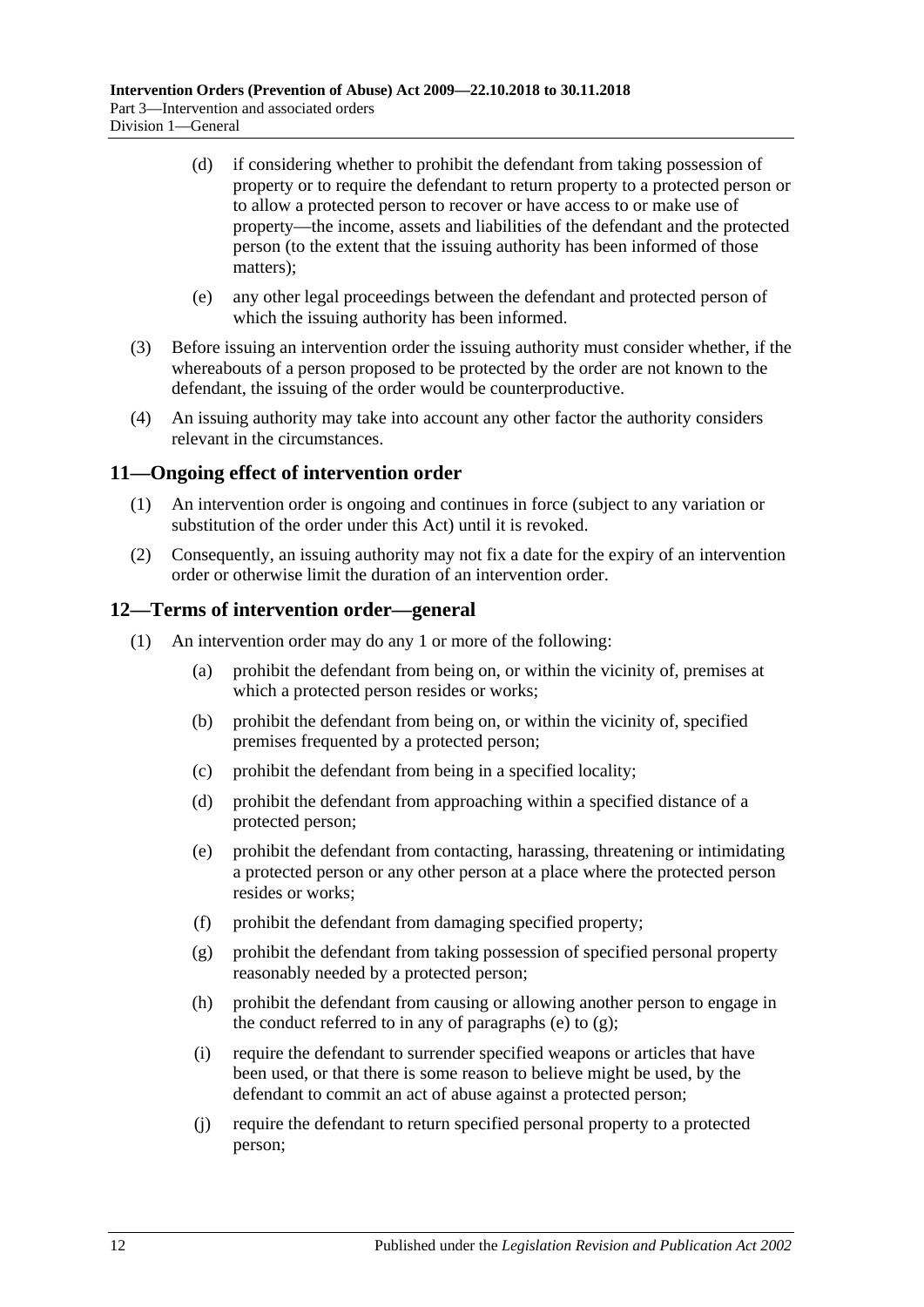- (k) require the defendant to allow a protected person to recover or have access to or make use of specified personal property and to allow the person to be accompanied by a police officer or other specified person while doing so;
- (l) impose any other requirement on the defendant to take, or to refrain from taking, specified action.
- (2) An intervention order may specify—
	- (a) conditions under which a prohibition imposed by the order does not apply; and
	- (b) conditions that must be complied with in relation to a requirement imposed by the order.
- (3) If an intervention order is designed to prevent a form of abuse involving the use or threatened use of particular weapons or articles, the terms of the order should, as far as is practicable, include surrender of the weapons or articles or other measures designed to minimise the risk of the defendant using or threatening to use the weapons or articles to commit an act of abuse against the protected person.
- (4) If an interim intervention order requires the surrender of specified weapons or articles, the order must provide for their safe keeping until the determination of proceedings under [section](#page-19-0) 23, but otherwise an intervention order may specify how surrendered weapons or articles are to be dealt with or disposed of.
- (5) An intervention order may be issued against the defendant in relation to premises or property despite the fact that the defendant has a legal or equitable interest in the premises or property.
- (6) If an intervention order prohibits the defendant from being on, or within the vicinity of, premises at which a protected person resides—
	- (a) the protected person may, despite any other Act or law, change any external door or window lock of the premises (and, if the premises are rented and a lock is so changed, the protected person must give a key to the lock to the landlord, except if the defendant is the landlord); and
	- (b) if the defendant is a party to a tenancy agreement for the premises—the defendant may not, despite any other Act or law, take any action to terminate the tenancy agreement before the determination of the proceedings under [section](#page-19-0) 23.

# <span id="page-12-0"></span>**13—Terms of intervention order—intervention programs**

- (1) An intervention order may require the defendant to undergo an assessment by the intervention program manager to determine—
	- (a) a form of intervention program that is appropriate for the defendant; and
	- (b) the defendant's eligibility for the services included on the program.
- (2) An intervention order issued by the Court may require the defendant to undertake an intervention program if the intervention program manager has advised the Court that—
	- (a) the defendant is eligible for the services to be included on the program in accordance with applicable eligibility criteria (if any); and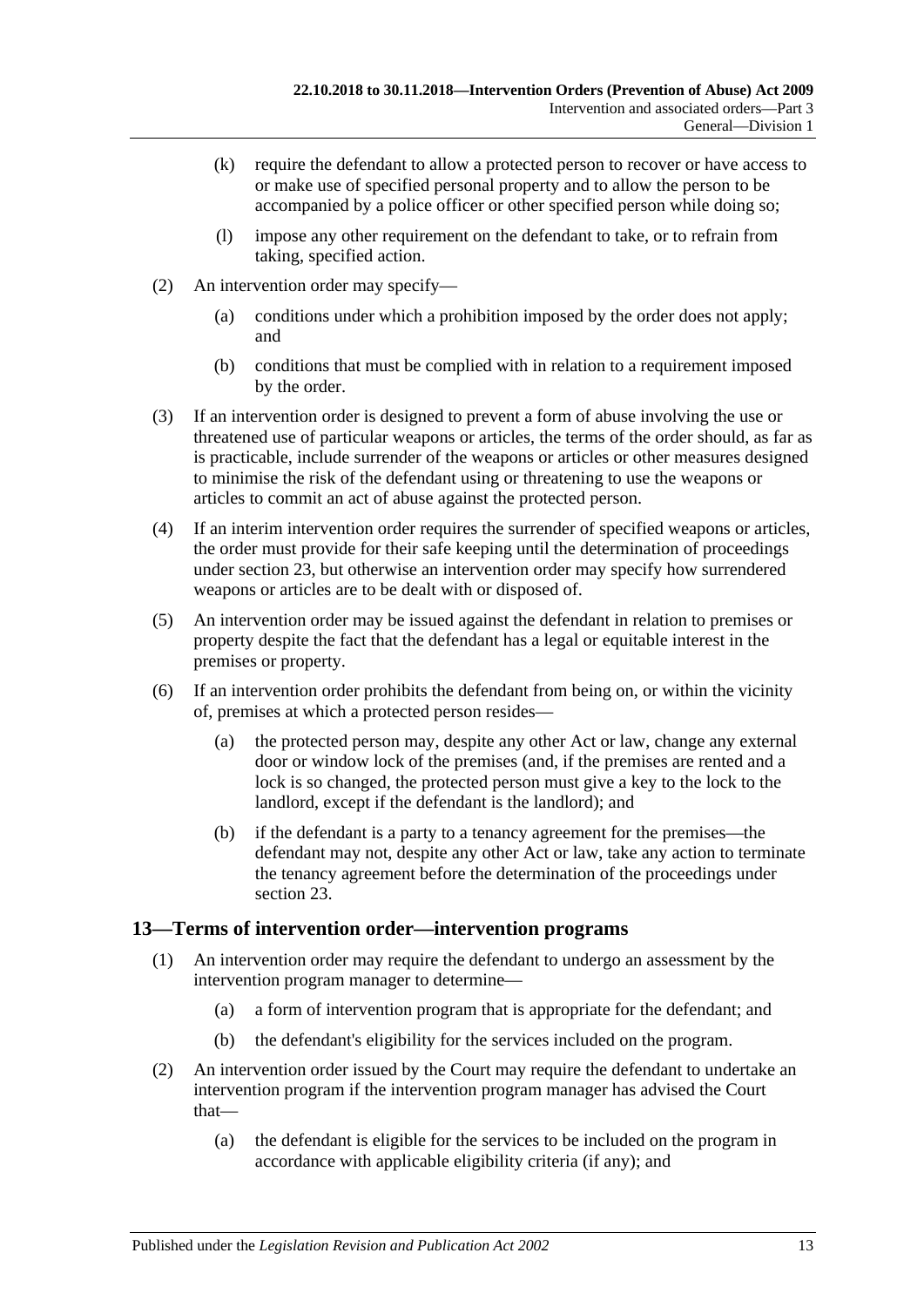- (b) those services are available for the defendant at a suitable time and place.
- <span id="page-13-2"></span>(3) If an intervention order contains a requirement under this section, the defendant must comply with requirements regulating his or her participation in the assessment or intervention program notified from time to time by the defendant's case manager.
- (4) The Court must endeavour to ensure that the defendant understands that—
	- (a) failure to comply with a requirement referred to in [subsection](#page-13-2) (3) constitutes a contravention of the term of the intervention order imposed under this section; and
	- (b) the Court may, if the person is found guilty of any such contravention, order the defendant to make a payment of not more than the prescribed amount toward the cost of any intervention program the defendant may be required to undertake in accordance with the intervention order,

(but failure to comply with this subsection will not make an order under this section invalid).

#### <span id="page-13-0"></span>**14—Terms of intervention order—firearms**

- (1) Subject to this section, an intervention order must include the following terms (the *firearms terms*):
	- (a) any firearm, ammunition or part of a firearm in the possession of the defendant and any licence or permit held by the defendant authorising possession of a firearm must be surrendered to the Registrar of Firearms;
	- (b) while an intervention order remains in force against the defendant—
		- (i) any licence or permit held by the defendant authorising possession of a firearm is suspended; and
		- (ii) the defendant is disqualified from holding or obtaining a licence or permit authorising possession of a firearm; and
		- (iii) the defendant is prohibited from possessing a firearm, ammunition or part of a firearm in the course of his or her employment.
- (2) The Court need not include the firearms terms in a final intervention order if satisfied that the defendant has never been guilty of violent or intimidatory conduct and needs to have a firearm for purposes related to earning a livelihood.

#### <span id="page-13-1"></span>**15—Terms of intervention order—date after which defendant may apply for variation or revocation**

- <span id="page-13-3"></span>(1) The Court may, when issuing or varying a final intervention order, include a term fixing a date after which the defendant may apply for variation (or further variation) or revocation of the order.
- (2) The date must fall at least 12 months after the date of issue or variation of the order.
- (3) If the Court does not include in a final intervention order a term under [subsection](#page-13-3) (1), the order will be taken to include a term fixing the date falling 12 months after the date of issue or variation of the order as the date after which the defendant may apply for variation (or further variation) or revocation of the order.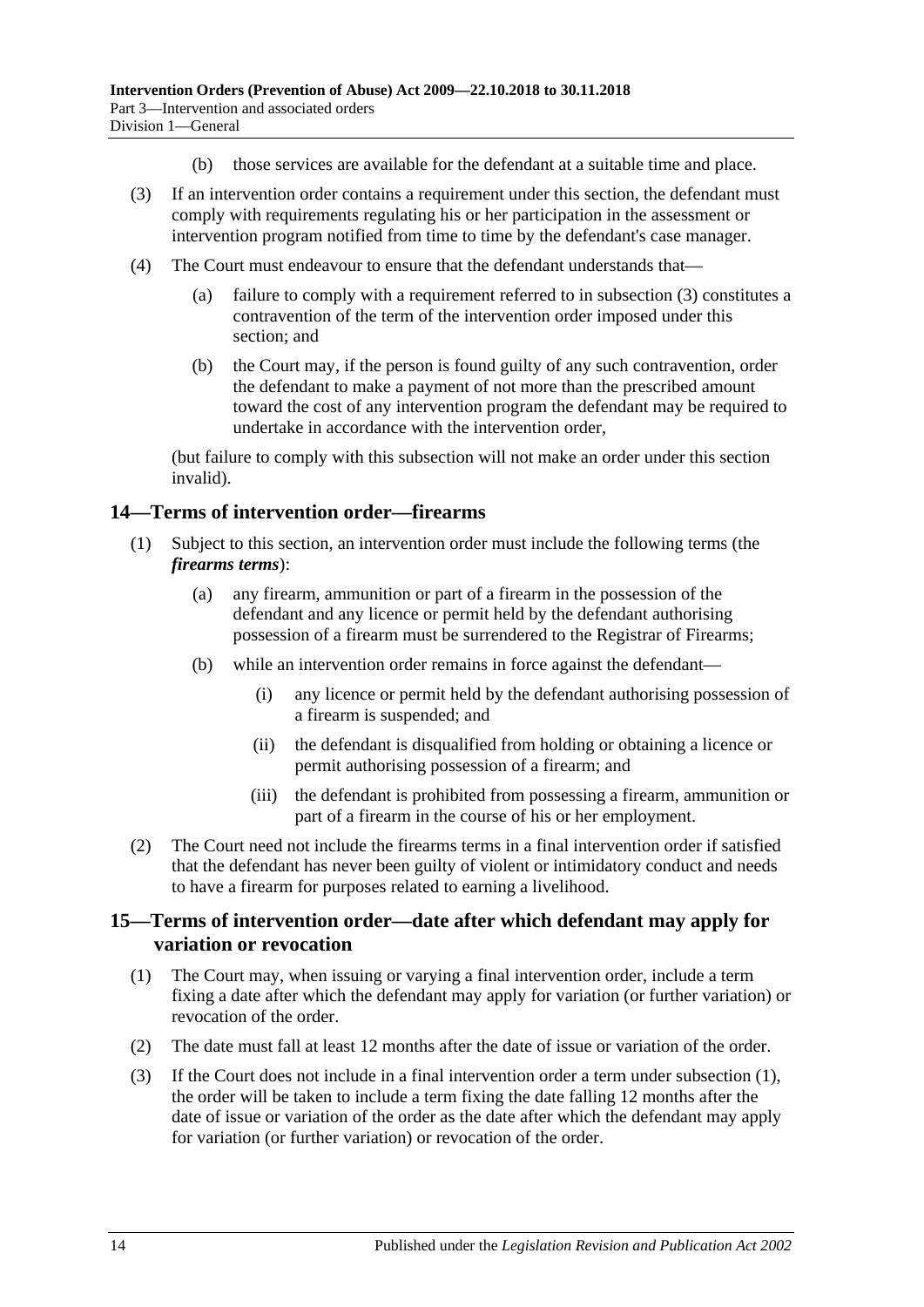#### <span id="page-14-0"></span>**15A—Declaration that intervention order addresses domestic violence concern**

- (1) Whenever an issuing authority issues an intervention order, the issuing authority must decide whether the order addresses a domestic violence concern.
- (2) If the order does address a domestic violence concern, the issuing authority must declare the order to be an order that addresses a domestic violence concern.
- (3) The declaration must be included in the order.
- (4) An intervention order will be taken to address a domestic violence concern for the purposes of [Part 3A](#page-26-0) if the order is made because the defendant has committed, or because it is feared the defendant will commit, an act of domestic abuse.

# <span id="page-14-1"></span>**16—Inconsistent Family Law Act or State child protection orders**

- (1) An intervention order is invalid to the extent of any inconsistency with a Family Law Act order of a kind referred to in section 68R of the *Family Law Act 1975* of the Commonwealth (but the Court may resolve the inconsistency by exercising its power to revive, vary, discharge or suspend the Family Law Act order under that section).
- (2) An intervention order prevails over a State child protection order (being an order under section 38 of the *[Children's Protection Act](http://www.legislation.sa.gov.au/index.aspx?action=legref&type=act&legtitle=Childrens%20Protection%20Act%201993) 1993* or a corresponding order made under section 53 of the *[Children and Young People \(Safety\) Act](http://www.legislation.sa.gov.au/index.aspx?action=legref&type=act&legtitle=Children%20and%20Young%20People%20(Safety)%20Act%202017) 2017*) to the extent of any inconsistency (but the Youth Court may resolve the inconsistency by varying or revoking the order on application under the *[Children and Young People \(Safety\)](http://www.legislation.sa.gov.au/index.aspx?action=legref&type=act&legtitle=Children%20and%20Young%20People%20(Safety)%20Act%202017)  Act [2017](http://www.legislation.sa.gov.au/index.aspx?action=legref&type=act&legtitle=Children%20and%20Young%20People%20(Safety)%20Act%202017)*).

#### <span id="page-14-2"></span>**17—Explanation for defendant and protected persons**

An issuing authority must endeavour to ensure that the defendant and protected persons understand—

- (a) the terms and effect of an intervention order and any associated order, including, in the case of an interim intervention order, that the order acts as a summons; and
- (b) if relevant, the effect of [section](#page-14-1) 16; and
- (c) that a protected person cannot give permission for contravention of an order,

(but failure to do so will not make an order invalid).

# <span id="page-14-3"></span>**Division 2—Police orders**

# <span id="page-14-4"></span>**18—Interim intervention order issued by police**

- (1) Subject to [subsection](#page-14-5) (2), a police officer may issue an interim intervention order against a defendant if it appears to the police officer that there are grounds for issuing the order and the defendant is present before the police officer or in custody.
- <span id="page-14-5"></span>(2) If the police officer issuing the order is not of or above the rank of sergeant, the officer must, before issuing the order, obtain the authorisation (either orally or in writing) of a police officer of or above that rank.
- (3) An interim intervention order issued by a police officer must—
	- (a) be in a form approved by the Commissioner of Police; and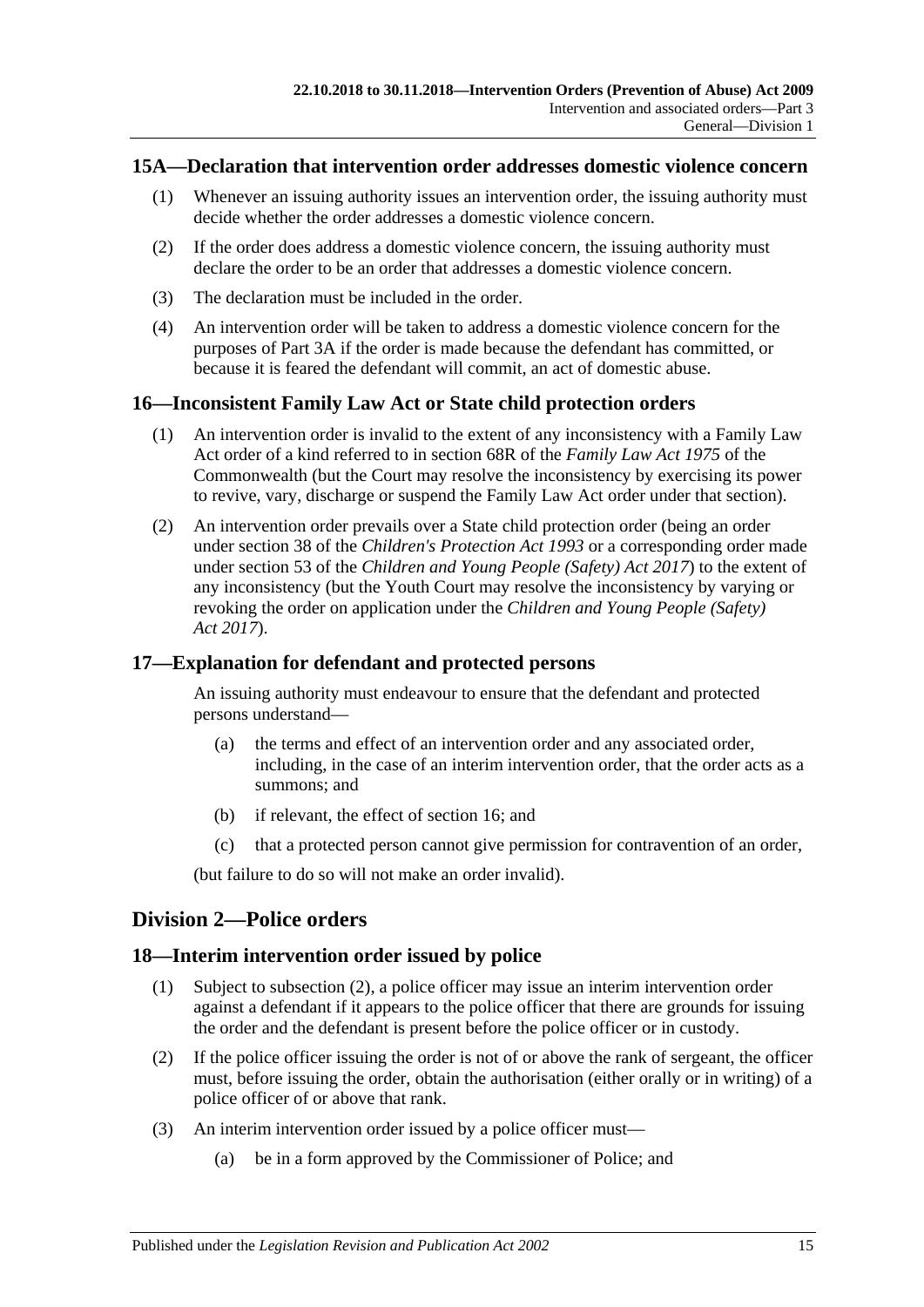- (b) identify the defendant and the persons protected by the order; and
- (c) specify the prohibitions and requirements imposed by the order; and
- (d) require the defendant to appear before the Court at a specified time and place (within 8 days after the date of the order or, if the Court will not be sitting at the place within that period, within 2 days after the Court next commences sitting at the place).
- (4) An interim intervention order issued by a police officer comes into force against the defendant when served on the defendant personally.
- (5) On an interim intervention order issued by a police officer being served on the defendant, the police officer issuing the order will be taken to have made an application to the Court for an intervention order and the defendant will be taken to have been issued a summons to appear before the Court as specified in the order for the purposes of the hearing and determination of the application under [section](#page-19-0) 23.
- (6) The Commissioner of Police must—
	- (a) give a copy of an interim intervention order issued by a police officer to each person protected by the order; and
	- (b) either—
		- (i) notify the Principal Registrar in writing of the prescribed details of the order; or
		- (ii) give a copy of the order to the Principal Registrar.
- <span id="page-15-1"></span>(7) A person against whom an interim intervention order is issued by a police officer must notify the Commissioner of Police in writing of an address for service.
- (7a) A person who is required under [subsection](#page-15-1) (7) to notify the Commissioner of Police of an address for service—
	- (a) who fails to provide the address within 7 days after being so requested; or
	- (b) who provides an address that is false,

is guilty of an offence.

Maximum penalty: \$750.

Expiation fee: \$105.

- (8) The Commissioner of Police must notify the Principal Registrar of any address for service provided under [subsection](#page-15-1) (7).
- (9) The Principal Registrar must notify the relevant public sector agencies in writing of the prescribed details of interim intervention orders issued by police officers.

# <span id="page-15-0"></span>**19—Revocation of interim intervention order by Commissioner of Police**

- (1) The Commissioner of Police may revoke an interim intervention order issued by a police officer by written notice served on the defendant personally or by post at the address for service provided by the defendant under this Act.
- (2) The Commissioner of Police must—
	- (a) give a copy of a notice of revocation of an interim intervention order issued by a police officer to each person protected by the order; and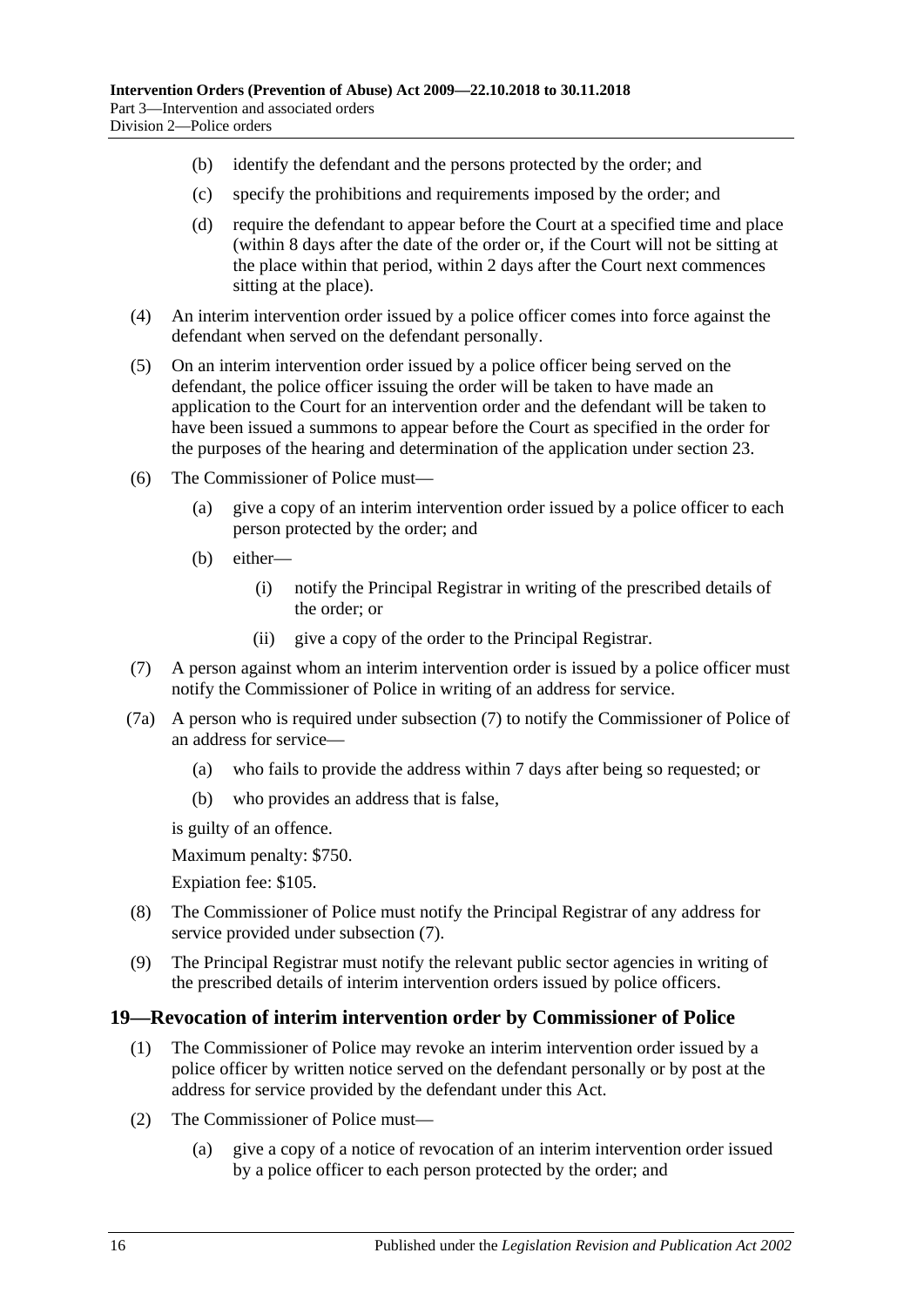- (b) notify the Principal Registrar that the order has been revoked.
- (3) The Principal Registrar must notify the relevant public sector agencies of the revocation of interim intervention orders by the Commissioner of Police.

# <span id="page-16-0"></span>**Division 3—Court orders**

#### <span id="page-16-1"></span>**20—Application to Court for intervention order**

- (1) The following persons may make an application to the Court for an intervention order:
	- (a) a police officer;
	- (b) a person against whom it is alleged the defendant may commit an act of abuse or a suitable representative of such a person given permission to apply by the Court;
	- (c) a child who it is alleged may hear or witness, or otherwise be exposed to the effects of, an act of abuse committed by the defendant against a person;
	- (d) if the defendant or a person proposed to be protected by the order is a child and there is a State child protection order in force in respect of the child—the Minister responsible for the administration of the *[Children and Young People](http://www.legislation.sa.gov.au/index.aspx?action=legref&type=act&legtitle=Children%20and%20Young%20People%20(Safety)%20Act%202017)  [\(Safety\) Act](http://www.legislation.sa.gov.au/index.aspx?action=legref&type=act&legtitle=Children%20and%20Young%20People%20(Safety)%20Act%202017) 2017*.
- (2) If the person entitled to apply is a child, the application may be made—
	- (a) by the child with the permission of the Court, if the child has attained the age of 14 years; or
	- (b) on behalf of the child by—
		- (i) a parent or guardian of the child; or
		- (ii) a person with whom the child normally or regularly resides; or
		- (iii) some other suitable representative of the child given permission to apply by the Court.
- (3) The applicant must inform the Court of any relevant Family Law Act order, State child protection order or agreement or order for the division of property under the *Family Law Act 1975* of the Commonwealth, or the *[Domestic Partners Property](http://www.legislation.sa.gov.au/index.aspx?action=legref&type=act&legtitle=Domestic%20Partners%20Property%20Act%201996)  Act [1996](http://www.legislation.sa.gov.au/index.aspx?action=legref&type=act&legtitle=Domestic%20Partners%20Property%20Act%201996)* or a corresponding law of another jurisdiction, any pending application for such an order, and any other legal proceedings between a person proposed to be protected by the order and the defendant, of which the applicant is aware (but an intervention order is not invalid merely because the applicant fails to so inform the Court).
- (4) A single application relating to the same defendant may be made by any number of persons.

#### <span id="page-16-2"></span>**21—Preliminary hearing and issue of interim intervention order**

(1) On an application for an intervention order in circumstances in which an interim intervention order has not been issued by a police officer, the Court must hold a preliminary hearing as soon as practicable and without summoning the defendant to appear.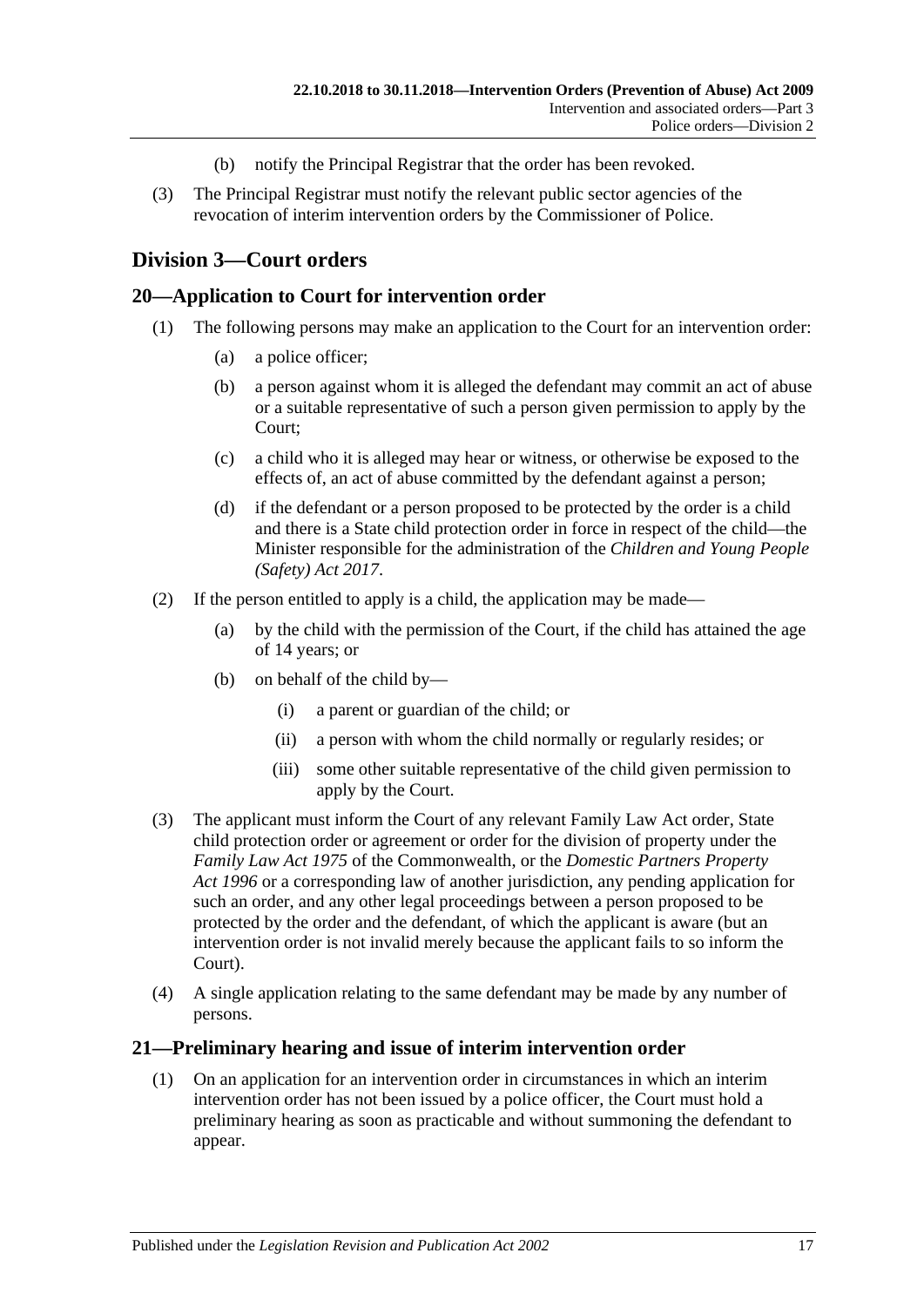- (2) If the application is made by telephone or other electronic means in accordance with rules of Court—
	- (a) the preliminary hearing may occur by oral questioning of the applicant and any other available witness or by other means contemplated by the rules; and
	- (b) if the Court is not satisfied that it is an appropriate case for completing the preliminary hearing without requiring the personal attendance of the applicant, the Court may adjourn the hearing to a time and place fixed by the Court and inform the applicant of the time and place so fixed.
- (3) At the preliminary hearing, the Court may—
	- (a) issue an interim intervention order against a defendant if it appears to the Court that there are grounds for issuing the order; or
	- (b) dismiss the application on the grounds that the application is frivolous, vexatious, without substance or has no reasonable prospect of success or on any other ground considered sufficient by the Court.
- (4) If the applicant alleges non-domestic abuse and is a person other than a police officer, the Court must, in determining whether to exercise the discretion to dismiss the application, take into account—
	- (a) whether it might be appropriate and practicable for the parties to attempt to resolve the matter through mediation or by some other means; and
	- (b) whether the application is in the nature of a cross application; and
	- (c) any other matters that the Court considers relevant.
- (4a) If the applicant is a police officer—
	- (a) the Court is not bound by the rules of evidence but may inform itself as it thinks fit; and
	- (b) the Court must act according to equity, good conscience and the substantial merits of the case without regard to technicalities and legal forms.
- (5) There is a presumption against exercising the discretion to dismiss the application if the applicant alleges an offence involving personal violence or an offence of stalking under section 19AA of the *[Criminal Law Consolidation Act](http://www.legislation.sa.gov.au/index.aspx?action=legref&type=act&legtitle=Criminal%20Law%20Consolidation%20Act%201935) 1935*.
- (6) The Court may issue an interim intervention order on the basis of evidence received in the form of an affidavit if the application is made by a police officer or a person introduced by a police officer but, in that case—
	- (a) the deponent must, if the defendant so requires, appear personally at the proceedings for the determination of the application to give oral evidence of the matters referred to in the affidavit; and
	- (b) if the deponent does not appear personally to give evidence as so required—the Court may not rely on the evidence contained in the affidavit for the purpose of determining the application.
- (7) An interim intervention order issued by the Court must—
	- (a) identify the defendant and the persons protected by the order; and
	- (b) specify the prohibitions and requirements imposed by the order; and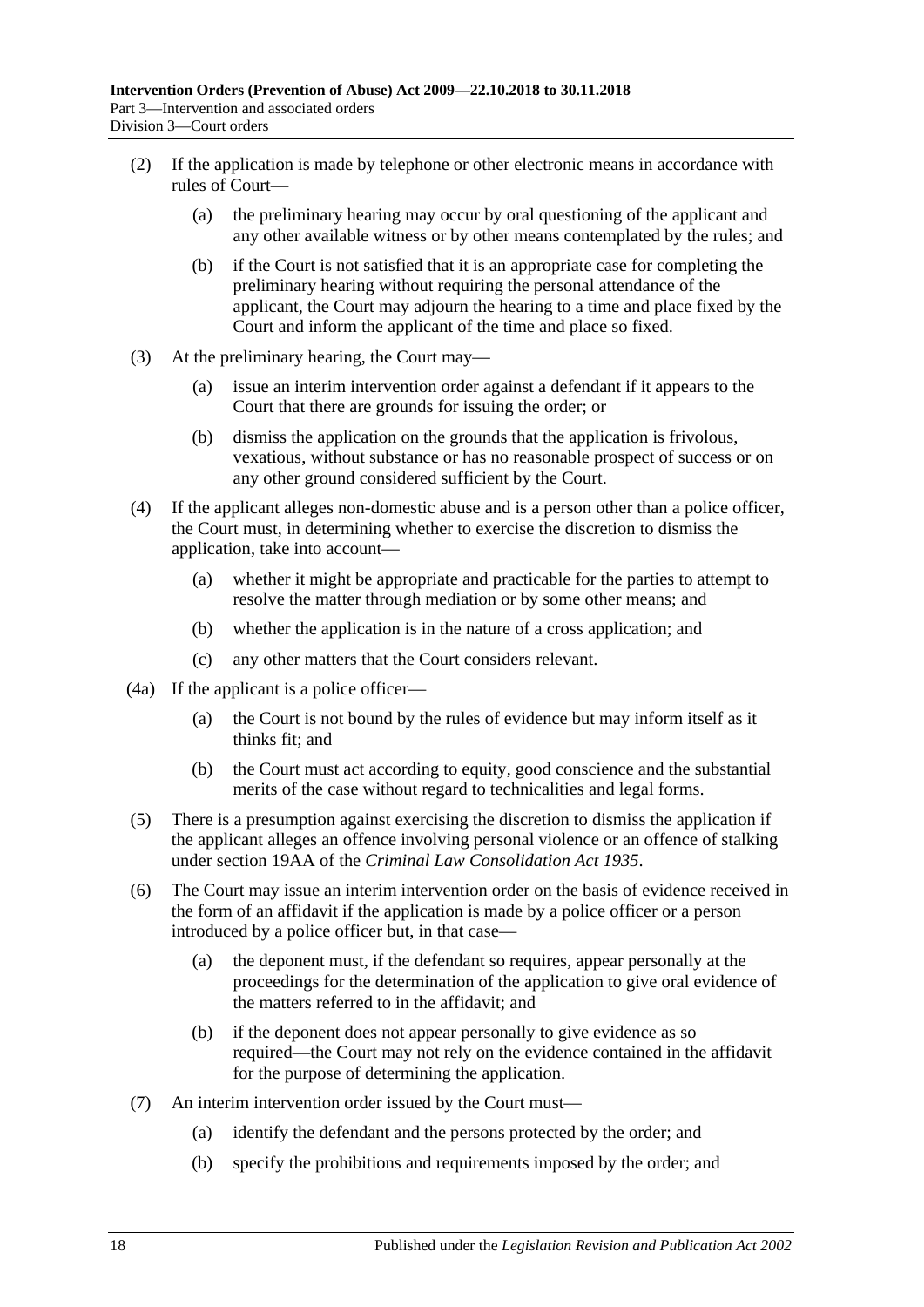- (c) require the defendant to appear before the Court at a specified time and place (within 8 days after the date of the order or, if the Court will not be sitting at the place within that period, within 2 days after the Court next commences sitting at the place).
- <span id="page-18-1"></span>(8) An interim intervention order issued by the Court comes into force against the defendant when served on the defendant in accordance with this section.
- (8a) For the purposes of [subsection](#page-18-1) (8), an interim intervention order is served on the defendant if—
	- (a) the order is served on the defendant personally; or
	- (b) the order is served on the defendant in some other manner authorised by the Court; or
	- (c) the defendant is present in the Court when the order is made.
- (9) On an interim intervention order issued by the Court being served on the defendant, the defendant will be taken to have been issued a summons to appear before the Court as specified in the order for the purposes of hearing and determining an application for a final intervention order under [section](#page-19-0) 23.
- (10) The Principal Registrar must—
	- (a) give a copy of an interim intervention order issued by the Court to—
		- (i) each person protected by the order; and
		- (ii) if the applicant is not a police officer or a person protected by the order—the applicant; and
	- (b) either—
		- (i) notify the Commissioner of Police in writing of the prescribed details of the order; or
		- (ii) give a copy of the order to the Commissioner of Police.
- (11) The Principal Registrar must notify the relevant public sector agencies in writing of the prescribed details of interim intervention orders issued by the Court.
- (12) A person against whom an interim intervention order is issued by the Court must notify the Principal Registrar in writing of an address for service.
- (13) If a hearing is adjourned under this section, the Court need not be constituted at the adjourned hearing of the same judicial officer as ordered the adjournment.

# <span id="page-18-0"></span>**22—Adjournments**

- (1) The Court may, from time to time without requiring the attendance of any party, adjourn the hearing of an application for an intervention order at which a defendant is required by an interim intervention order to appear to a later date if satisfied that the interim intervention order has not been served or that there is other adequate reason for the adjournment.
- (2) The date fixed for an adjourned hearing must be within 8 days after the date on which the adjournment is ordered, unless the Court is satisfied—
	- (a) that a later date is required to enable the interim intervention order to be served; or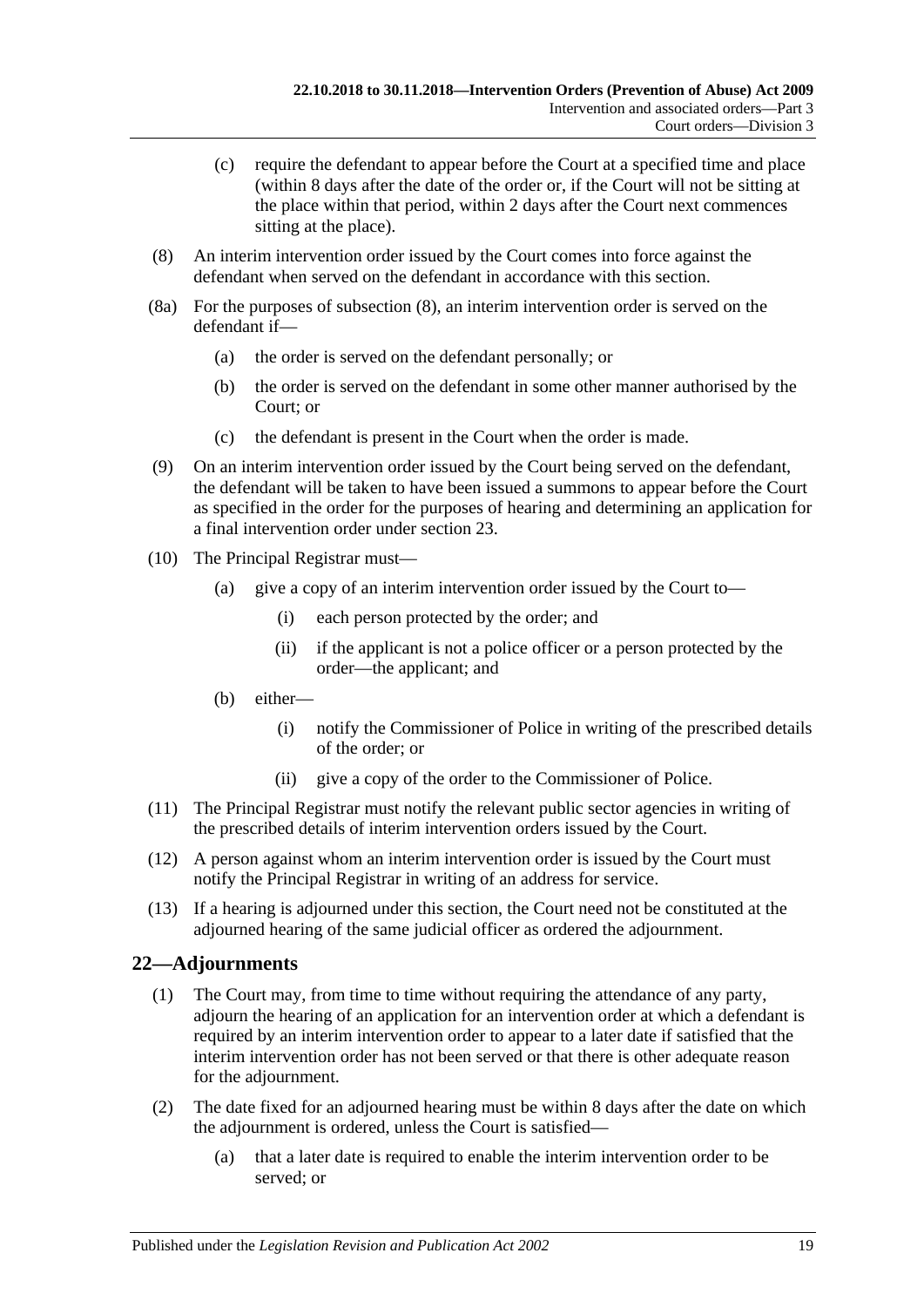- (b) that there is other adequate reason for fixing a later date.
- (3) If a hearing is adjourned under this section, the Court need not be constituted at the adjourned hearing of the same judicial officer as ordered the adjournment.

#### <span id="page-19-1"></span><span id="page-19-0"></span>**23—Determination of application for intervention order**

- (1) Subject to this section, on the hearing of an application for a final intervention order, the Court may—
	- (a) confirm the interim intervention order issued against the defendant as a final intervention order; or
	- (b) issue a final intervention order in substitution for an interim intervention order issued against the defendant; or
	- (c) dismiss the application and revoke the interim intervention order issued against the defendant.
- (1a) If the Court determines that it is appropriate to confirm an interim intervention order as a final intervention order or to issue a final intervention order in substitution for an interim intervention order under [subsection](#page-19-1) (1) and the defendant, or a person protected by the order, is a child or the parent of a child, the Court—
	- (a) must make the following inquiries:
		- (i) whether there is any relevant Family Law Act order or State child protection order;
		- (ii) how the final intervention order would be likely to affect contact (in accordance with a relevant Family Law Act order or State child protection order or otherwise) between—
			- (A) the protected person or the defendant; and
			- (B) any child of, or in the care of, either of those persons; and
	- (b) must take such steps as the Court considers necessary so as to avoid inconsistency between the order and any Family Law Act order or State child protection order of which the Court has knowledge (whether on its own inquiry or having been so informed).
- (2) An interim intervention order issued against a defendant may be confirmed as a final intervention order, or a final intervention order may be issued in substitution for an interim intervention order issued against a defendant, in the absence of the defendant if the defendant failed to appear at the hearing of the application as required by the interim intervention order or by conditions of bail.
- (3) If a defendant disputes some or all of the grounds on which a final intervention order is sought but consents to the order, the Court may confirm the interim intervention order issued against the defendant as a final intervention order, or issue a final intervention order in substitution for the interim intervention order issued against the defendant, without receiving any further submissions or evidence as to the grounds.
- (4) If an interim intervention order is confirmed, the order continues in force against the defendant as a final intervention order without any further requirement for service.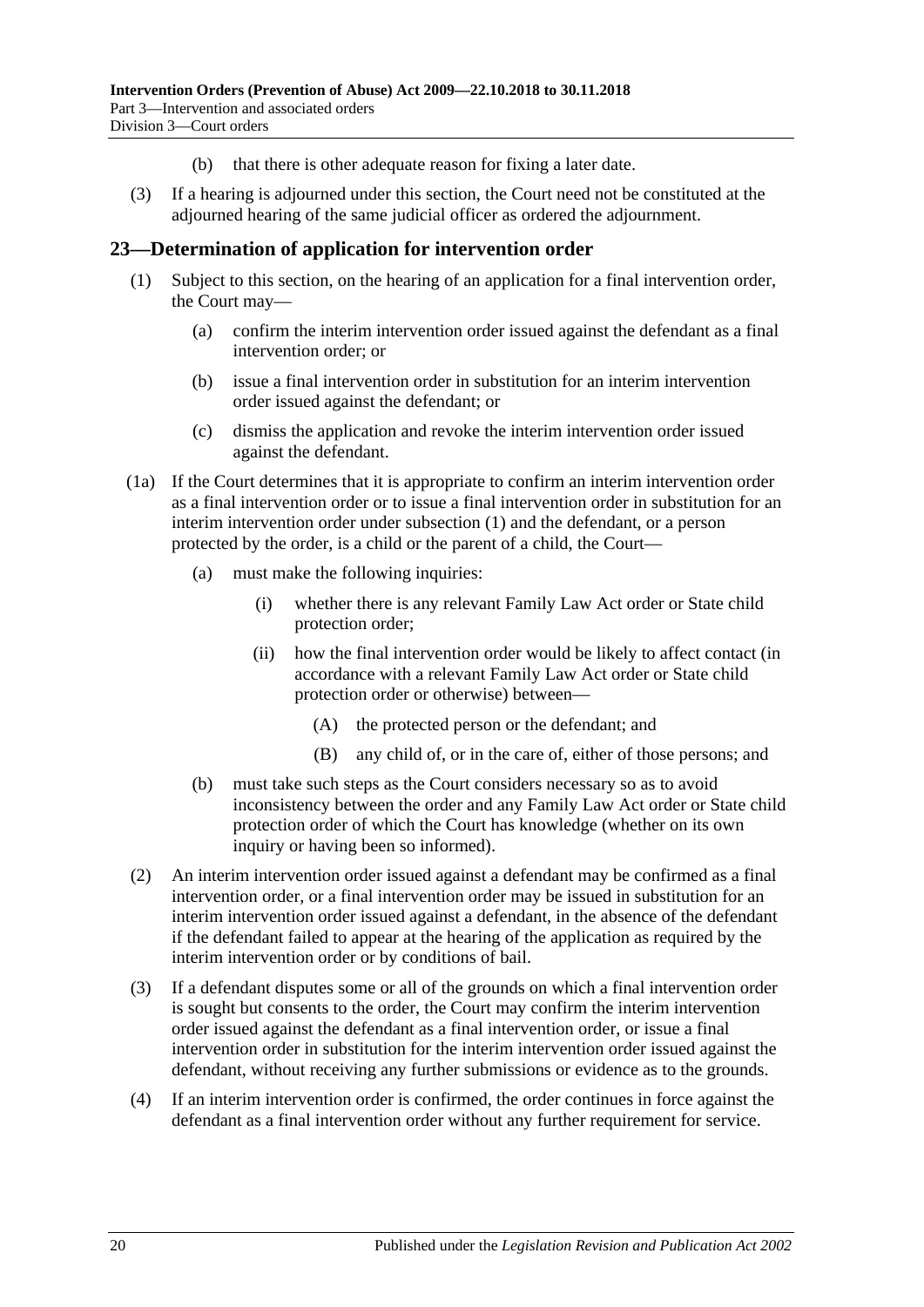- <span id="page-20-1"></span>(5) A final intervention order that is issued in substitution for an interim intervention order comes into force against the defendant when served on the defendant in accordance with this section (and until the order is so served the interim intervention order continues in force against the defendant).
- (5a) For the purposes of [subsection](#page-20-1) (5), a final intervention order is served on the defendant if—
	- (a) the order is served on the defendant personally; or
	- (b) the order is served on the defendant in some other manner authorised by the Court; or
	- (c) the defendant is present in the Court when the order is made.
- (6) If an interim intervention order is revoked, the Principal Registrar must serve written notice of the revocation on the defendant personally or by post at the address for service provided by the defendant under this Act or in some other manner authorised by the Court.
- (7) The Principal Registrar must—
	- (a) give a copy of a final intervention order, or notice of revocation of an interim intervention order, to—
		- (i) each person protected by the order; and
		- (ii) if the applicant is not a police officer or a person protected by the order—the applicant; and
	- (b) either—
		- (i) notify the Commissioner of Police in writing—
			- (A) of the prescribed details of a final intervention order; or
			- (B) that an interim intervention order (whether issued by a police officer or the Court) has been revoked; or
		- (ii) give a copy of the final intervention order, or notice of revocation of an interim intervention order, to the Commissioner of Police.
- (8) The Principal Registrar must notify the relevant public sector agencies in writing of the prescribed details of final intervention orders issued by the Court and of the revocation of interim intervention orders by the Court.

# <span id="page-20-0"></span>**24—Problem gambling order**

- (1) If the Court confirms an interim intervention order as a final intervention order against a defendant or issues a final intervention order against a defendant in substitution for an interim intervention order, the Court may make an order (a *problem gambling order*) that the defendant is subject to a problem gambling family protection order under the *[Problem Gambling Family Protection Orders Act](http://www.legislation.sa.gov.au/index.aspx?action=legref&type=act&legtitle=Problem%20Gambling%20Family%20Protection%20Orders%20Act%202004) 2004* imposing specified requirements or orders of a kind that could be imposed by the Independent Gambling Authority under that Act.
- <span id="page-20-2"></span>(2) A problem gambling order must be served on the defendant in accordance with this section and is not binding on the defendant until so served.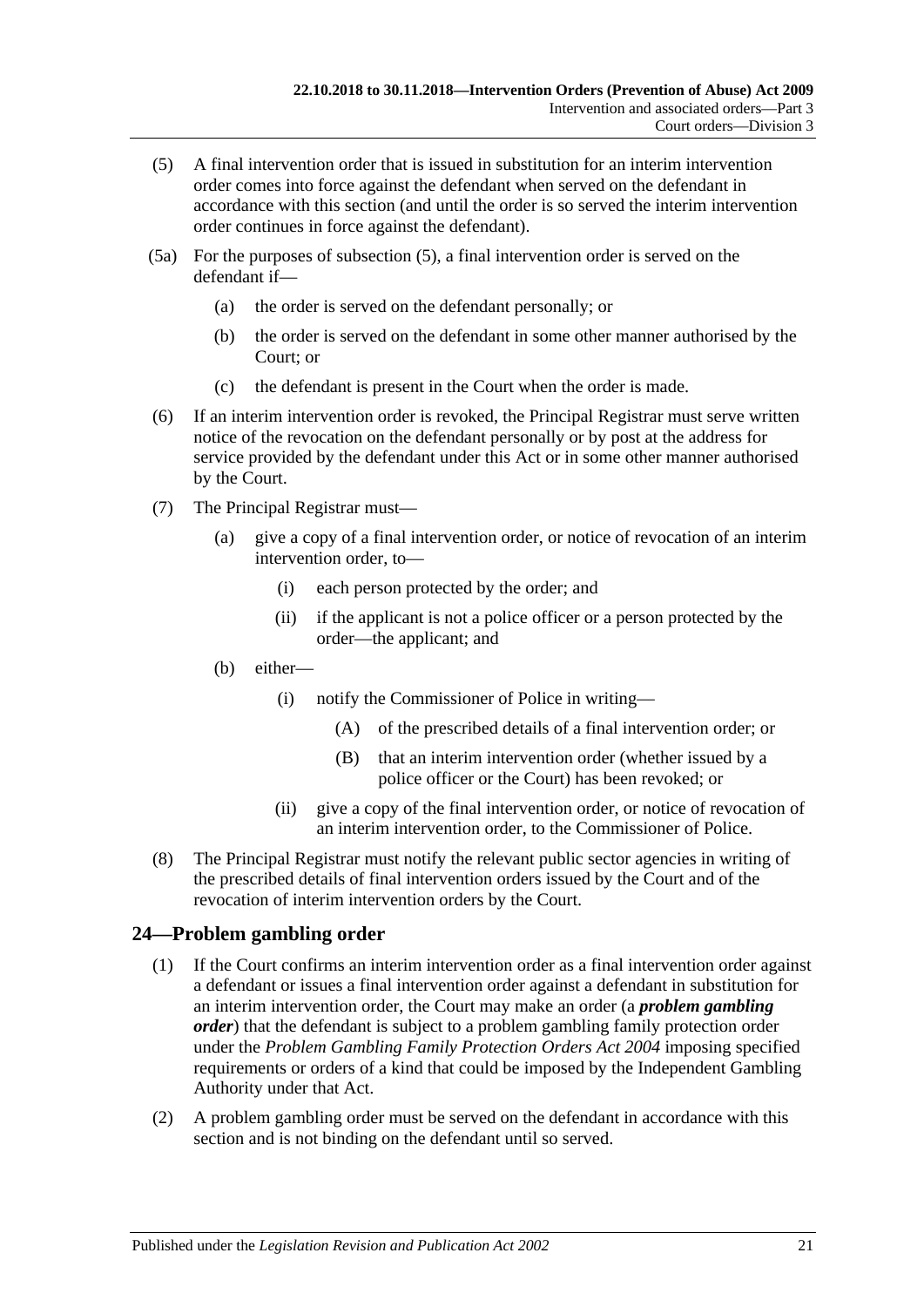- (2a) For the purposes of [subsection](#page-20-2) (2), a problem gambling order is served on the defendant if—
	- (a) the order is served on the defendant personally; or
	- (b) the order is served on the defendant in some other manner authorised by the Court; or
	- (c) the defendant is present in the Court when the order is made.
- (3) If the problem gambling family protection order to which the defendant is subject includes an attachment order (within the meaning of the *[Problem Gambling Family](http://www.legislation.sa.gov.au/index.aspx?action=legref&type=act&legtitle=Problem%20Gambling%20Family%20Protection%20Orders%20Act%202004)  [Protection Orders Act](http://www.legislation.sa.gov.au/index.aspx?action=legref&type=act&legtitle=Problem%20Gambling%20Family%20Protection%20Orders%20Act%202004) 2004*), the attachment order must be served on the third person specified in the order personally or in some other manner authorised by the Court and is not binding on the third person until so served.
- (4) A problem gambling order continues in force (subject to any variation of the order under this Act) until it is revoked.
- <span id="page-21-1"></span>(5) If the Court orders that the defendant is subject to a problem gambling family protection order, the Principal Registrar must—
	- (a) give a copy of the order to—
		- (i) each person for whose benefit the order is made; and
		- (ii) if the applicant for the order is not a police officer or a person protected by the order—the applicant; and
	- (b) either—
		- (i) notify a person listed below in writing of the prescribed details of the order:
			- (A) the Independent Gambling Authority;
			- (B) the Commissioner of Police;
			- (C) the proprietor or licensee of any premises specified in the order; or
		- (ii) give a copy of the order to a person referred to in [subparagraph](#page-21-1) (i).

# <span id="page-21-0"></span>**25—Tenancy order**

- $(1)$  If—
	- (a) the Court confirms an interim intervention order as a final intervention order against a defendant or issues a final intervention order against a defendant in substitution for an interim intervention order; and
	- (b) the final intervention order prohibits the defendant from being on premises at which a protected person resides; and
	- (c) the defendant and protected person previously resided together on the premises; and
	- (d) the premises are subject to a tenancy agreement to which the defendant is a party,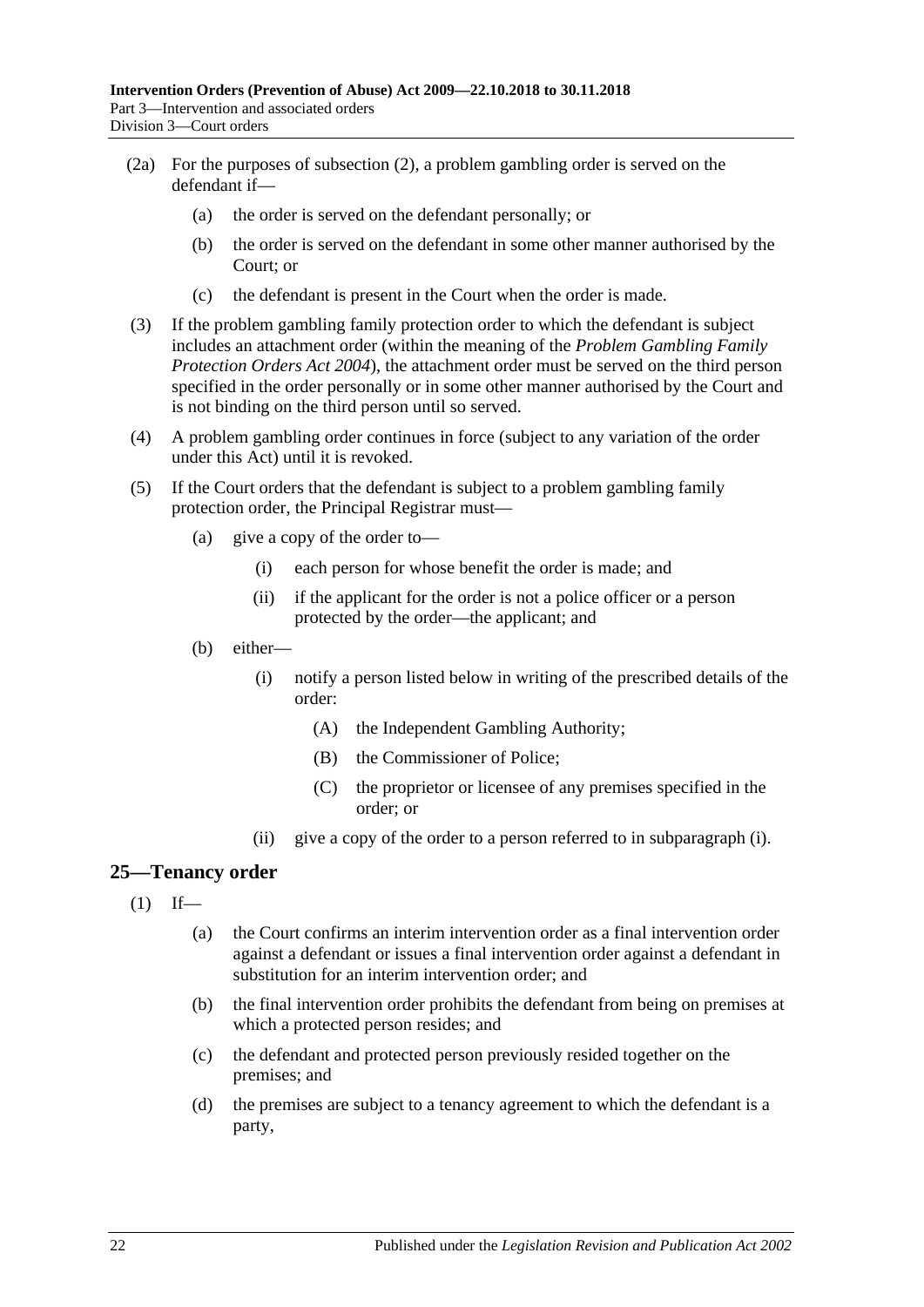the Court may make an order (a *tenancy order*) that the defendant will be taken to have assigned the defendant's interest in the tenancy agreement to a specified person or persons with the landlord's consent.

- (2) However, a tenancy order may only be made if the Court is satisfied that the assignee consents to the assignment and—
	- (a) in a case where—
		- (i) the landlord is a community housing provider registered under the *Community Housing Providers National Law*; and
		- (ii) the premises constitute community housing within the meaning of that Law,

the assignee meets the eligibility requirements for such community housing and any membership or other requirements of the landlord associated with occupation of those premises; and

- (b) in a case where the landlord is the South Australian Housing Trust or a subsidiary of the South Australian Housing Trust—the assignee meets the eligibility requirements of the Trust; and
- (c) in any case—the assignee could reasonably be expected to comply with the obligations under the tenancy agreement,

(so that it would be unreasonable for the landlord to withhold consent to the assignment).

- (3) A tenancy order takes effect on the day on which it is made or on such later day as is specified in the order.
- (4) If a tenancy order is made—
	- (a) the effect of the assignment is that the assignee is substituted for the assignor as tenant under the tenancy agreement (but the assignor remains responsible for liabilities that accrued before the date of the assignment); and
	- (b) the assignee is liable to indemnify the assignor for liabilities incurred by the assignor to the landlord because of a breach of the tenancy agreement by the assignee; and
	- (c) an amount paid by the assignor and held by way of security for the performance of obligations under the tenancy agreement will (unless the parties agree to the contrary) continue to be held as security for the proper performance by the assignee of obligations under the tenancy agreement.
- (5) The Registrar must give a copy of a tenancy order to—
	- (a) the protected person; and
	- (b) the defendant; and
	- (c) the landlord; and
	- (d) if the assignee is not the protected person—the assignee; and
	- (e) the Registrar of the South Australian Civil and Administrative Tribunal.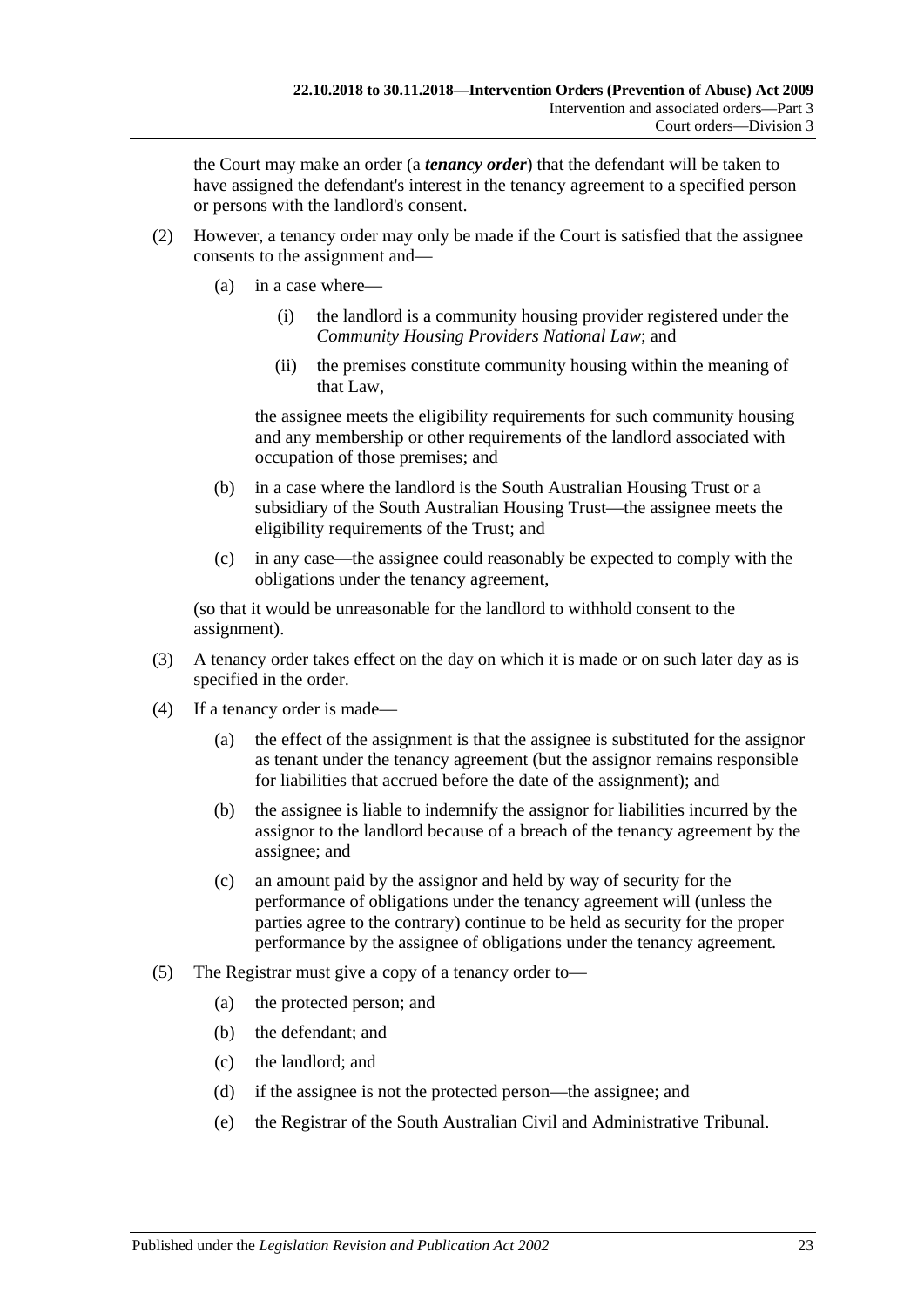# <span id="page-23-0"></span>**Division 4—Variation or revocation of orders**

#### <span id="page-23-1"></span>**26—Intervention orders**

- (1) The Court may vary or revoke an intervention order on application by—
	- (a) a police officer; or
	- (b) a person protected by the order or a suitable representative of such a person given permission to apply by the Court; or
	- (c) if the defendant or a person protected by the order is a child and there is a State child protection order (being an order under section 38 of the *[Children's](http://www.legislation.sa.gov.au/index.aspx?action=legref&type=act&legtitle=Childrens%20Protection%20Act%201993)  [Protection Act](http://www.legislation.sa.gov.au/index.aspx?action=legref&type=act&legtitle=Childrens%20Protection%20Act%201993) 1993* or a corresponding order made under section 53 of the *[Children and Young People \(Safety\) Act](http://www.legislation.sa.gov.au/index.aspx?action=legref&type=act&legtitle=Children%20and%20Young%20People%20(Safety)%20Act%202017) 2017*) in force in respect of the child—the Minister responsible for the administration of that Act; or
	- (d) the defendant.
- (2) If the person entitled to apply is a child, the application may be made—
	- (a) by the child with the permission of the Court, if the child has attained the age of 14 years; or
	- (b) on behalf of the child by—
		- (i) a parent or guardian of the child; or
		- (ii) a person with whom the child normally or regularly resides; or
		- (iii) any other suitable representative of the child with the permission of the Court.
- (3) An application for variation or revocation of a final intervention order may only be made by the defendant after the date fixed by the order.
- (4) On an application for variation or revocation of a final intervention order by the defendant, the Court may, without receiving submissions or evidence from the protected person, dismiss the application—
	- (a) if satisfied that the application is frivolous or vexatious; or
	- (b) if not satisfied that there has been a substantial change in the relevant circumstances since the order was issued or last varied.
- (5) The Court must, before varying or revoking an intervention order under this section—
	- (a) allow the Commissioner of Police, the defendant and each person protected by the order a reasonable opportunity to be heard on the matter; and
	- (b) have regard to the same matters that the Court is required to have regard to in considering whether or not to make an intervention order and in considering the terms of an intervention order.
- (6) The Court may not vary a final intervention order by removing the firearms terms unless satisfied that the defendant has never been guilty of violent or intimidatory conduct and needs to have a firearm for purposes related to earning a livelihood.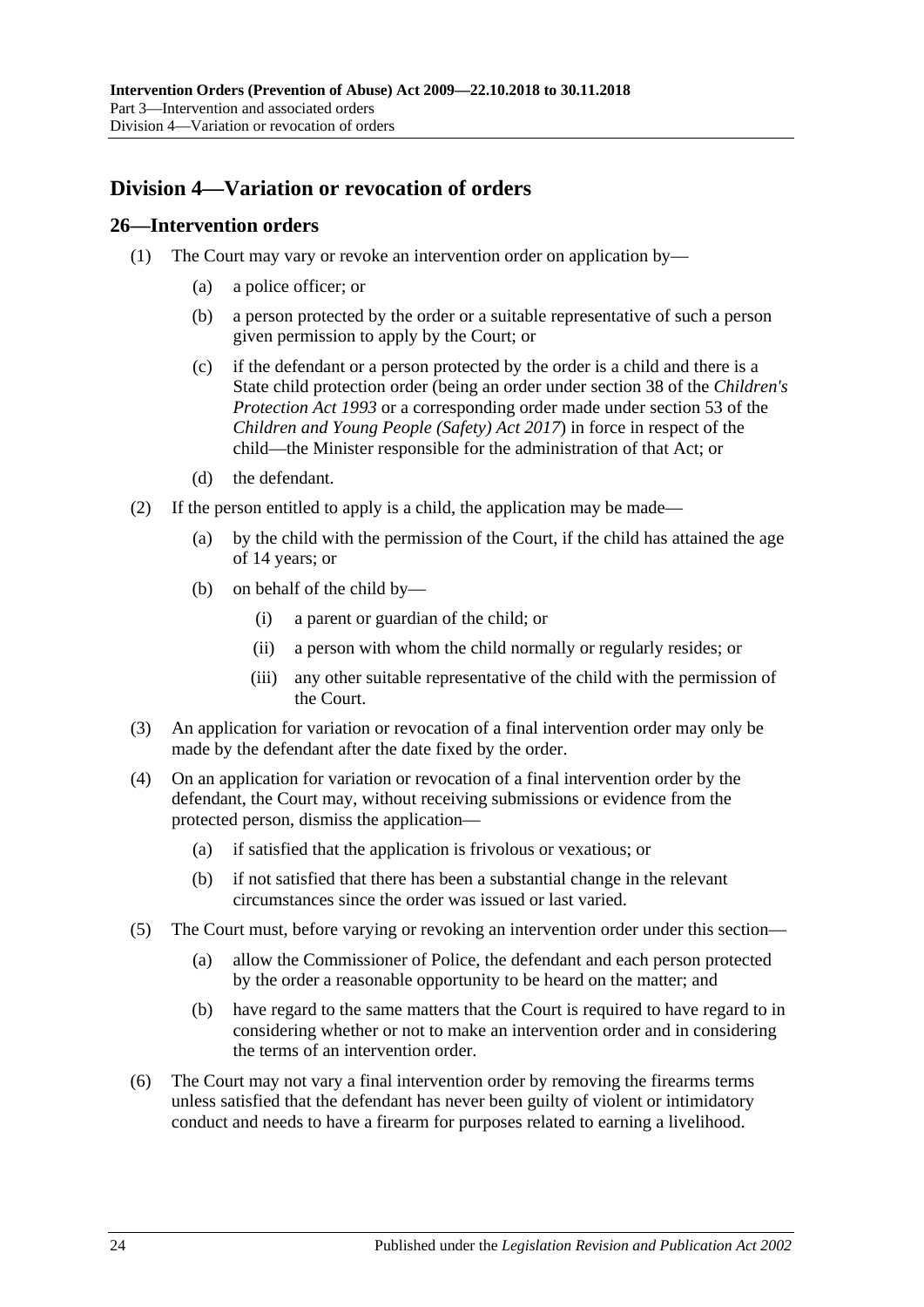- <span id="page-24-1"></span>(7) If an intervention order is varied, the order in its amended form must be served on the defendant in accordance with this section and until so served—
	- (a) the variation is not binding on the defendant; but
	- (b) the order as in force prior to the variation continues to be binding on the defendant.
- (7a) For the purposes of [subsection](#page-24-1) (7), an order in its amended form is served on the defendant if—
	- (a) the order is served on the defendant personally; or
	- (b) the order is served on the defendant in some other manner authorised by the Court; or
	- (c) the defendant is present in the Court when the order is made.
- (8) If an intervention order is revoked, the Principal Registrar must serve written notice of the revocation on the defendant personally or by post at the address for service provided by the defendant under this Act or in some other manner authorised by the Court.
- (9) If an intervention order is varied or revoked, the Principal Registrar must—
	- (a) give a copy of the order as varied by the Court, or notice of revocation of the order, to—
		- (i) each person protected by the order; and
		- (ii) if the applicant is not a police officer or a person protected by the order—the applicant; and
	- (b) either—
		- (i) notify the Commissioner of Police in writing of the prescribed details of the order as varied by the Court, or that the order has been revoked; or
		- (ii) give a copy of the order as varied by the Court, or notice of revocation of the order, to the Commissioner of Police.
- (10) The Principal Registrar must notify the relevant public sector agencies in writing of—
	- (a) the prescribed details of intervention orders varied by the Court; or
	- (b) the revocation of intervention orders by the Court.

# <span id="page-24-0"></span>**27—Problem gambling orders**

- (1) The Court may vary or revoke a problem gambling order—
	- (a) on revoking the intervention order with which it is associated; or
	- (b) on application by a defendant subject to the intervention order with which it is associated or a person for whose benefit the problem gambling family protection order to which the defendant is subject under the order applies.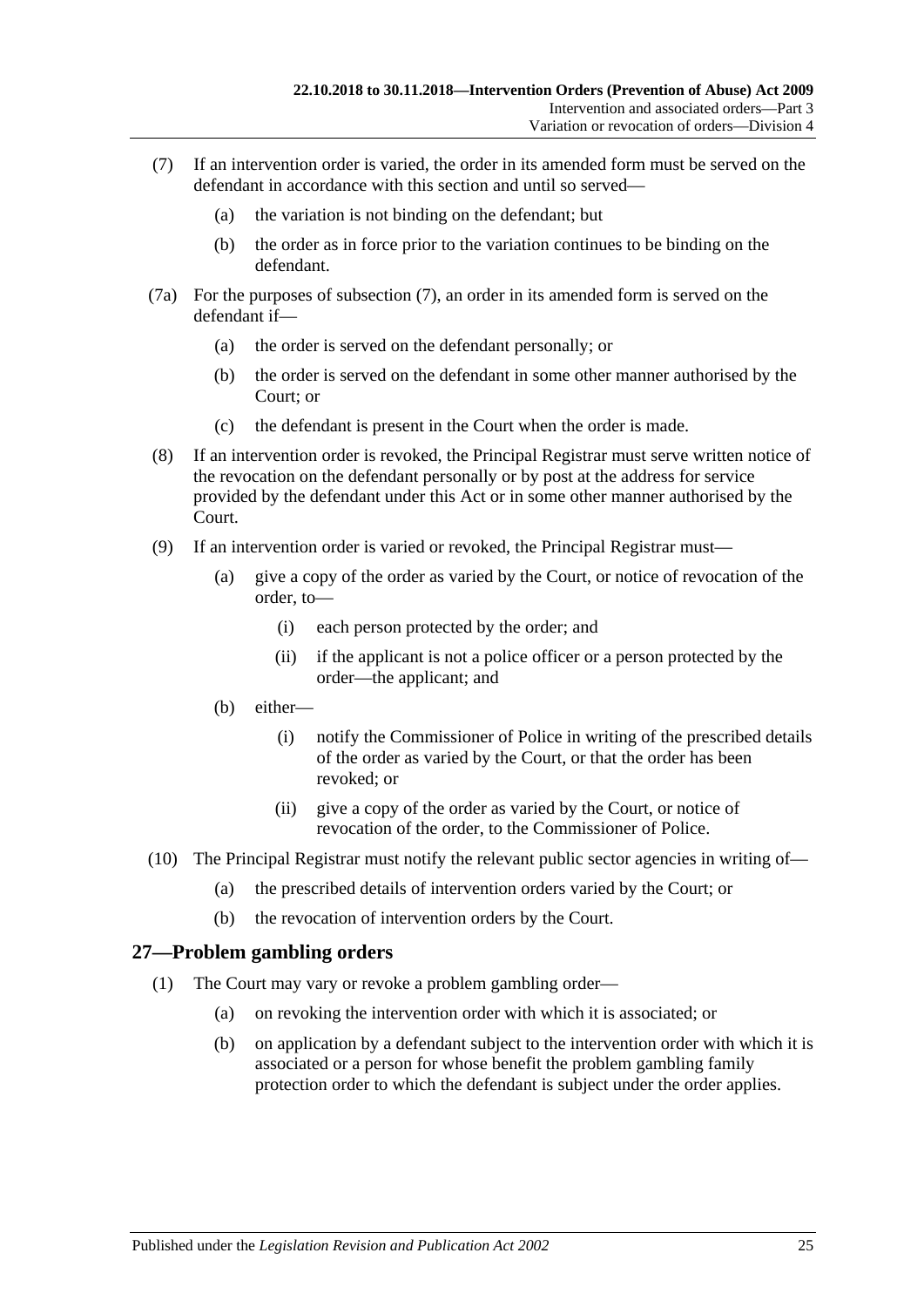(2) If on revoking an intervention order the Court does not revoke an associated problem gambling order, the problem gambling family protection order to which the defendant is subject under the order continues in force under the *[Problem Gambling Family](http://www.legislation.sa.gov.au/index.aspx?action=legref&type=act&legtitle=Problem%20Gambling%20Family%20Protection%20Orders%20Act%202004)  [Protection Orders Act](http://www.legislation.sa.gov.au/index.aspx?action=legref&type=act&legtitle=Problem%20Gambling%20Family%20Protection%20Orders%20Act%202004) 2004* as if it had been issued under that Act and, consequently, is subject to variation or revocation by the Independent Gambling Authority under that Act.

# <span id="page-25-0"></span>**Division 5—Evidentiary matters**

# <span id="page-25-1"></span>**28—Burden of proof**

In proceedings under this Part, the Court is to decide questions of fact on the balance of probabilities.

#### <span id="page-25-2"></span>**29—Special arrangements for evidence and cross-examination**

- (1) The Court may order that special arrangements be made for taking the evidence of a person against whom it is alleged the defendant has committed or might commit an act of abuse or a child who it is alleged has been or might be exposed to the effects of an act of abuse committed by the defendant against a person.
- (2) Without limiting the kind of order that may be made under this section, the Court may make 1 or more of the following orders:
	- (a) an order that the evidence be given outside the Court and transmitted to the Court by means of closed circuit television;
	- (b) an order that the evidence be taken outside the Court and that an audio visual record of the evidence be made and replayed in the Court;
	- (c) an order that a screen, partition or one-way glass be placed to obscure the view of a party to whom the evidence relates or some other person;
	- (d) an order that the defendant be excluded from the place where the evidence is taken, or otherwise be prevented from directly seeing and hearing the witness while giving evidence;
	- (e) an order that the witness be accompanied by a relative or friend for the purpose of providing emotional support;
	- (f) that extra allowance be made for breaks during, and time to be given for, the taking of evidence;
	- (g) if the witness has a physical disability or cognitive impairment—that the evidence be taken in a particular way (to be specified by the Court) that will, in the Court's opinion, facilitate the taking of evidence from the witness or minimise the witness's embarrassment or distress (including, if the witness has complex communication needs, with such communication assistance as may be specified by the Court under section 14A of the *[Evidence Act](http://www.legislation.sa.gov.au/index.aspx?action=legref&type=act&legtitle=Evidence%20Act%201929) 1929*).
- (3) Special arrangements made under this section may relate to the evidence of the witness as a whole or to particular aspects of the evidence of the witness, such as cross-examination and re-examination.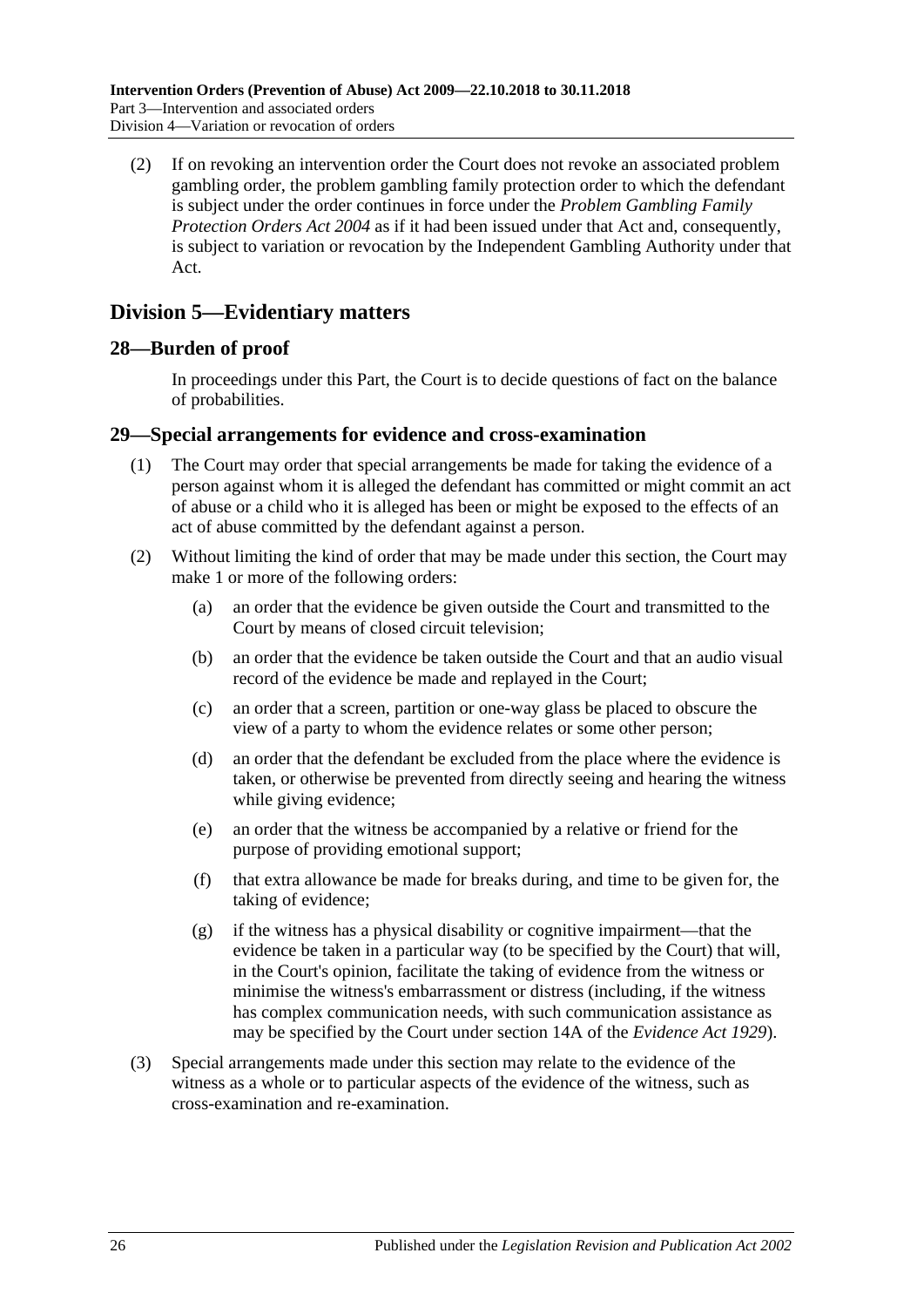- (4) Cross-examination of a person against whom it is alleged the defendant has committed or might commit an act of abuse or a child who it is alleged has been or might be exposed to the effects of an act of abuse committed by the defendant against a person is—
	- (a) to be by counsel; or
	- (b) if the defendant is not legally represented in the proceedings—to be undertaken—
		- (i) by the defendant submitting to the Court, in the manner required by the Court, the questions the defendant proposes the witness be asked in cross-examination and the Court (or the Court's nominee) asking the witness those of the questions submitted that are determined by the Court to be allowable in cross-examination; or
		- (ii) as otherwise directed by the Court.

# <span id="page-26-0"></span>**Part 3A—National recognition of domestic violence orders**

# <span id="page-26-1"></span>**Division 1—Preliminary**

# <span id="page-26-2"></span>**29A—Interpretation**

In this Part, unless the contrary intention appears—

*corresponding law* means a law, or part of a law, of a State or a Territory of the Commonwealth declared by the regulations to be a corresponding law for the purposes of this Part;

*domestic violence order* or *DVO* means a local DVO, an interstate DVO or a foreign intervention order;

*foreign intervention order* does not include an order (whether registered or not under [Part 4\)](#page-38-1) that is declared by the regulations not to be a foreign intervention order for the purposes of this Part;

*general violence order* means—

- (a) an intervention order under this Act; or
- (b) a violence restraining order under the corresponding law of Western Australia, other than an order under that corresponding law declared by the regulations not to be a general violence order for the purposes of this paragraph;

*interim DVO* means a DVO that is of an interim or a provisional nature and includes—

- (a) an interim intervention order under this Act; and
- (b) a DVO made by a police officer under a corresponding law; and
- (c) an emergency order made under the corresponding law of the Australian Capital Territory; and
- (d) a temporary protection order made under the corresponding law of Queensland; and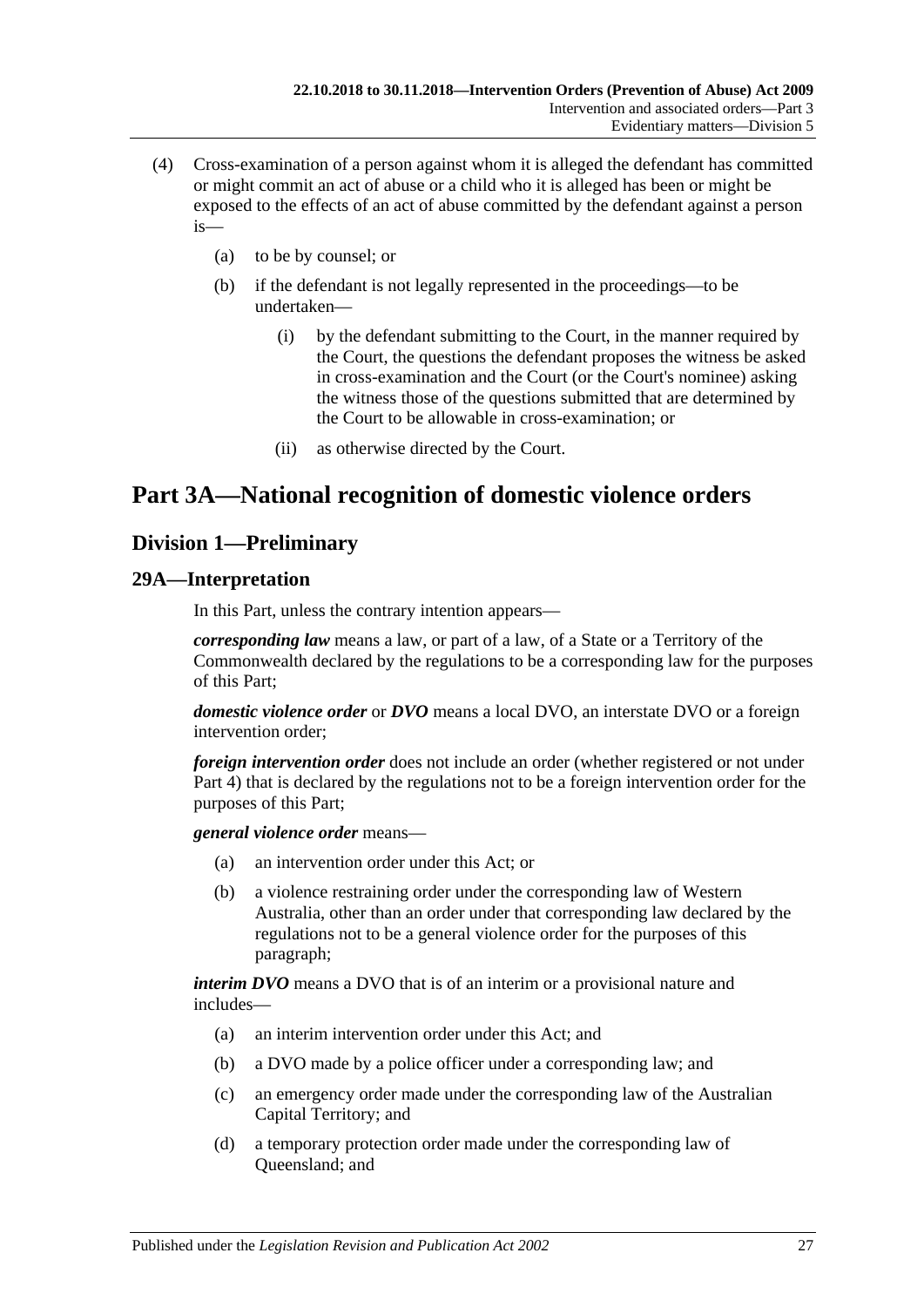(e) a DVO declared by the regulations to be an interim DVO;

*interstate DVO* means an order, or order of a type, made under a corresponding law that is declared by the regulations to be an interstate DVO for the purposes of this Part;

*interstate law enforcement agency* means—

- (a) a police force of a participating jurisdiction; or
- (b) an agency of a participating jurisdiction responsible for enforcing DVOs in that jurisdiction;

*issuing authority* includes a court or person with power to make, vary or revoke a DVO under the law of a participating jurisdiction;

*issuing jurisdiction*, in respect of a DVO, means the jurisdiction in which the DVO is made;

*local law enforcement agency* means South Australia Police;

*local DVO*—a reference to a *local DVO* is a reference to an intervention order (within the meaning of [section](#page-3-3)  $3(1)$ ) that addresses a domestic violence concern;

*make* includes issue;

*non-local DVO* means an interstate DVO or a foreign intervention order;

*participating jurisdiction* means this jurisdiction or a jurisdiction in which a corresponding law is in force;

*properly notified*—see [section](#page-30-3) 29J;

*protected person* means a person for whose protection or benefit a DVO is made;

*recognised DVO*—see [section](#page-28-3) 29D;

*registered foreign order*—see [section](#page-27-0) 29B;

*revoke* includes cancel.

#### <span id="page-27-0"></span>**29B—Registered foreign orders**

- (1) A *registered foreign order* means a foreign order that is—
	- (a) a foreign intervention order registered under [Part 4;](#page-38-1) or
	- (b) an order declared by the regulations to be a registered foreign order for the purposes of this Part.
- (2) A registered foreign order is neither a local DVO nor an interstate DVO.
- (3) For the purpose of this Part, a registered foreign order—
	- (a) will be taken to be made in the jurisdiction in which it is registered as a registered foreign order; and
	- (b) will be taken to be made when it becomes a registered foreign order in that jurisdiction; and
	- (c) will be taken to have been varied or revoked if its registration as a registered foreign order is varied or revoked.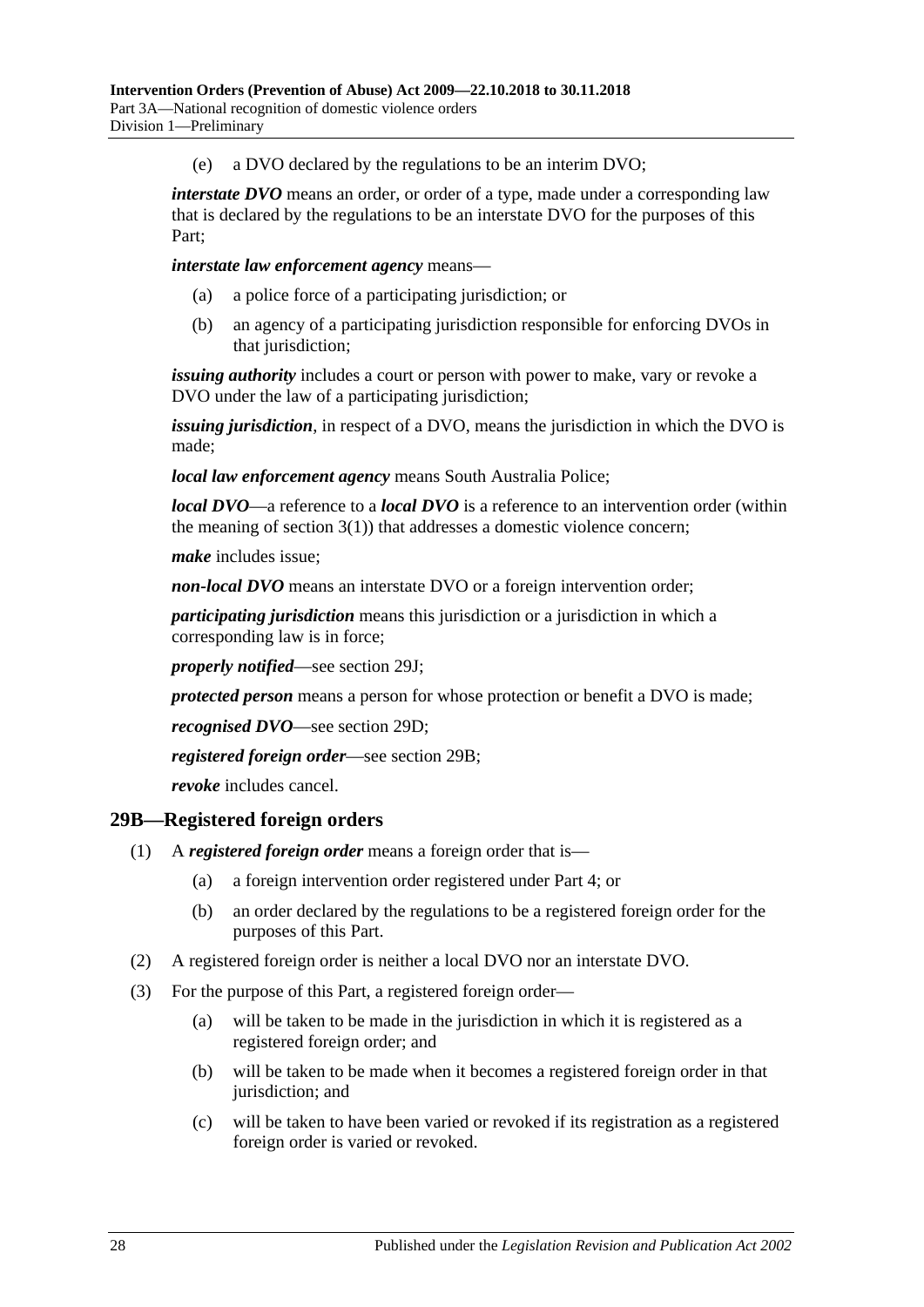(4) A power conferred by this Part to vary or revoke a registered foreign order is a power to vary or revoke registration of the order as a registered foreign order.

# <span id="page-28-0"></span>**29C—Domestic violence concern**

- (1) A violence restraining order under the corresponding law of Western Australia will be taken to address a domestic violence concern for the purposes of this Part if the order is made because the defendant has committed, or because it is feared the defendant will commit, an act of family and domestic violence (within the meaning of that corresponding law).
- (2) A general violence order will be taken to be an order that addresses a domestic violence concern for the purposes of this Part if—
	- (a) it is declared to be an order that addresses a domestic violence concern by the issuing authority that makes the order; or
	- (b) a registrar of a court of the jurisdiction in which the order was made makes an order declaring the DVO to be a recognised DVO in that jurisdiction.
- (3) The Governor may make regulations for the purposes of this section including so as to modify what may be taken to address a domestic violence concern in a participating jurisdiction.

# <span id="page-28-2"></span><span id="page-28-1"></span>**Division 2—National recognition of DVOs**

# **Subdivision 1—General principles**

# <span id="page-28-3"></span>**29D—Recognition of DVOs**

- (1) In this jurisdiction, each of the following DVOs is a *recognised DVO*:
	- (a) a local DVO;
	- (b) an interstate DVO made in another participating jurisdiction;
	- (c) a foreign order that is a registered foreign order in any participating jurisdiction.
- (2) A DVO becomes a recognised DVO when it is made.

**Note—**

A foreign order will be taken to be made when it is registered as a registered foreign order.

(3) Subject to this Part, a DVO is a recognised DVO for the period for which it remains in force in the jurisdiction in which it is made.

#### <span id="page-28-4"></span>**29E—Variations to DVOs**

- (1) A variation to a recognised DVO that is done in this or another jurisdiction is a *recognised variation* in this jurisdiction in the circumstances provided for by this section.
- (2) A variation to a local DVO is a recognised variation in this jurisdiction if the variation is done—
	- (a) in this jurisdiction by a court or any other person authorised to do so under this Act; or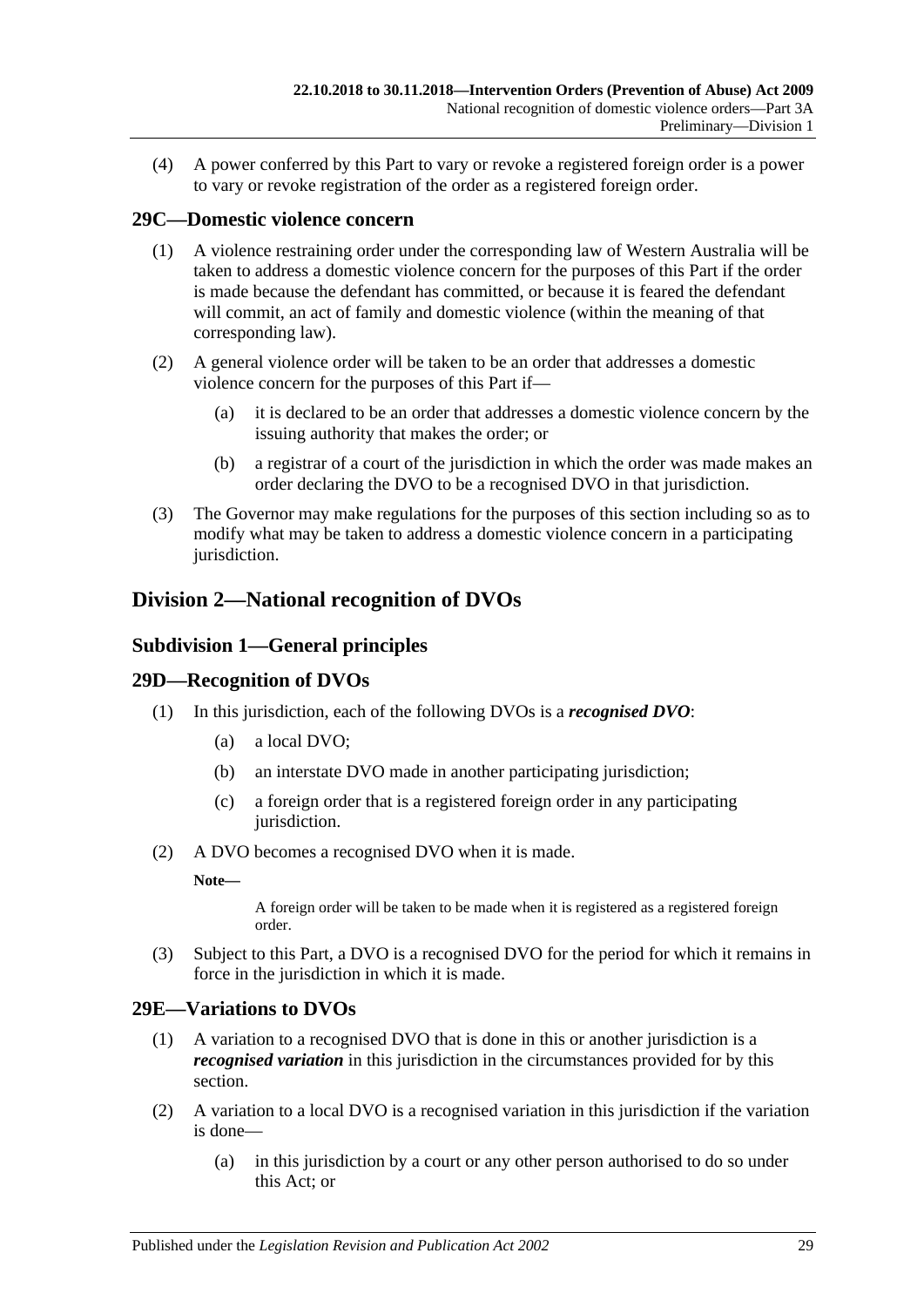- (b) in another participating jurisdiction by a court under a corresponding law.
- (3) A variation to an interstate DVO or foreign order is a recognised variation in this jurisdiction if the variation is done—
	- (a) in the issuing jurisdiction by a court or any other person authorised to do so under the law of the issuing jurisdiction; or
	- (b) in any participating jurisdiction by a court under this Part or a corresponding law.

#### **Note—**

The issuing jurisdiction for a foreign order is the jurisdiction in which the order is registered.

(4) A variation is recognised from the time that it is done.

#### <span id="page-29-0"></span>**29F—Revocation of recognised DVO**

- (1) A DVO ceases to be a recognised DVO if the DVO is revoked in this or another jurisdiction and that revocation is recognised in this jurisdiction.
- (2) A revocation of a local DVO is recognised in this jurisdiction if the revocation is done—
	- (a) in this jurisdiction by the Court under this Act; or
	- (b) in another participating jurisdiction by a court under a corresponding law.
- (3) A revocation of an interstate DVO or foreign order is recognised in this jurisdiction if the revocation is done—
	- (a) in the issuing jurisdiction by a court or any other person authorised to do so under the law of the issuing jurisdiction; or
	- (b) in any participating jurisdiction by a court under this Part or a corresponding law.
- (4) The DVO ceases to be a recognised DVO from the time it is revoked.

#### <span id="page-29-1"></span>**29G—Recognised DVO prevails over earlier comparable DVOs**

- (1) A recognised DVO that is enforceable against a defendant in this jurisdiction (a *new DVO*) supersedes—
	- (a) any comparable recognised DVO made earlier than the new DVO; and
	- (b) any comparable local DVO made earlier than the new DVO (whether or not the local DVO is a recognised DVO).
- (2) The earlier comparable DVO is superseded from the time the recognised DVO becomes enforceable against the defendant.
- (3) A recognised DVO that is superseded ceases to be a recognised DVO.
- (4) A local DVO that is superseded is revoked.
- (5) A DVO is not superseded to the extent that it relates to a protected person who is not a protected person under the new DVO.
- (6) Accordingly, a DVO continues to be a recognised DVO, and to have effect, to the extent that it relates to a person who is not a protected person under the new DVO.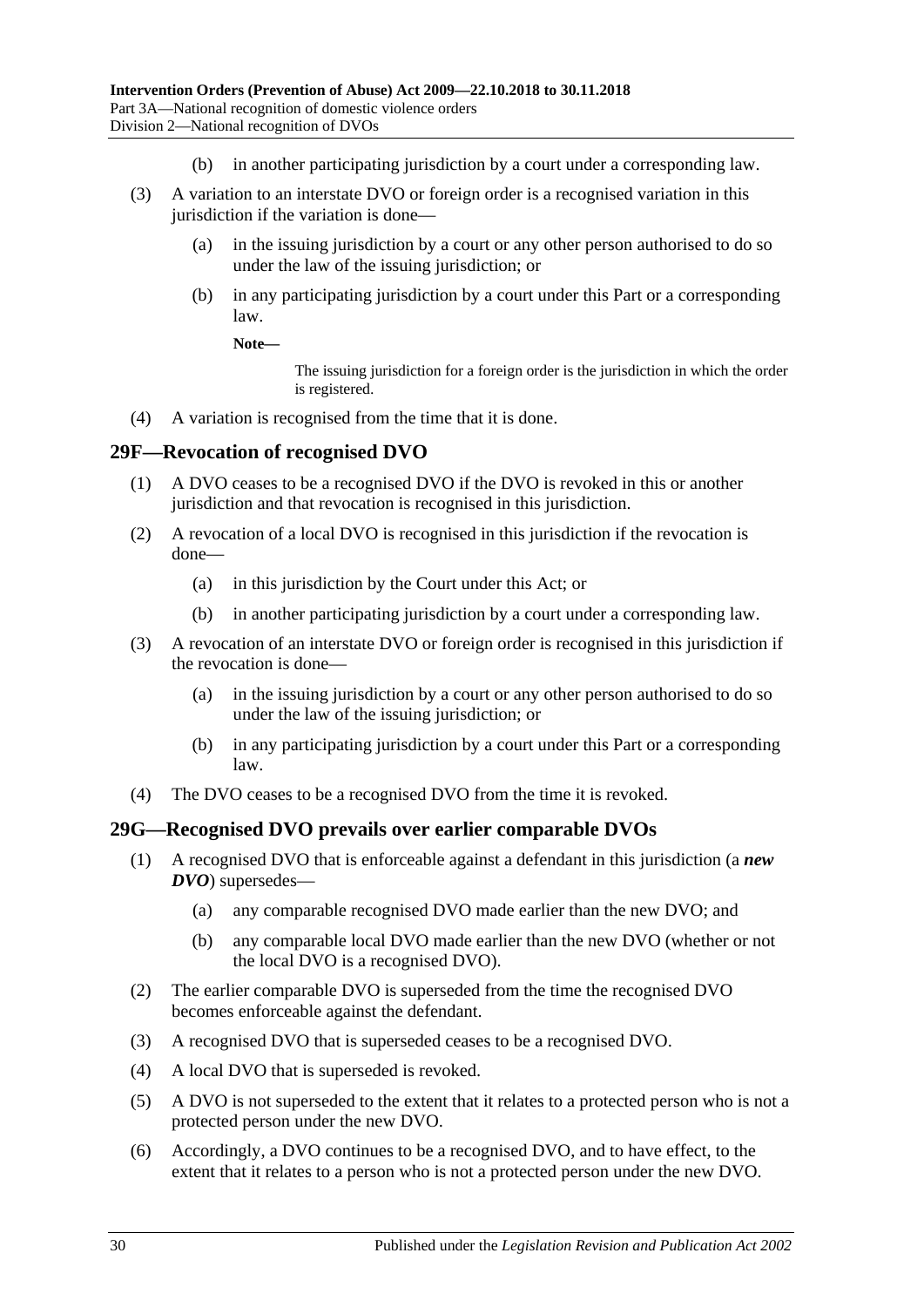- (7) A DVO made by a police officer does not supersede a comparable DVO made by a court (of any jurisdiction).
- (8) A DVO is *comparable* with another DVO if—
	- (a) the DVOs are made against the same defendant; and
	- (b) the DVOs are made for the protection of 1 or more of the same protected persons.

# <span id="page-30-0"></span>**29H—Making of new orders**

- (1) Nothing in this Part prevents a person from applying for, or an issuing authority from making, a local DVO even though there is a recognised DVO in force that applies to the same defendant.
- (2) However, a police officer is not to make a local DVO if the police officer is aware that there is already a recognised DVO that is enforceable against the defendant which—
	- (a) applies to the same defendant and protected person; and
	- (b) was made by a court of any jurisdiction.

# <span id="page-30-1"></span>**Subdivision 2—Enforcement of recognised DVOs**

#### <span id="page-30-2"></span>**29I—Recognised DVOs and variations are enforceable against defendant**

- (1) A recognised DVO, or a recognised variation to a recognised DVO, is enforceable against the defendant in this jurisdiction.
- (2) A recognised DVO that is a local DVO becomes enforceable against the defendant in this jurisdiction when the defendant is properly notified of the making of the DVO under the law of this jurisdiction.
- (3) A recognised DVO that is a non-local DVO (other than a foreign order) becomes enforceable against a defendant in this jurisdiction when the defendant is properly notified of the making of the DVO under the law of the jurisdiction in which the DVO was made.
- (4) A recognised DVO that is a foreign order becomes enforceable against a defendant in this jurisdiction from the time it becomes a recognised DVO.
- (5) A recognised variation to a recognised DVO becomes enforceable against the defendant in this jurisdiction when the defendant is properly notified of the variation under the law of the jurisdiction in which the variation is done.

# <span id="page-30-3"></span>**29J—Properly notified—meaning**

- (1) The making of a local DVO is *properly notified* under this Act if—
	- (a) a copy of the DVO is served on the defendant personally or in some other manner authorised by the Court; or
	- (b) the DVO is made by the Court and the defendant is present in the Court when the DVO is made.
- (2) The making of an interstate DVO is *properly notified* under the law of the jurisdiction in which it is made in the circumstances provided for by the corresponding law of that jurisdiction.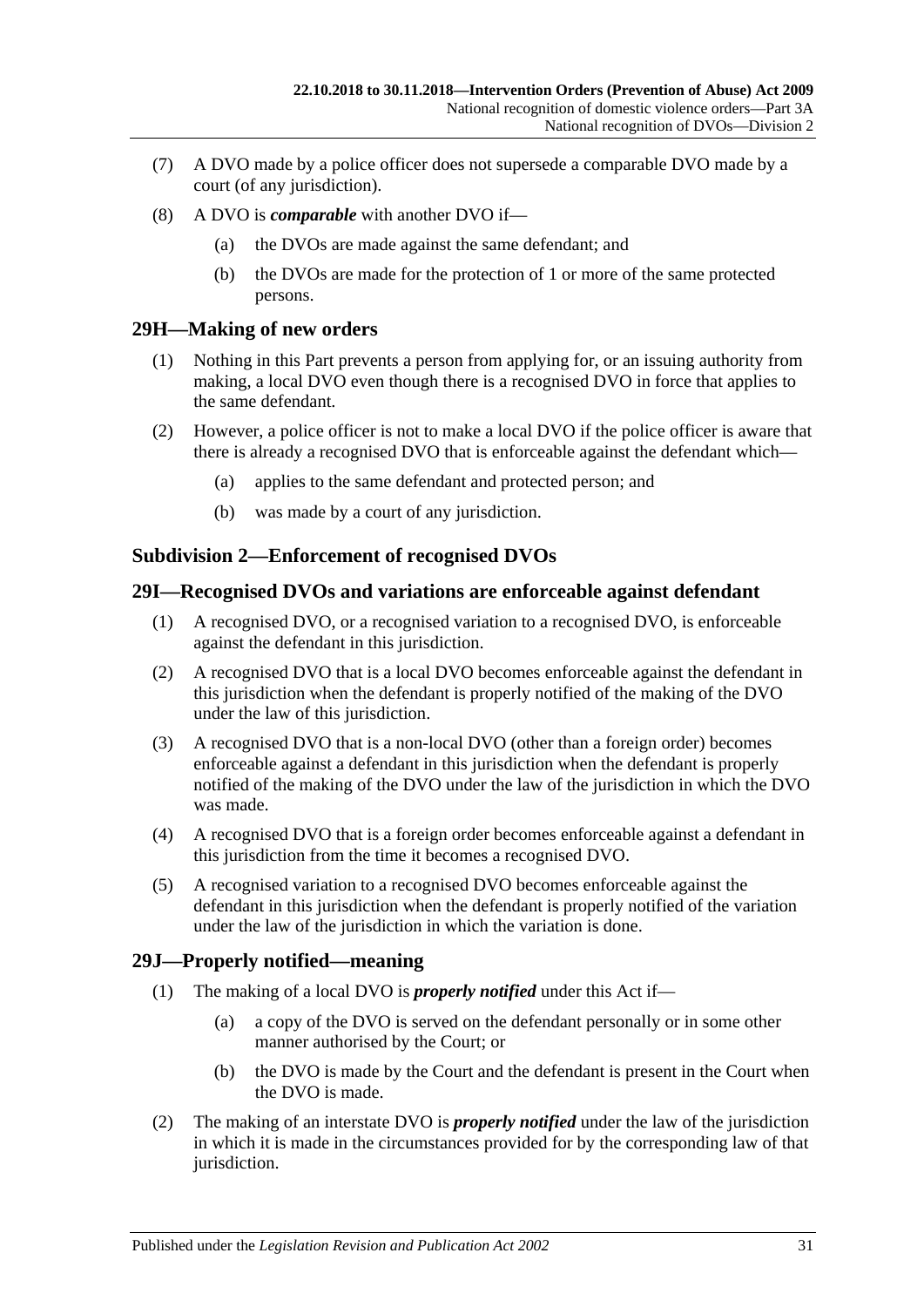- (3) A variation to a recognised DVO that is done in this jurisdiction is *properly notified* under this Act if—
	- (a) a copy of the variation is served on the defendant personally or in some other manner authorised by the Court; or
	- (b) the variation is done by the Court and the defendant is present in the Court when the DVO is varied.
- (4) A variation to a recognised DVO that is done in another jurisdiction is *properly notified* under the law of that jurisdiction in the circumstances provided for by the corresponding law of that jurisdiction.

# <span id="page-31-0"></span>**29K—Contravention of enforceable recognised DVO**

- (1) A non-local DVO that is a recognised DVO and which is enforceable against a defendant in this jurisdiction may be enforced in this jurisdiction—
	- (a) as if it were a local DVO; and
	- (b) as if the defendant had been properly notified of the making of the DVO under this Act.
- (2) A recognised variation to a non-local DVO that is a recognised DVO and which is enforceable in this jurisdiction may be enforced in this jurisdiction as if it were a variation to a local DVO.
- (3) A recognised variation to a recognised DVO made in another jurisdiction that is enforceable against the defendant in this jurisdiction may be enforced as if the defendant had been properly notified of the variation under this Act.
- (4) This section does not affect any law of this jurisdiction that requires a territorial nexus to exist between this jurisdiction and an offence for a person to be guilty of an offence under the law of this jurisdiction.

# <span id="page-31-1"></span>**Subdivision 3—Enforcement of non-local DVOs**

# <span id="page-31-2"></span>**29L—Non-local DVO to be treated as local DVO**

- (1) A recognised DVO that is a non-local DVO has the same effect in this jurisdiction as a local DVO.
- (2) A prohibition, restriction or condition imposed by a non-local DVO has the same meaning as it would have in the jurisdiction in which the DVO was made, but may be enforced in this jurisdiction as if it were a prohibition, restriction or condition of a local DVO.

# <span id="page-31-3"></span>**29M—Licences, permits and other authorisations**

- (1) A law of this jurisdiction (a *relevant law*) that restricts the grant of an authorisation, or that authorises or requires an authorisation to be suspended or revoked, if a person is or has been subject to a local DVO extends to a person who is or has been subject to any non-local DVO that is a recognised DVO (as if the non-local DVO were a local DVO).
- (2) For the purposes of a relevant law—
	- (a) a non-local DVO that is a final DVO is to be treated in the same way as a local DVO that is a final DVO; and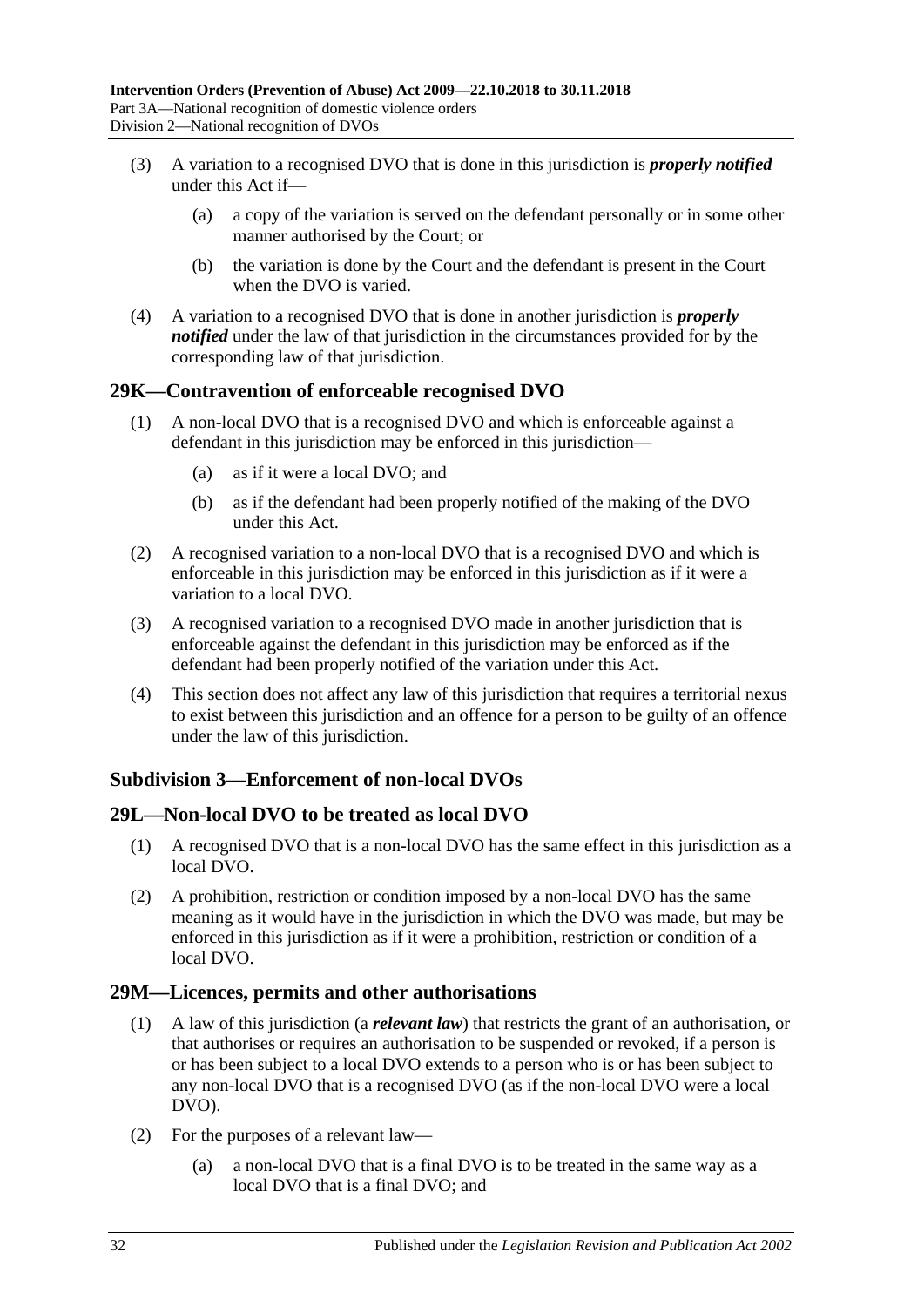- (b) a non-local DVO that is an interim DVO is to be treated in the same way as a local DVO that is an interim DVO.
- (3) In this section—

*authorisation* includes a licence or permit;

*grant* includes issue.

# <span id="page-32-0"></span>**29N—Recognition of disqualification to hold firearms licence**

- (1) If a non-local DVO that is a recognised DVO disqualifies a person from holding a non-local firearms licence, or type of non-local firearms licence, the person is also disqualified from holding a local firearms licence of the same type.
- (2) The Registrar of Firearms must revoke any local firearms licence held by a person, or refuse to issue a local firearms licence to a person, if the person is so disqualified from holding the firearms licence by a recognised DVO.
- (3) A recognised DVO disqualifies a person from holding a non-local firearms licence, or type of non-local firearms licence, if the DVO expressly—
	- (a) disqualifies the person from holding a non-local firearms licence, or type of non-local firearms licence; or
	- (b) revokes or requires the person to surrender a non-local firearms licence, or type of non-local firearms licence, held by the person.
- (4) In this section—

*local firearms licence* means a licence, permit or other authorisation under the *[Firearms Act](http://www.legislation.sa.gov.au/index.aspx?action=legref&type=act&legtitle=Firearms%20Act%201977) 1977* or the *[Firearms Act](http://www.legislation.sa.gov.au/index.aspx?action=legref&type=act&legtitle=Firearms%20Act%202015) 2015*;

*non-local firearms licence* means a licence, permit or other authorisation to possess a firearm issued under the law of another jurisdiction or country.

# <span id="page-32-1"></span>**29O—Orders for costs**

- (1) A non-local DVO, to the extent that it requires the payment of money, cannot be enforced in this jurisdiction.
- (2) The recognition of a DVO made in another jurisdiction does not confer power on a court or tribunal of this jurisdiction to award costs in respect of any proceedings relating to the DVO that occurred in another jurisdiction.
- (3) This section does not prevent the Court awarding costs in respect of any proceedings in this jurisdiction relating to the variation or revocation of a recognised DVO.

# <span id="page-32-2"></span>**Division 3—Variation and revocation of recognised non-local DVOs**

#### <span id="page-32-3"></span>**29P—Power of Court to vary or revoke recognised non-local DVOs**

- (1) The Court may vary or revoke a recognised DVO that is a non-local DVO in accordance with this Division as if the DVO were a local DVO.
- (2) The Court cannot vary or revoke a non-local DVO if it is a kind of DVO that cannot be varied or revoked by a court in the jurisdiction in which the DVO was made.
- (3) A variation to or revocation of a recognised DVO that is done under this Division is not limited in its operation to this jurisdiction.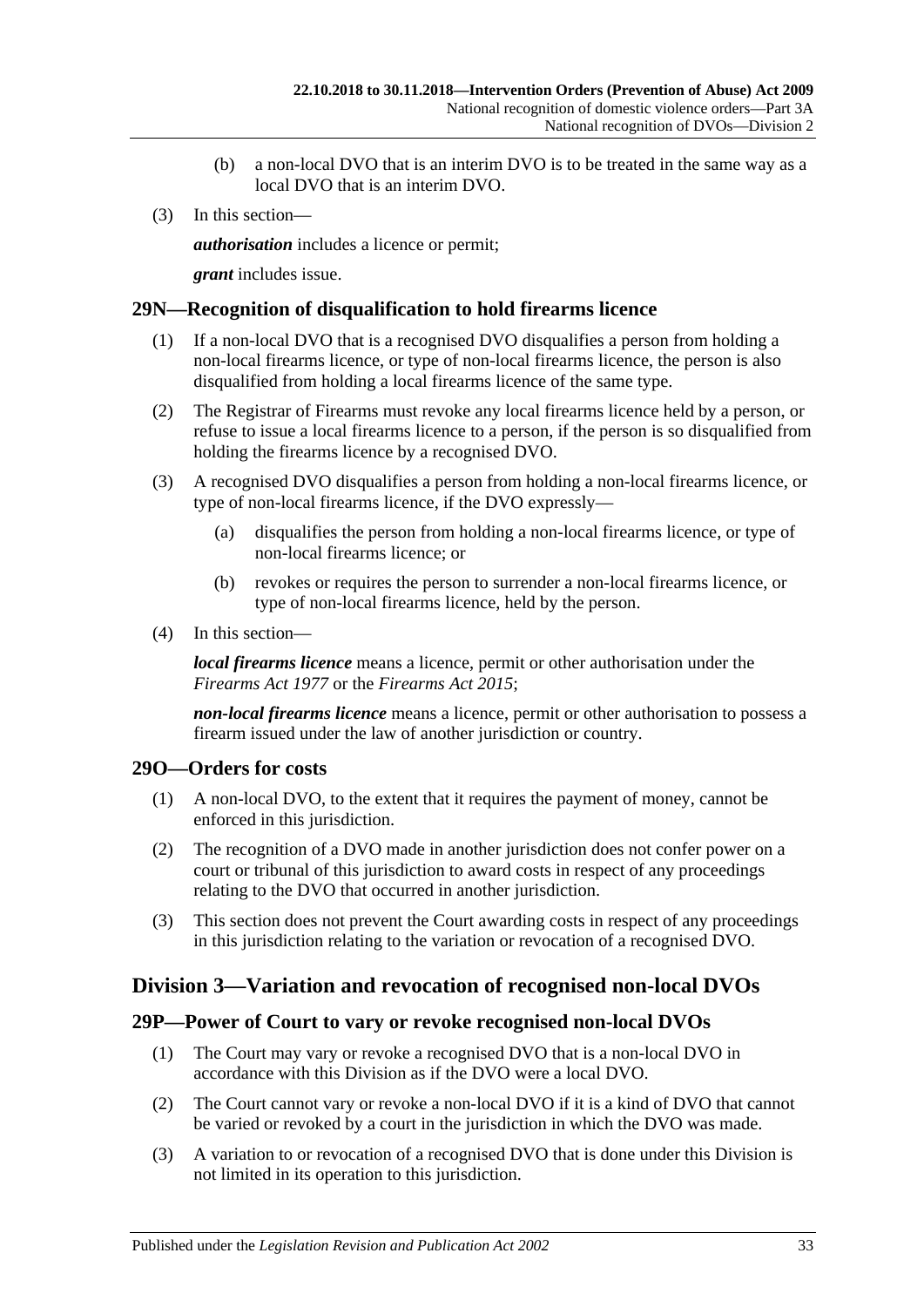- (4) This Division does not apply to the variation or revocation of a foreign order that is registered as a registered foreign order in this jurisdiction.
- (5) To avoid doubt, if the Court varies a recognised DVO that was made in another jurisdiction, the other jurisdiction continues to be treated, for the purposes of this Part, as the jurisdiction in which the DVO was made.

# <span id="page-33-0"></span>**29Q—Application for variation or revocation of recognised non-local DVO**

- (1) An application for the variation or revocation of a recognised DVO that is a non-local DVO may be made to the Court as if it were an application for variation or revocation of a local DVO by a person who would be able to make the application if the DVO were a local DVO.
- (2) An application—
	- (a) is to be made in accordance with any requirements that would apply if the DVO were a local DVO; and
	- (b) may be dealt with (subject to this Division) as if the DVO were a local DVO.

#### <span id="page-33-1"></span>**29R—Decision about hearing of application**

- (1) On an application for variation or revocation of a non-local DVO, the Court may decide to hear the application or decline to hear the application.
- (2) In making that decision, the Court may consider the following matters (to the extent relevant):
	- (a) the jurisdiction in which the defendant and the protected person or persons under the DVO generally reside or are employed;
	- (b) any difficulty the respondent to the proceedings may have in attending the proceedings;
	- (c) whether there is sufficient information available to the Court in relation to the DVO and the basis on which it was made;
	- (d) whether any proceedings are being taken in respect of an alleged contravention of the DVO and the jurisdiction in which those proceedings are being taken;
	- (e) the practicality of the applicant (if not the defendant under the DVO) applying for and obtaining a local DVO against the defendant with similar prohibitions or restrictions;
	- (f) the impact of the application on children;
	- (g) any other matter the Court considers relevant.
- (3) Without limiting the Court's power to decline to hear an application, the Court may decline to hear the application if the Court is satisfied that there has been no material change in the circumstances on which the making of the order was based and that the application is in the nature of an appeal against the order.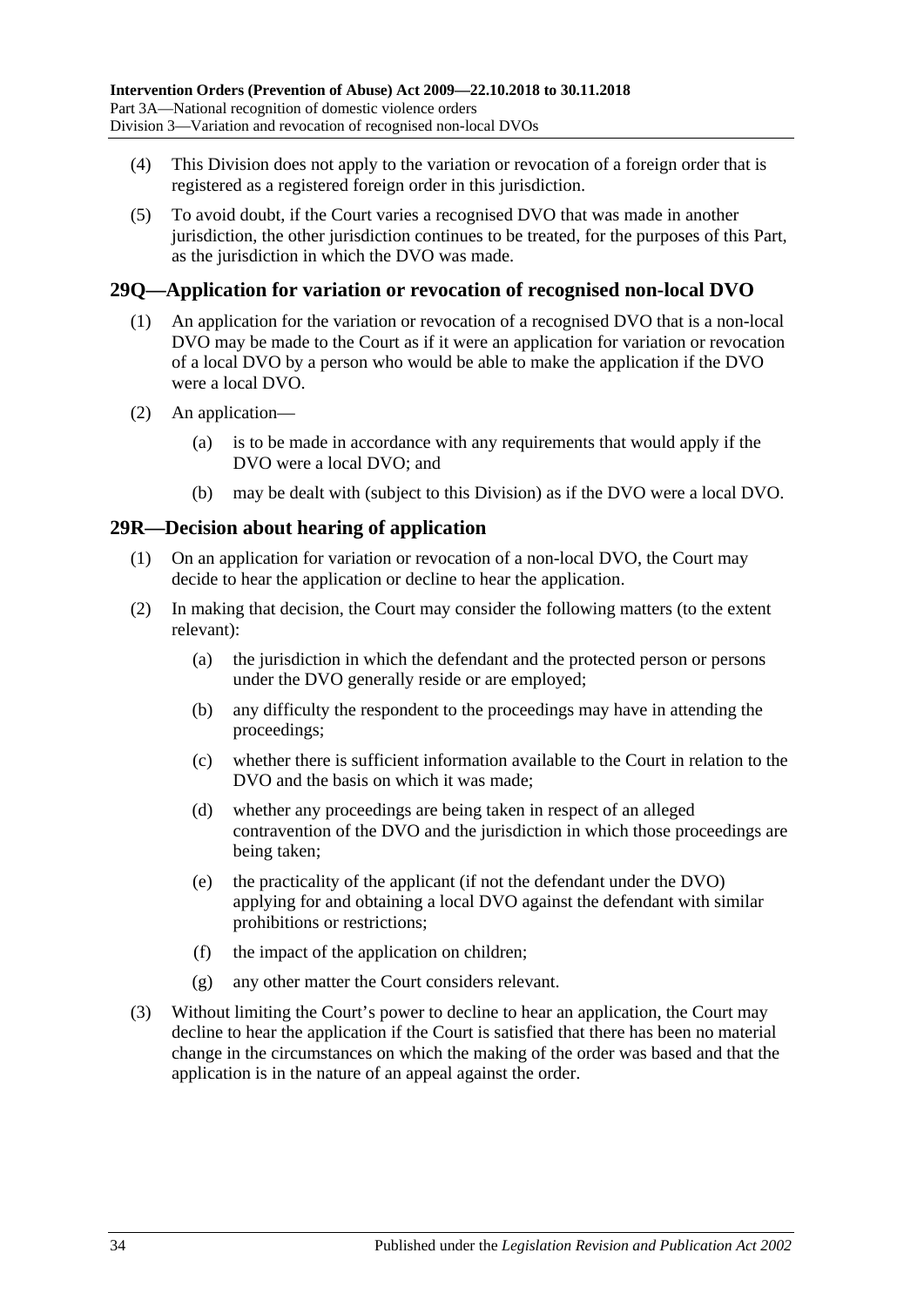(4) For the purpose of exercising its functions under this Division, the Court may have regard to any information that the Court considers relevant about the making or variation of a DVO that is provided by an issuing authority of any other jurisdiction.

**Note—**

[Division](#page-34-0) 4 enables the Court to obtain information about DVOs from other jurisdictions.

- (5) The Court must refuse to hear an application for variation or revocation made by the defendant during any period in which, under the law of the issuing jurisdiction for the DVO, the defendant is not entitled to apply for the variation or revocation of the DVO in the issuing jurisdiction.
- (6) In this section, the *respondent* to an application for variation or revocation of a DVO means—
	- (a) in the case of an application made by the defendant under the recognised DVO—the protected person or persons under the recognised DVO; and
	- (b) in any other case—the defendant under the recognised DVO.

# <span id="page-34-0"></span>**Division 4—Exchange of information**

# <span id="page-34-1"></span>**29S—Issuing authorities may obtain DVO information**

An issuing authority of this jurisdiction may obtain information about a DVO from an issuing authority of another jurisdiction, or from a local or interstate law enforcement agency, and use that information for the purpose of exercising its functions under this Part.

# <span id="page-34-2"></span>**29T—Issuing authorities must provide DVO information**

- (1) An issuing authority of this jurisdiction that makes, varies or revokes a DVO must provide to a court of another participating jurisdiction any information about the DVO that the court reasonably requests for the purpose of exercising its functions under a corresponding law.
- (2) An issuing authority of this jurisdiction that makes, varies or revokes a DVO must provide to a local or interstate law enforcement agency any information about the DVO that the law enforcement agency reasonably requests for the purpose of exercising its law enforcement functions.

# <span id="page-34-3"></span>**29U—Law enforcement agencies may obtain DVO information**

A local law enforcement agency may obtain information about a DVO from an issuing authority of this or another jurisdiction, or from an interstate law enforcement agency, and use that information for the purpose of exercising its law enforcement functions.

# <span id="page-34-4"></span>**29V—Information to be provided to law enforcement agencies**

A local law enforcement agency must provide to an interstate law enforcement agency any information it holds about a DVO that the interstate law enforcement agency reasonably requests for the purpose of exercising its law enforcement functions.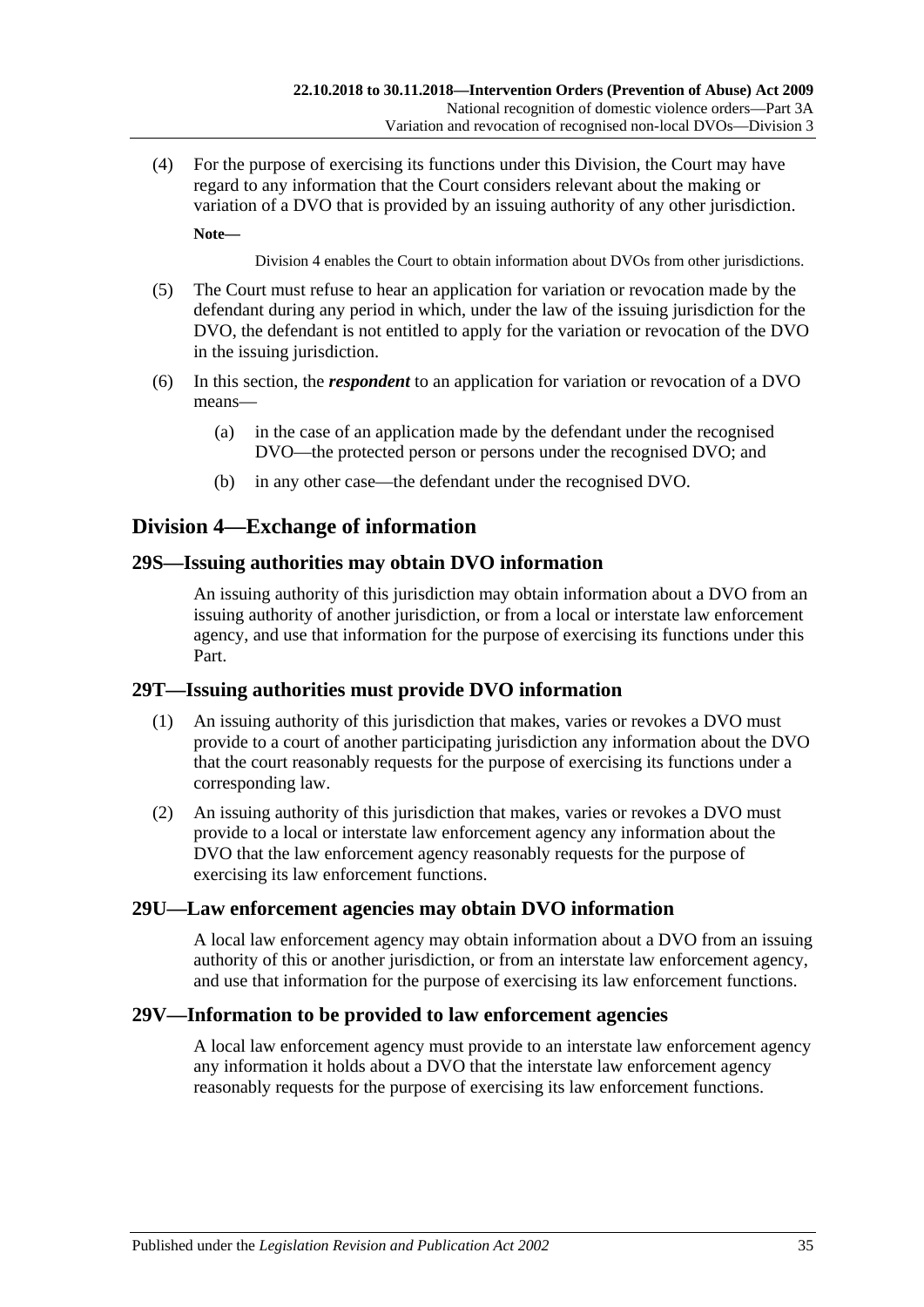# <span id="page-35-0"></span>**Division 5—Miscellaneous**

#### <span id="page-35-1"></span>**29W—Certificate evidence—notification**

- (1) An authorised officer of this jurisdiction may issue a certificate in writing certifying any of the following matters:
	- (a) that the making of a local DVO has been properly notified under this Act;
	- (b) that a variation to a DVO that was done in this jurisdiction has been properly notified under this Act.
- (2) The certificate is admissible in evidence in any proceedings and is evidence of the matters certified.
- (3) A certificate in writing purporting to be signed by an authorised officer of another jurisdiction and certifying any of the following matters is admissible in evidence in any proceedings and is evidence of the matters certified:
	- (a) that the making of a DVO in that jurisdiction has been properly notified under the law of that jurisdiction;
	- (b) that a variation to a DVO that was done in that jurisdiction has been properly notified under the law of that jurisdiction.
- (4) In any document, the words "authorised officer" after a signature are evidence that the person whose signature it purports to be is in fact an authorised officer.
- (5) In this section—

*authorised officer* of another jurisdiction means a person (whether or not designated as an authorised officer) who is authorised under the law of another jurisdiction to issue a certificate certifying that the making or variation of a DVO has been properly notified under the law of that jurisdiction;

*authorised officer* of this jurisdiction means—

- (a) a registrar of the Court; or
- (b) a police officer of or above the rank of sergeant.

# <span id="page-35-3"></span><span id="page-35-2"></span>**Division 6—Transitional provisions**

#### **Subdivision 1—Preliminary**

#### <span id="page-35-4"></span>**29X—Interpretation**

In this Division—

*commencement date* means the date on which this Part commences.

#### <span id="page-35-5"></span>**29Y—Enforcement of DVOs under other provisions**

(1) Subject to [subsection](#page-36-5) (3), this Part does not affect the enforceability in this jurisdiction, otherwise than under this Part, of any local DVO made before the commencement date.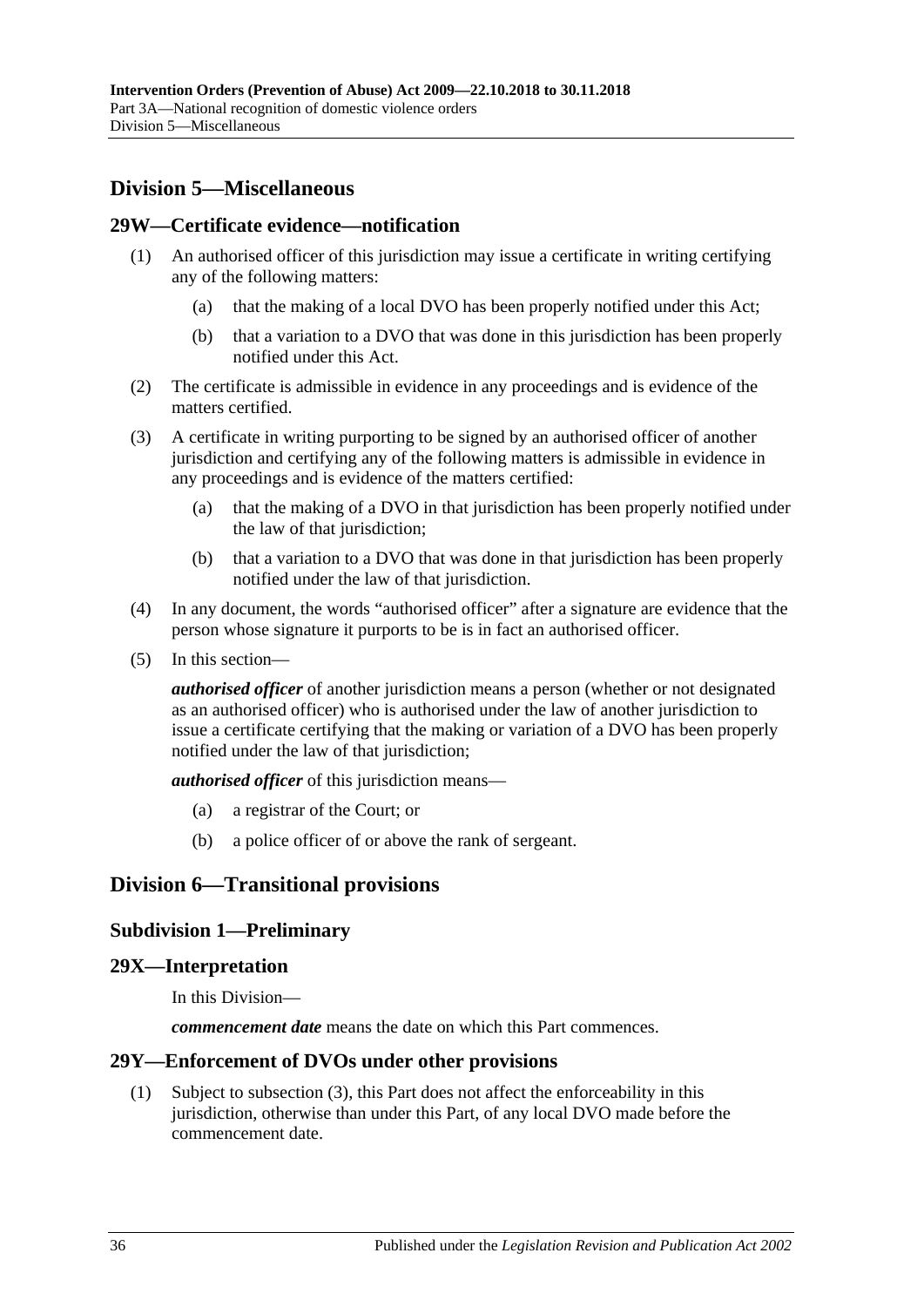- (2) Subject to [subsection](#page-36-5) (3), this Part does not affect the enforceability in this jurisdiction, otherwise than under this Part, of any interstate DVO or foreign order registered in this jurisdiction, before the commencement date, under [Part 4.](#page-38-1)
- <span id="page-36-5"></span>(3) However, a DVO made in this jurisdiction before the commencement date can be superseded under [section](#page-29-1) 29G, on or after the commencement date, by a recognised DVO that is made later.

# <span id="page-36-0"></span>**Subdivision 2—DVOs to which scheme applies**

# <span id="page-36-1"></span>**29Z—DVOs made in this jurisdiction**

[Division](#page-28-1) 2 applies to any local DVO or foreign DVO that is made in this jurisdiction on or after the commencement date.

# <span id="page-36-2"></span>**29ZA—DVOs made in other jurisdictions**

- (1) [Division](#page-28-1) 2 applies to any DVOs made in another participating jurisdiction that are recognised DVOs in that jurisdiction under the corresponding law for that jurisdiction.
- <span id="page-36-6"></span>(2) To avoid doubt, [section](#page-28-3) 29D extends to the following DVOs:
	- (a) any interstate DVO that was made in another participating jurisdiction before the commencement date that is a recognised DVO in that jurisdiction;
	- (b) any foreign order that became a registered foreign order in another participating jurisdiction before the commencement date that is a recognised DVO in that jurisdiction.
- (3) [Sections 29E](#page-28-4) and [29F](#page-29-0) extend to any variation or revocation of a DVO referred to in [subsection](#page-36-6) (2), that was done in a participating jurisdiction before the commencement date, as if the DVO were a recognised DVO.
- (4) However, a non-local DVO, and any variation to a non-local DVO, does not become enforceable against the defendant in this jurisdiction, under this Part, until the commencement date (even if the making of the DVO, or variation, was properly notified before that date).

# <span id="page-36-3"></span>**Subdivision 3—Extension of scheme to older DVOs**

# <span id="page-36-7"></span><span id="page-36-4"></span>**29ZB—DVOs declared to be recognised DVOs**

- (1) Each of the following DVOs is also taken to be a *recognised DVO*:
	- (a) a DVO that is declared by the Court to be a recognised DVO in this jurisdiction under [Subdivision](#page-37-1) 4;
	- (b) a DVO that is declared by a registrar of a court of another participating jurisdiction to be a recognised DVO in that jurisdiction under a corresponding law.
- (2) A recognised DVO referred to in [subsection](#page-36-7) (1) becomes enforceable against the defendant in this jurisdiction, under this Part, when the declaration is made (despite [section](#page-30-0) 29H).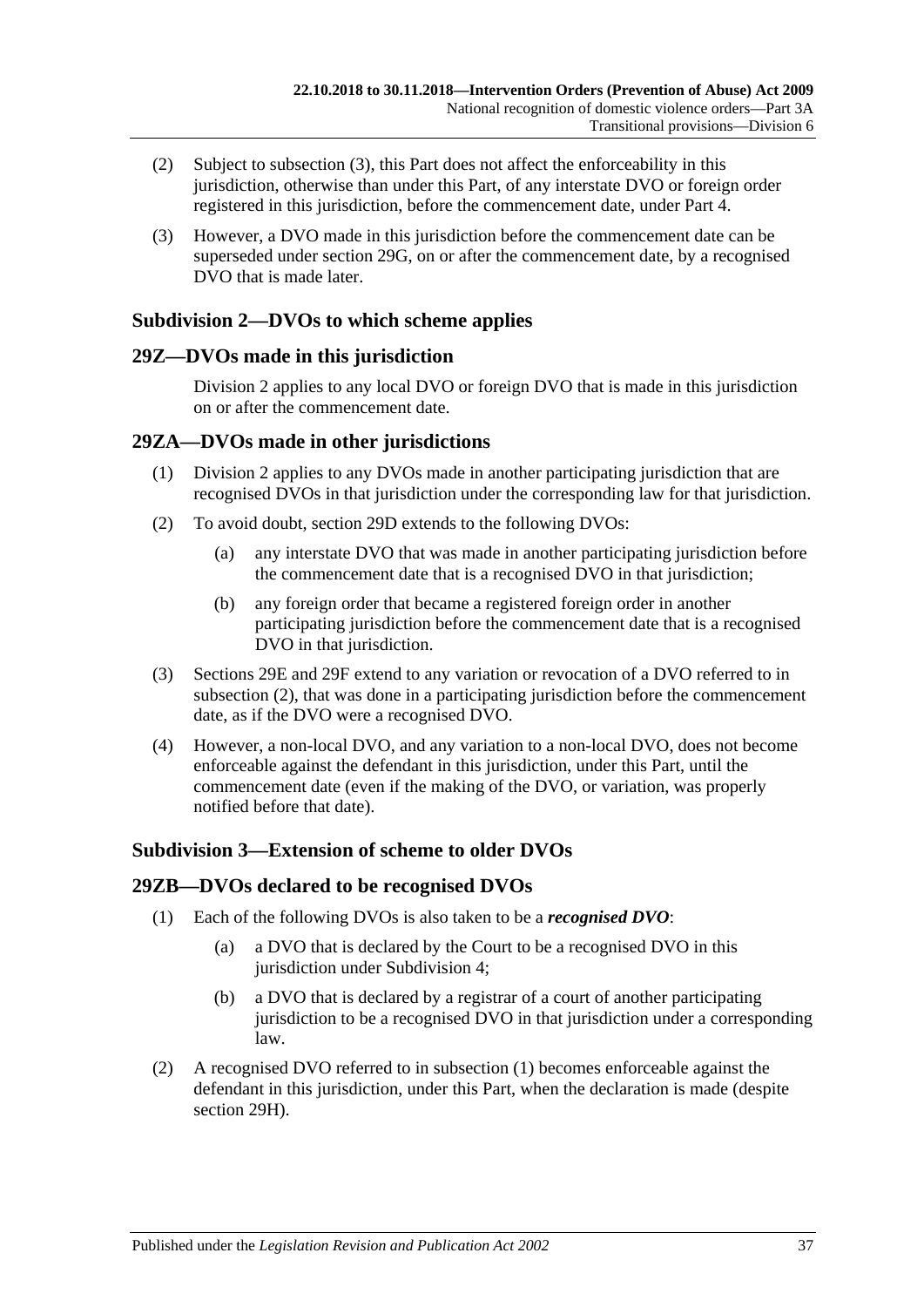# <span id="page-37-0"></span>**29ZC—DVOs declared to be recognised in other jurisdictions before commencement date**

- <span id="page-37-4"></span>(1) To avoid doubt, [section](#page-36-4) 29ZB extends to a DVO declared by a registrar of a court of another participating jurisdiction to be a recognised DVO before the commencement date.
- (2) [Sections 29E](#page-28-4) and [29F](#page-29-0) extend to any variation or revocation of a DVO referred to in [subsection](#page-37-4) (1), that was done in a participating jurisdiction before the commencement date, as if the DVO were a recognised DVO.
- (3) However, the DVO, and any variation to the DVO, does not become enforceable against the defendant in this jurisdiction, under this Part, until the commencement date.

# <span id="page-37-1"></span>**Subdivision 4—Power to declare DVO to be recognised**

# <span id="page-37-2"></span>**29ZD—Power to declare DVO to be recognised**

- (1) The Court may, by order, declare any DVO made in any jurisdiction to be a recognised DVO in this jurisdiction.
- (2) A declaration may be made in relation to any DVO made in any jurisdiction that is in force in the issuing jurisdiction and is not a recognised DVO in this jurisdiction.
- (3) The jurisdiction in which the DVO was made does not have to be a participating jurisdiction.
- <span id="page-37-5"></span>(4) The Court must make a declaration under this section if an application for the declaration is made in accordance with this Subdivision, unless the Court decides to refuse to make the declaration in the interests of justice.
- (5) Without limiting [subsection](#page-37-5) (4), the Court may refuse to make the declaration if not satisfied that the defendant has been properly notified of the making of the DVO under the law of the jurisdiction in which the DVO was made.

**Note—**

Under [section](#page-36-4) 29ZB, the DVO becomes enforceable against the defendant when the declaration is made. Notice of the declaration is not to be served on the defendant unless the person making the application consents to service.

- (6) However, the Court cannot declare a general violence order to be a recognised DVO in this jurisdiction unless the order was made in this jurisdiction.
- (7) Notice of a declaration is not to be served on the defendant unless the person who makes the application consents to service.

**Note—**

Under [section](#page-27-0) 29B, a foreign order is taken to be made in any jurisdiction in which it is registered as a registered foreign order. Accordingly, this section extends to registered foreign orders.

# <span id="page-37-3"></span>**29ZE—Application for order**

(1) An application for a declaration that a DVO is a recognised DVO in this jurisdiction may be made by any person who would be able to make an application for variation of the DVO if the DVO were a recognised DVO.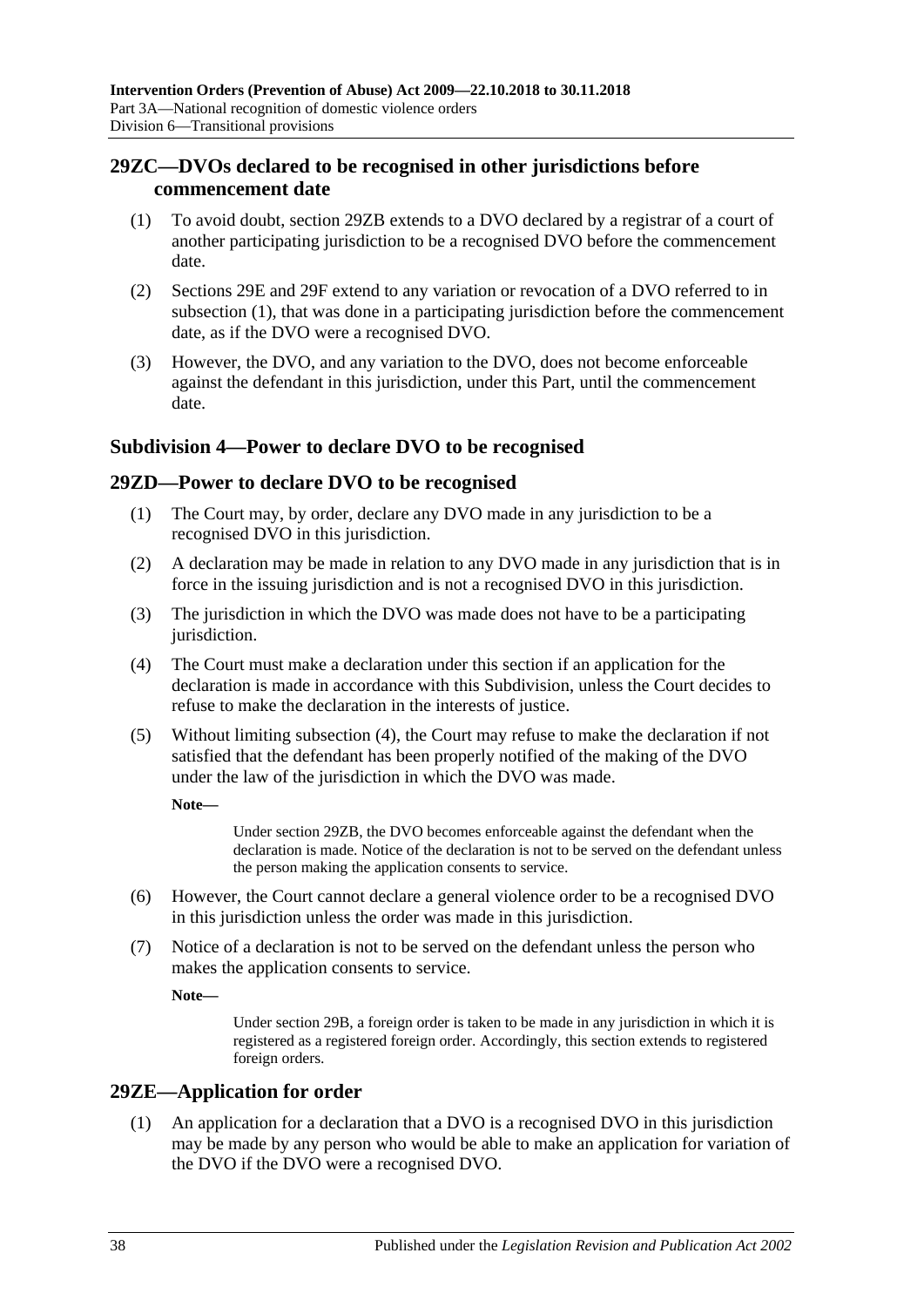(2) The application must be made in accordance with the rules of the Court.

**Note—**

It is only necessary to make an application in 1 participating jurisdiction. Under [section](#page-36-4) 29ZB, once a declaration is made in any participating jurisdiction, the DVO will be treated as a recognised DVO in all participating jurisdictions.

# <span id="page-38-0"></span>**29ZF—Declarations relating to general violence orders**

- (1) An application for a declaration that a general violence order is a recognised DVO may be made as if the order were a DVO.
- (2) Before making the declaration, the Court must decide whether the order addresses a domestic violence concern (and, accordingly, is a DVO).
- (3) The Court is not to make the declaration unless the Court decides that the order addresses a domestic violence concern.

# <span id="page-38-1"></span>**Part 4—Foreign intervention orders**

# <span id="page-38-2"></span>**30—Registration of foreign intervention orders**

- (1) The Principal Registrar may, subject to the rules of the Court, register a foreign intervention order in the Court.
- (2) If it is proposed that a foreign intervention order be registered in the Court, the Court may, after allowing each person protected by the order a reasonable opportunity to be heard on the matter, require the Principal Registrar to serve the order on the defendant.
- (3) If a foreign intervention order is registered under this section, the order will be taken for all purposes to be a final intervention order issued under this Act.
- (4) A registered foreign intervention order required by the Court to be served on the defendant only comes into force against the defendant in this State when it is served on the defendant personally or in some other manner authorised by the Court.
- (5) A registered foreign intervention order not required by the Court to be served on the defendant comes into force against the defendant in this State on registration.
- (6) If a foreign intervention order is registered under this section, the Principal Registrar must notify the following persons in writing of the registration and the prescribed details of the registered order:
	- (a) the Commissioner of Police;
	- (b) each person protected by the order;
	- (c) each of the relevant public sector agencies.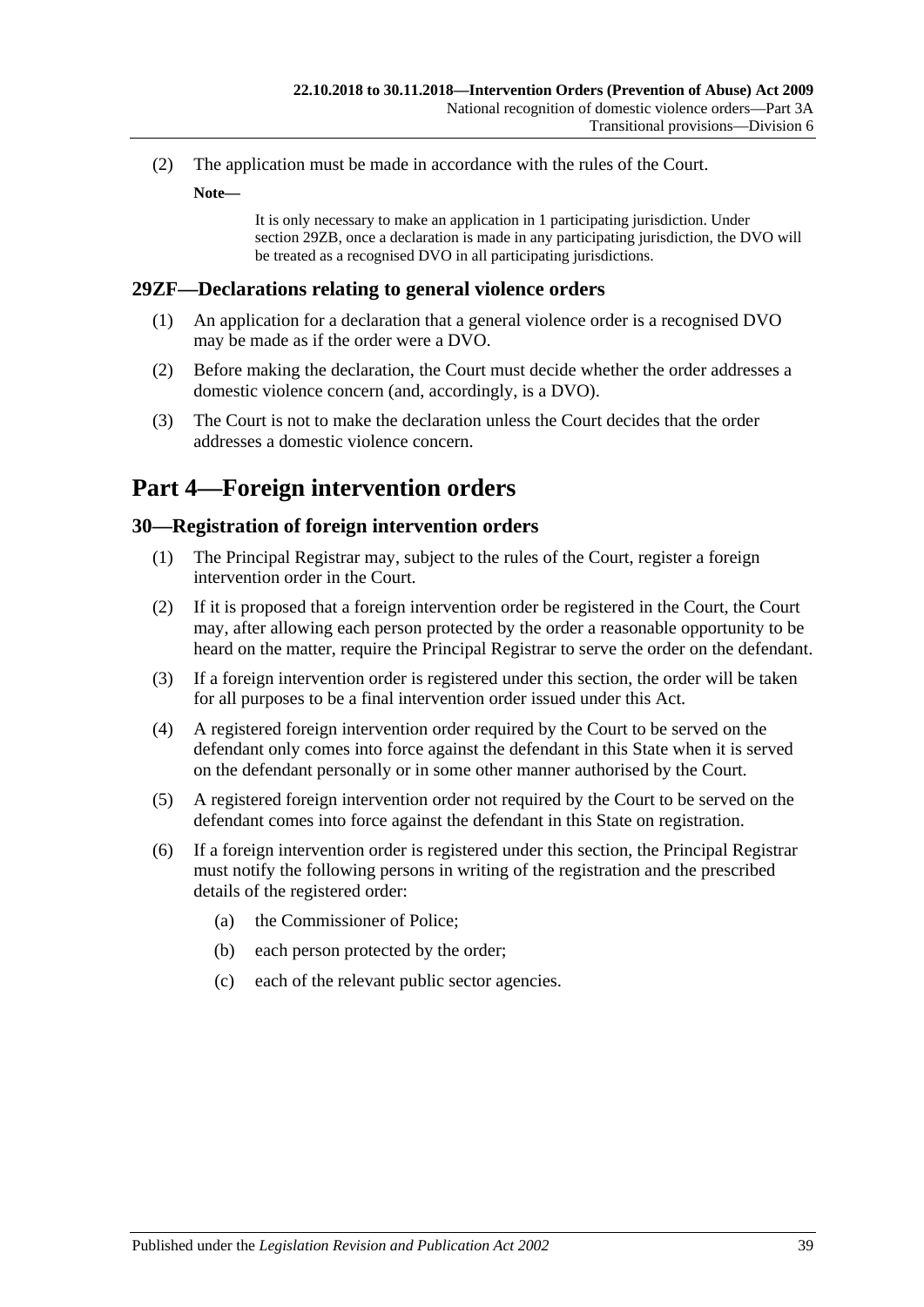# <span id="page-39-0"></span>**Part 5—Offences and enforcement**

# <span id="page-39-1"></span>**Division 1—Offences**

# <span id="page-39-4"></span><span id="page-39-2"></span>**31—Contravention of intervention order**

(1) A person who contravenes a term of an intervention order imposed under [section](#page-12-0) 13 is guilty of an offence.

Maximum penalty: \$1 250.

Expiation fee: \$160.

<span id="page-39-5"></span>(2) A person who contravenes any other term of an intervention order is guilty of an offence.

Maximum penalty: Imprisonment for 2 years.

- (2a) If a person is found guilty of an offence under [subsection](#page-39-4) (1) or [\(2\)](#page-39-5) where the act or omission alleged to constitute the offence involved physical violence or a threat of physical violence, the Court may, in addition to imposing a penalty for the offence—
	- (a) order the convicted person to make a payment of not more than the prescribed amount toward the cost of any intervention program the person is required to undertake in accordance with the intervention order; and
	- (b) make any other order that the Court thinks fit.
- (3) A person is not guilty of an offence of aiding, abetting, counselling or procuring the commission of an offence against this section if—
	- (a) the person is a person protected by the intervention order that has been contravened; and
	- (b) the conduct constituting contravention of the intervention order did not constitute contravention of the order in respect of another person protected by the order or of any other intervention order (of which the person was or ought reasonably to have been aware) in force against the defendant and protecting another person.
- (4) Section 11(7) of the *[Sentencing Act](http://www.legislation.sa.gov.au/index.aspx?action=legref&type=act&legtitle=Sentencing%20Act%202017) 2017* does not apply in relation to an offence against [subsection](#page-39-4) (1).

# <span id="page-39-3"></span>**32—Landlord not to allow access to excluded defendant**

 $If$ —

- (a) an intervention order prohibits the defendant from being on rented premises at which a protected person resides; and
- (b) the landlord of the premises has been notified of the prohibition,

the landlord is guilty of an offence if he or she provides the defendant with a key to the premises or otherwise assists or permits the defendant to gain access to the premises.

Maximum penalty: \$10 000.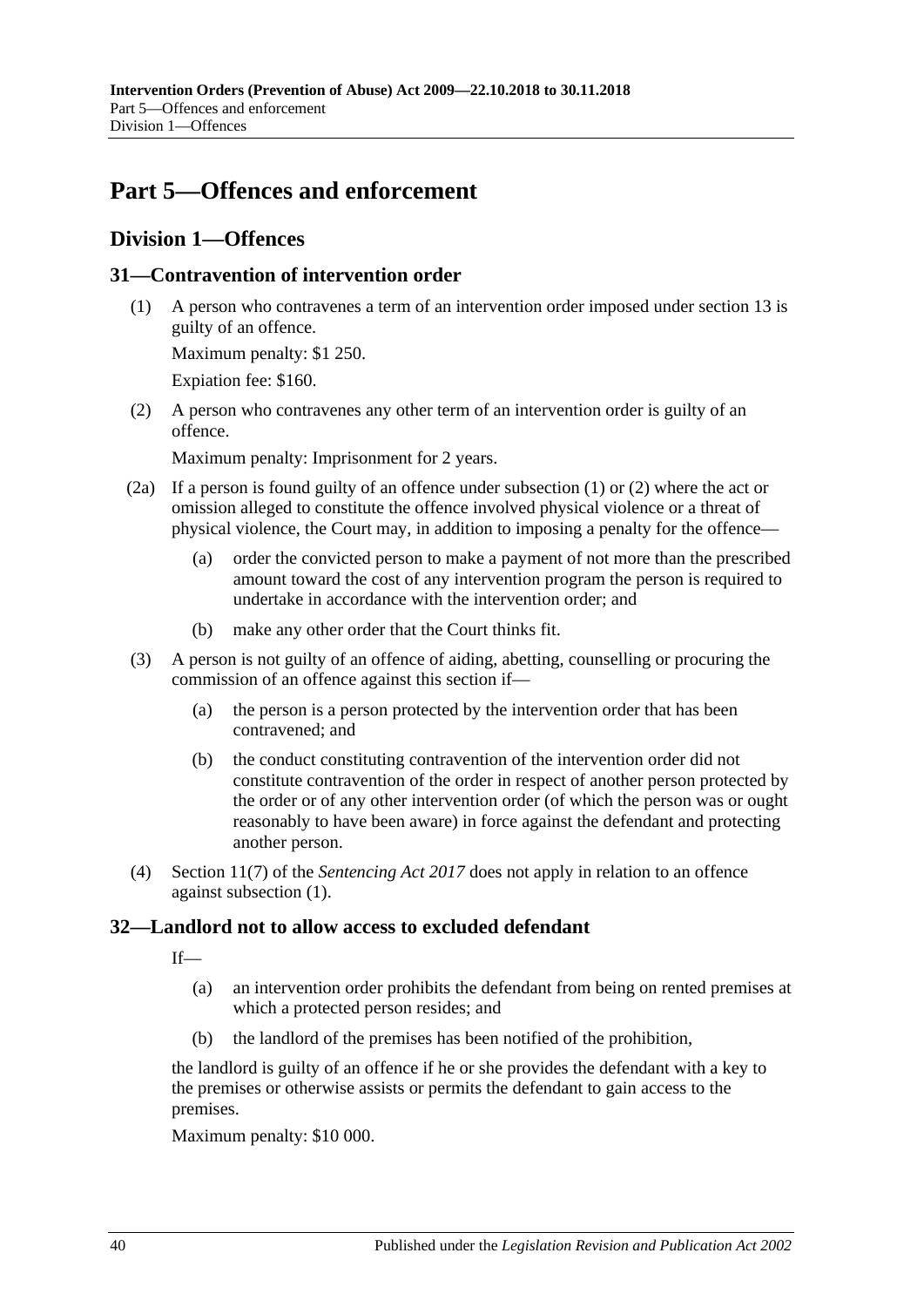# <span id="page-40-0"></span>**33—Publication of report about proceedings or orders**

A person must not publish by radio, television, newspaper or in any other way a report about proceedings under this Act, or an order issued or registered under this Act, if the report identifies, or contains information tending to identify—

- (a) any person involved in the proceedings (including a witness but not including a person involved in an official capacity or the defendant); or
- (b) any person protected by the order; or
- (c) a child of a person protected by the order or of the defendant,

without the consent of that person.

Maximum penalty:

- (a) in the case of a natural person—\$10 000;
- (b) in the case of a body corporate—\$120 000.

# <span id="page-40-1"></span>**Division 2—Special police powers**

# <span id="page-40-2"></span>**34—Powers facilitating service of intervention order**

- (1) If a police officer proposes to issue an interim intervention order against a person, the officer may—
	- (a) require the person to remain at a particular place for so long as may be necessary for the order to be prepared and served; and
	- (b) if the person refuses or fails to comply with the requirement or the officer has reasonable grounds to believe that the requirement will not be complied with—arrest and detain the person in custody (without warrant) for—
		- (i) so long as may be necessary for the order to be prepared and served; or
		- (ii) 2 hours or such longer period as is approved by the Court,

whichever is the lesser.

- (2) If a police officer proposes to apply to the Court for an intervention order against a person, the officer may—
	- (a) require the person to remain at a particular place for so long as may be necessary for the application to be determined and, if an interim intervention order is issued by the Court, for the order to be prepared and served; and
	- (b) if the person refuses or fails to comply with the requirement or the officer has reasonable grounds to believe that the requirement will not be complied with—arrest and detain the person in custody (without warrant) for—
		- (i) so long as may be necessary for the application to be determined and, if an interim intervention order is issued, for the order to be prepared and served; or
		- (ii) 2 hours or such longer period as is approved by the Court,

whichever is the lesser.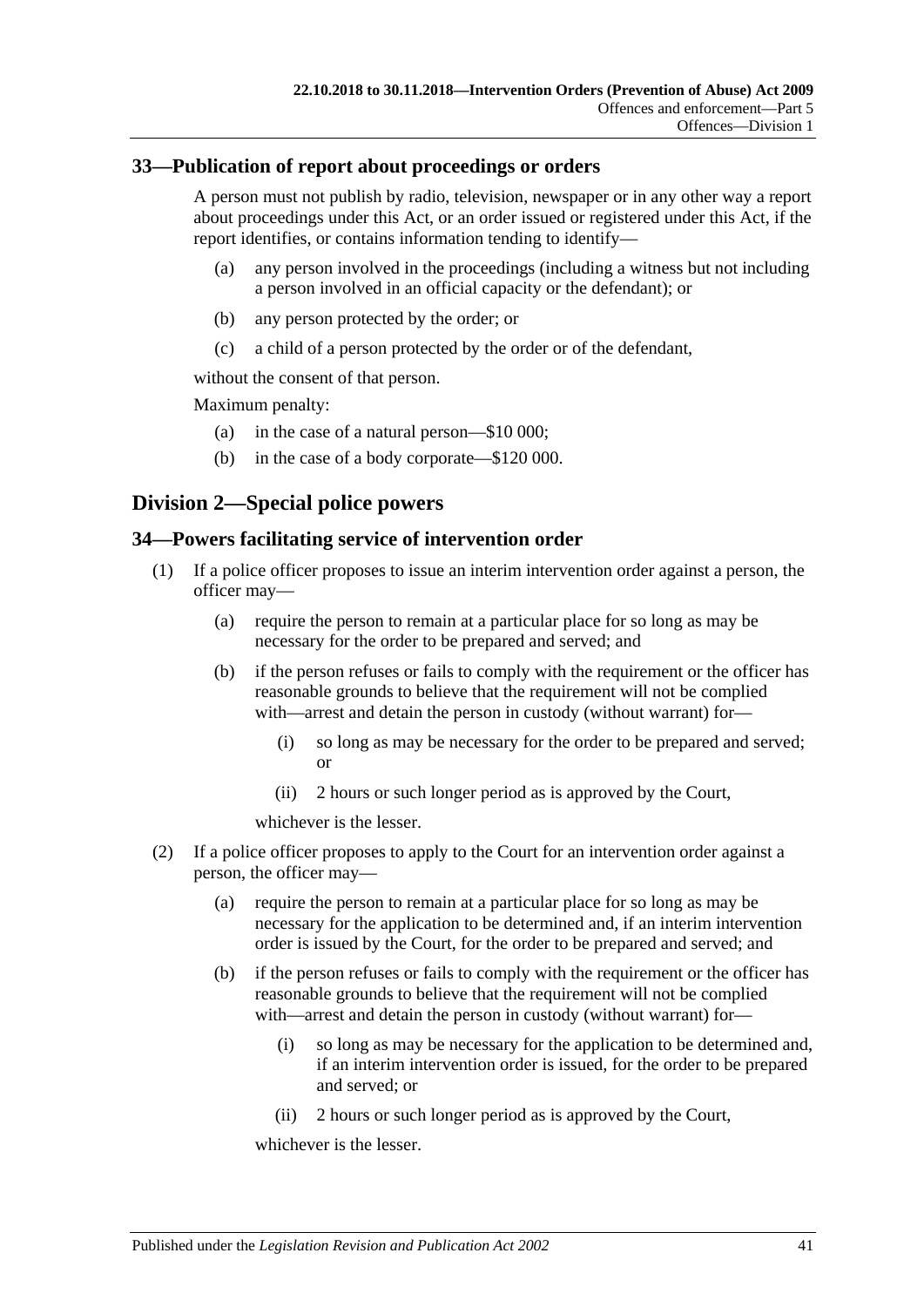- <span id="page-41-2"></span>(3) If a police officer has reason to believe that a person is subject to an intervention order that has not been served on the person, the officer may—
	- (a) require the person to—
		- (i) remain at a particular place for so long as may be necessary for the order to be served; or
		- (ii) accompany the officer to the nearest police station for the order to be served; and
	- (b) if the person refuses or fails to comply with the requirement or the officer has reasonable grounds to believe that the requirement will not be complied with—arrest and detain the person in custody (without warrant) for—
		- (i) so long as may be necessary for the order to be served; or
		- (ii) 2 hours or such longer period as is approved by the Court,

whichever is the lesser.

- (3a) If a person accompanies a police officer to a police station in accordance with a requirement under [subsection](#page-41-2)  $(3)(a)(ii)$ , a police officer must ensure that the person is returned to the place at which the request was made, or taken to a place that is near to that place, unless to do so would be against the person's wishes or there is other good reason for not so doing.
- (4) The Court may, on application by a police officer, extend a period of detention under this section if satisfied that it is appropriate to do so in the circumstances, but not so that the aggregate period of detention of the person exceeds 8 hours.

#### <span id="page-41-3"></span><span id="page-41-0"></span>**35—Powers following service of intervention order**

- (1) If a police officer believes on reasonable grounds that, in conjunction with serving an intervention order, it is necessary to arrest and detain the defendant in custody for a short period to prevent the immediate commission of abuse against a person protected by the order or to enable measures to be taken immediately for the protection of a person protected by the order, the police officer may arrest and detain the defendant in custody (without warrant) for—
	- (a) so long as may be necessary to prevent the immediate commission of abuse against a person protected by the order or to enable measures to be taken immediately for the protection of a person protected by the order; or
	- (b) 6 hours or such longer period as is approved by the Court,

whichever is the lesser.

(2) The Court may, on application by a police officer, extend a period of detention under [subsection](#page-41-3) (1) if satisfied that it is appropriate to do so in the circumstances, but not so that the aggregate period of detention of the person exceeds 24 hours.

#### <span id="page-41-1"></span>**36—Power to arrest and detain for contravention of intervention order**

(1) If a police officer has reason to suspect that a person has contravened an intervention order, the officer may, without warrant, arrest and detain the person.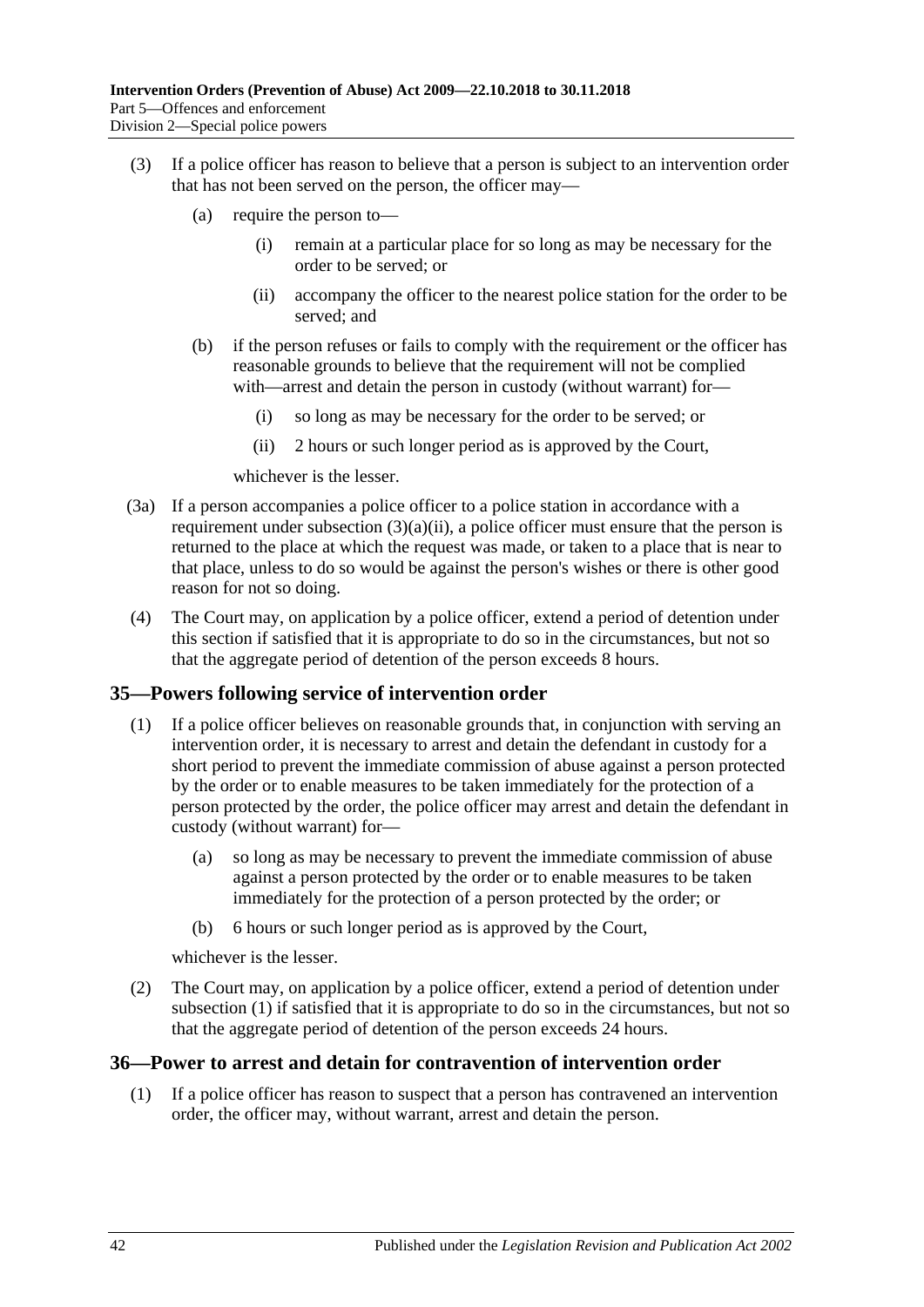# <span id="page-42-0"></span>**37—Power to search for weapons and articles required to be surrendered by intervention order**

- (1) If an intervention order requires the defendant to surrender specified weapons or articles, a police officer may—
	- (a) search the defendant and anything in the defendant's possession for such a weapon or article; and
	- (b) enter any premises or vehicle where such a weapon or article is reasonably suspected to be and search for such a weapon or article,

and take possession of the weapon or article.

- (2) A police officer may use reasonable force in the exercise of powers under this section (including reasonable force to break into or open any part of, or anything in or on any premises or vehicle).
- (3) In the exercise of powers under this section a police officer may be assisted by such persons as he or she considers necessary in the circumstances.

# <span id="page-42-1"></span>**Division 3—Disclosure of information**

#### <span id="page-42-2"></span>**38—Disclosure to police of information relevant to locating defendant**

A public sector agency that is bound by the State's Information Privacy Principles, or a person providing services to a public sector agency under a contract that provides that the person is bound by the State's Information Privacy Principles, must, on request, make available to a police officer information under the control of the agency or person that could reasonably be expected to assist in locating a defendant on whom an intervention order is to be served.

# <span id="page-42-3"></span>**Part 6—Miscellaneous**

# <span id="page-42-4"></span>**39—Delegation by intervention program manager**

- An intervention program manager may, by instrument in writing, delegate a power or function under this Act to—
	- (a) a particular person; or
	- (b) the person for the time being performing particular duties or holding or acting in a particular position.
- (2) A power or function delegated under this section may, if the instrument of delegation so provides, be further delegated.
- (3) A delegation—
	- (a) may be absolute or conditional; and
	- (b) does not derogate from the power of the delegator to act personally in a matter; and
	- (c) is revocable at will.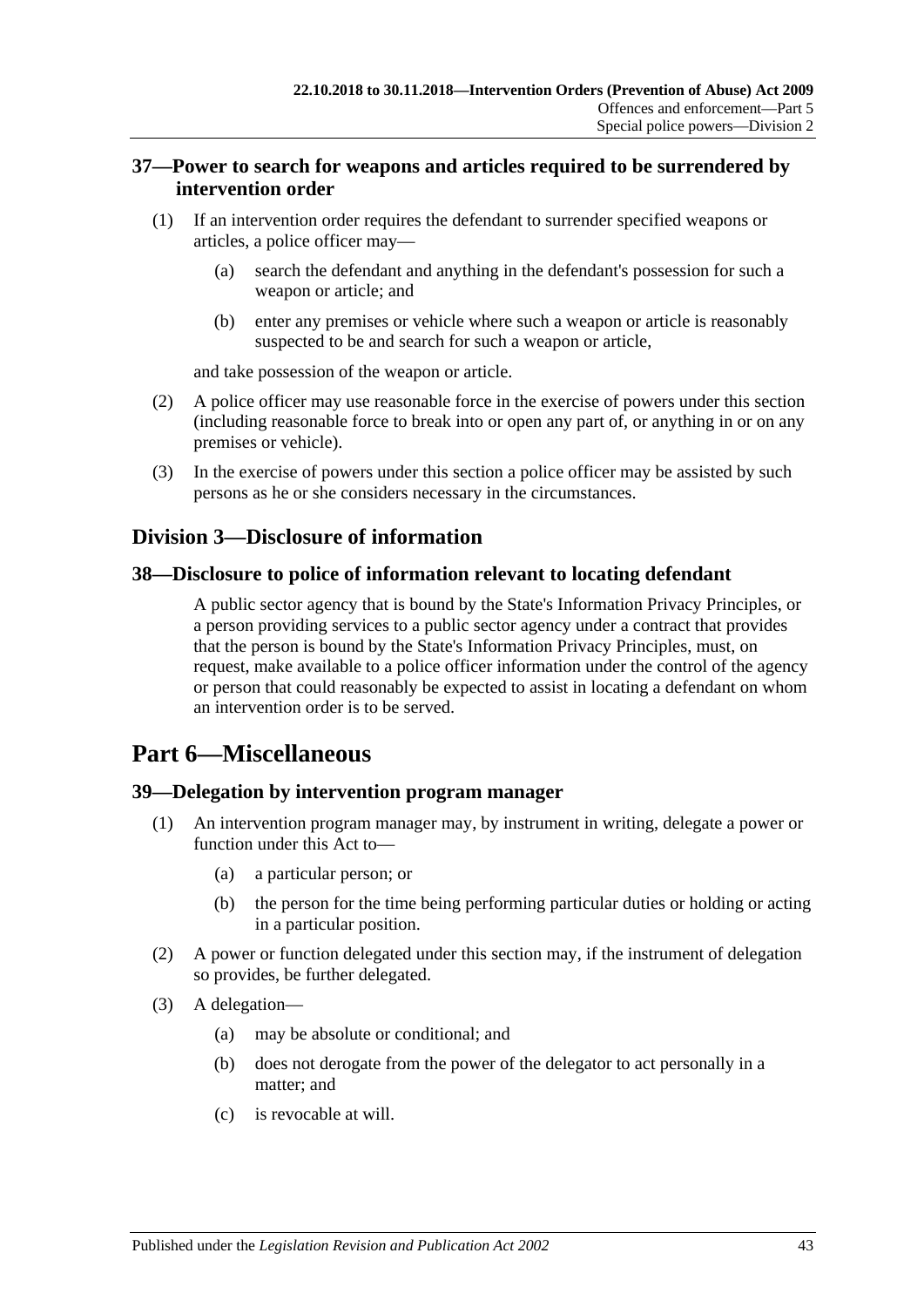# <span id="page-43-0"></span>**40—Dealing with items surrendered under intervention order**

- (1) Any firearm, ammunition or part of a firearm surrendered to the Registrar of Firearms as required by the terms of an intervention order is to be dealt with under the *[Firearms](http://www.legislation.sa.gov.au/index.aspx?action=legref&type=act&legtitle=Firearms%20Act%202015)  Act [2015](http://www.legislation.sa.gov.au/index.aspx?action=legref&type=act&legtitle=Firearms%20Act%202015)* as if it had been surrendered under that Act.
- (2) Any other weapons or articles surrendered as required by the terms of an intervention order must be dealt with or disposed of as directed by the Court.

#### <span id="page-43-1"></span>**41—Evidentiary provision**

In proceedings for an offence against this Act, a certificate apparently signed by a case manager certifying that a specified defendant has contravened requirements regulating participation in an intervention program or an assessment by the intervention program manager constitutes proof of the matters so certified in the absence of proof to the contrary.

#### <span id="page-43-2"></span>**42—Regulations**

The Governor may make such regulations as are contemplated by, or necessary or expedient for the purposes of, this Act.

# <span id="page-43-3"></span>**Schedule 1—Transitional provisions**

# **Part 15—Transitional provisions**

# <span id="page-43-4"></span>**37—Continuance of restraining orders**

- (1) A domestic violence restraining order in force under the *[Domestic Violence Act](http://www.legislation.sa.gov.au/index.aspx?action=legref&type=act&legtitle=Domestic%20Violence%20Act%201994) 1994* immediately before the commencement of this clause continues in force as if it were an intervention order issued under this Act by the Court.
- (2) A restraining order in force under section 99 of the *[Summary Procedure Act](http://www.legislation.sa.gov.au/index.aspx?action=legref&type=act&legtitle=Summary%20Procedure%20Act%201921) 1921* immediately before the commencement of this clause continues in force as if it were an intervention order issued under this Act by the Court.
- (3) A reference in this clause to a domestic violence restraining order, or a restraining order, in force at a particular time includes a reference to such an order that has been issued but not served on a defendant at that time.
- <span id="page-43-6"></span>(4) If an intervention order continued in force under this clause includes a term under which the order expires and an application is made to vary or revoke the order, the Court must, if the order is to continue in force, vary the order so as to remove the term and make the order ongoing.
- (5) For the avoidance of doubt, an intervention order continued in force under this clause that includes a term fixing a date for the expiry of the order will expire, or will be taken to have expired, on that date unless the Court has, before that date, varied the order under [subclause](#page-43-6) (4) so as to remove the term and make the order ongoing.

#### <span id="page-43-5"></span>**38—Continuance of registered foreign restraining orders**

(1) A foreign domestic violence restraining order registered under the *[Domestic Violence](http://www.legislation.sa.gov.au/index.aspx?action=legref&type=act&legtitle=Domestic%20Violence%20Act%201994)  Act [1994](http://www.legislation.sa.gov.au/index.aspx?action=legref&type=act&legtitle=Domestic%20Violence%20Act%201994)* immediately before the commencement of this clause continues in force as if it were a foreign intervention order registered under this Act.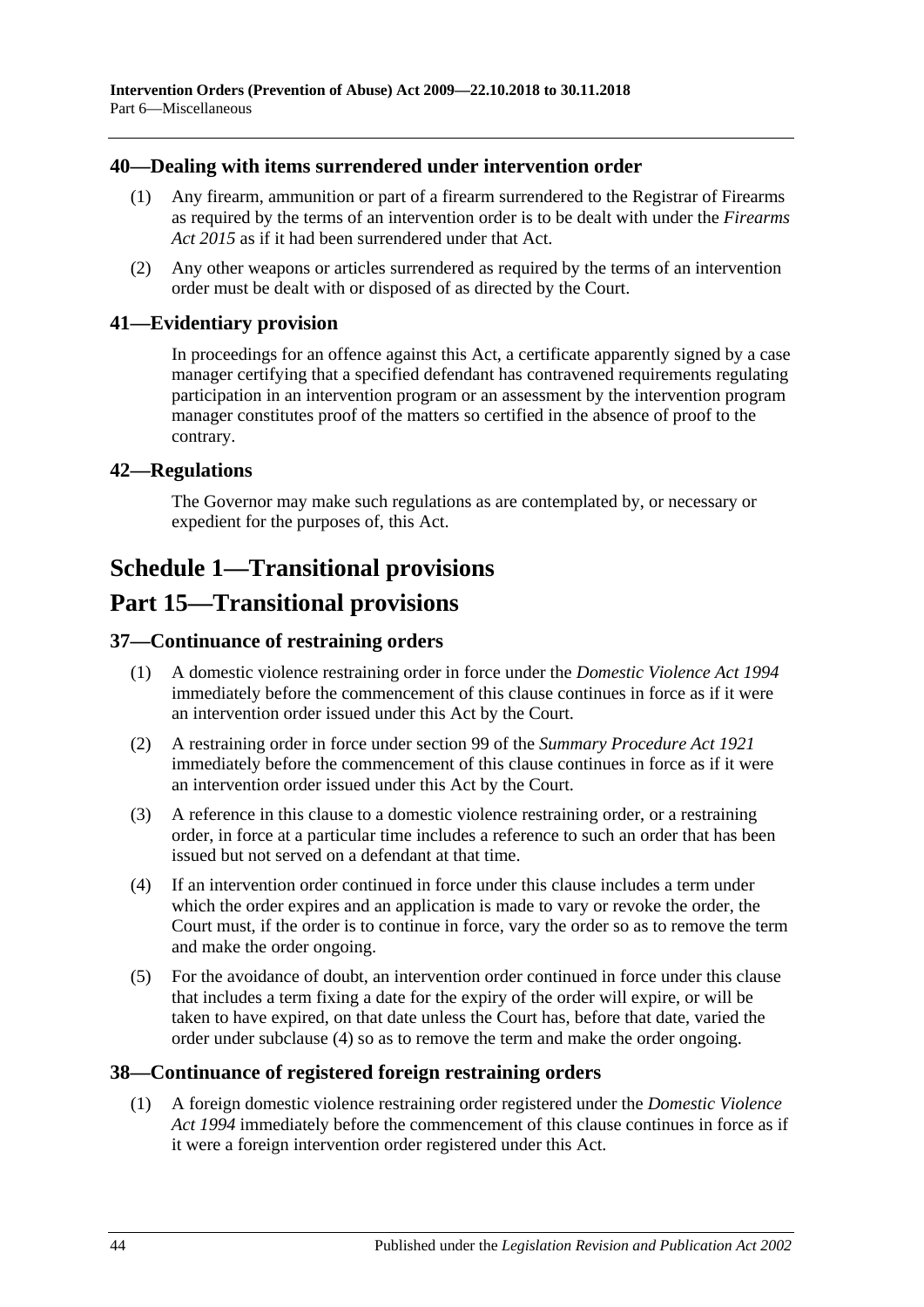(2) A foreign restraining order registered under the *[Summary Procedure Act](http://www.legislation.sa.gov.au/index.aspx?action=legref&type=act&legtitle=Summary%20Procedure%20Act%201921) 1921* immediately before the commencement of this clause and declared by the regulations to be an order to which this subclause applies continues in force as if it were a foreign intervention order registered under this Act.

# <span id="page-44-0"></span>**39—Validation of certain intervention orders in force before commencement of section 6 of** *Intervention Orders (Prevention of Abuse) (Miscellaneous) Amendment Act 2015*

An intervention order in force immediately before the commencement of section 6 of the *[Intervention Orders \(Prevention of Abuse\) \(Miscellaneous\) Amendment Act](http://www.legislation.sa.gov.au/index.aspx?action=legref&type=act&legtitle=Intervention%20Orders%20(Prevention%20of%20Abuse)%20(Miscellaneous)%20Amendment%20Act%202015) 2015* that includes a term that purports to—

- (a) prohibit the person the subject of the order from being within the vicinity of premises at which a protected person resides or works; or
- (b) prohibit the defendant from being within the vicinity of specified premises frequented by a protected person,

will be taken to be valid and always to have been valid.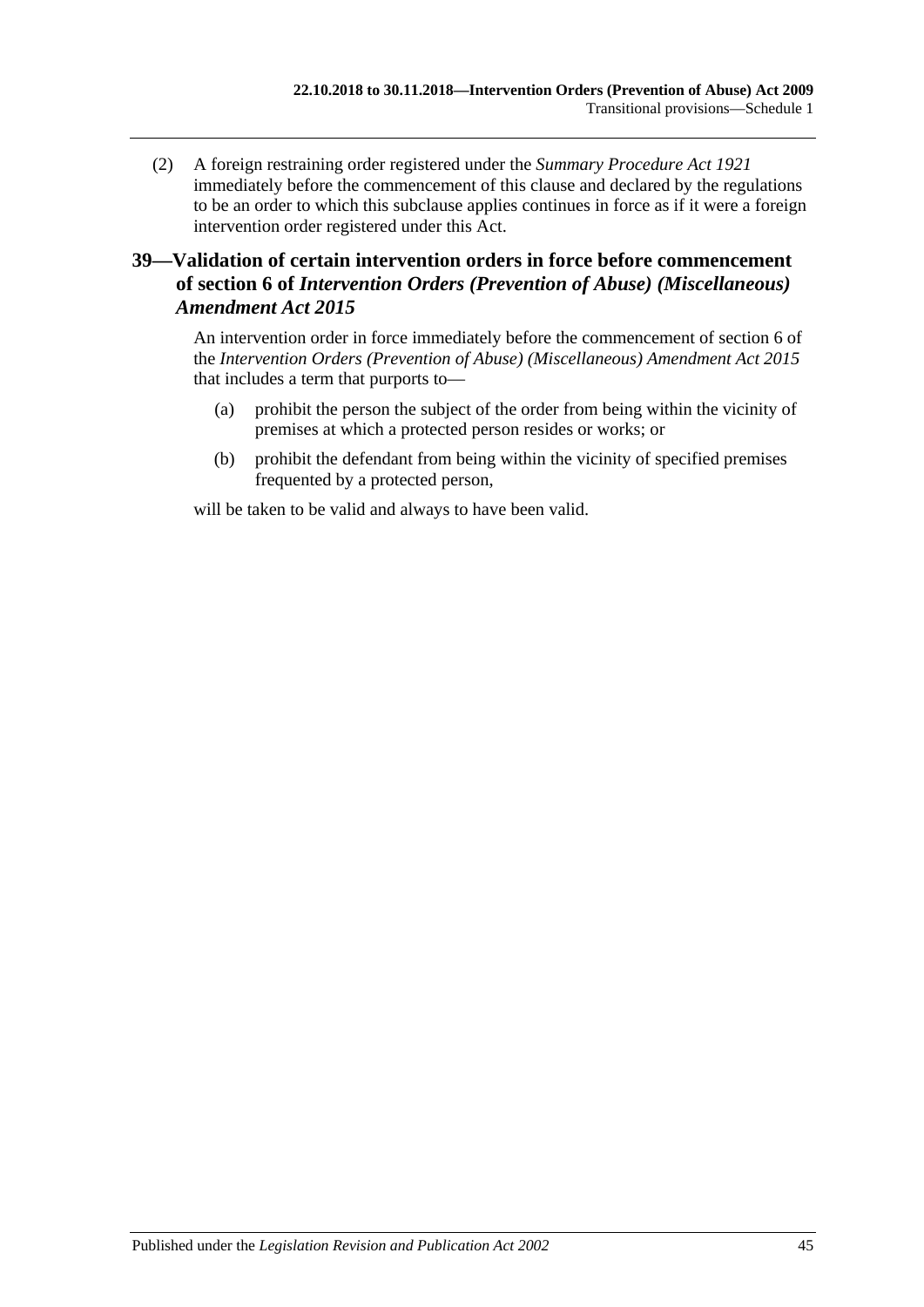# <span id="page-45-0"></span>**Legislative history**

# **Notes**

- Amendments of this version that are uncommenced are not incorporated into the text.
- Please note—References in the legislation to other legislation or instruments or to titles of bodies or offices are not automatically updated as part of the program for the revision and publication of legislation and therefore may be obsolete.
- Earlier versions of this Act (historical versions) are listed at the end of the legislative history.
- For further information relating to the Act and subordinate legislation made under the Act see the Index of South Australian Statutes or www.legislation.sa.gov.au.

# **Legislation repealed by principal Act**

The *Intervention Orders (Prevention of Abuse) Act 2009* repealed the following:

*Domestic Violence Act 1994*

# **Legislation amended by principal Act**

The *Intervention Orders (Prevention of Abuse) Act 2009* amended the following:

*Bail Act 1985 Criminal Law Consolidation Act 1935 Criminal Law (Sentencing) Act 1988 Cross-border Justice Act 2009 District Court Act 1991 Evidence Act 1929 Firearms Act 1977 Magistrates Court Act 1991 Problem Gambling Family Protection Orders Act 2004 Summary Procedure Act 1921 Supreme Court Act 1935 Youth Court Act 1993*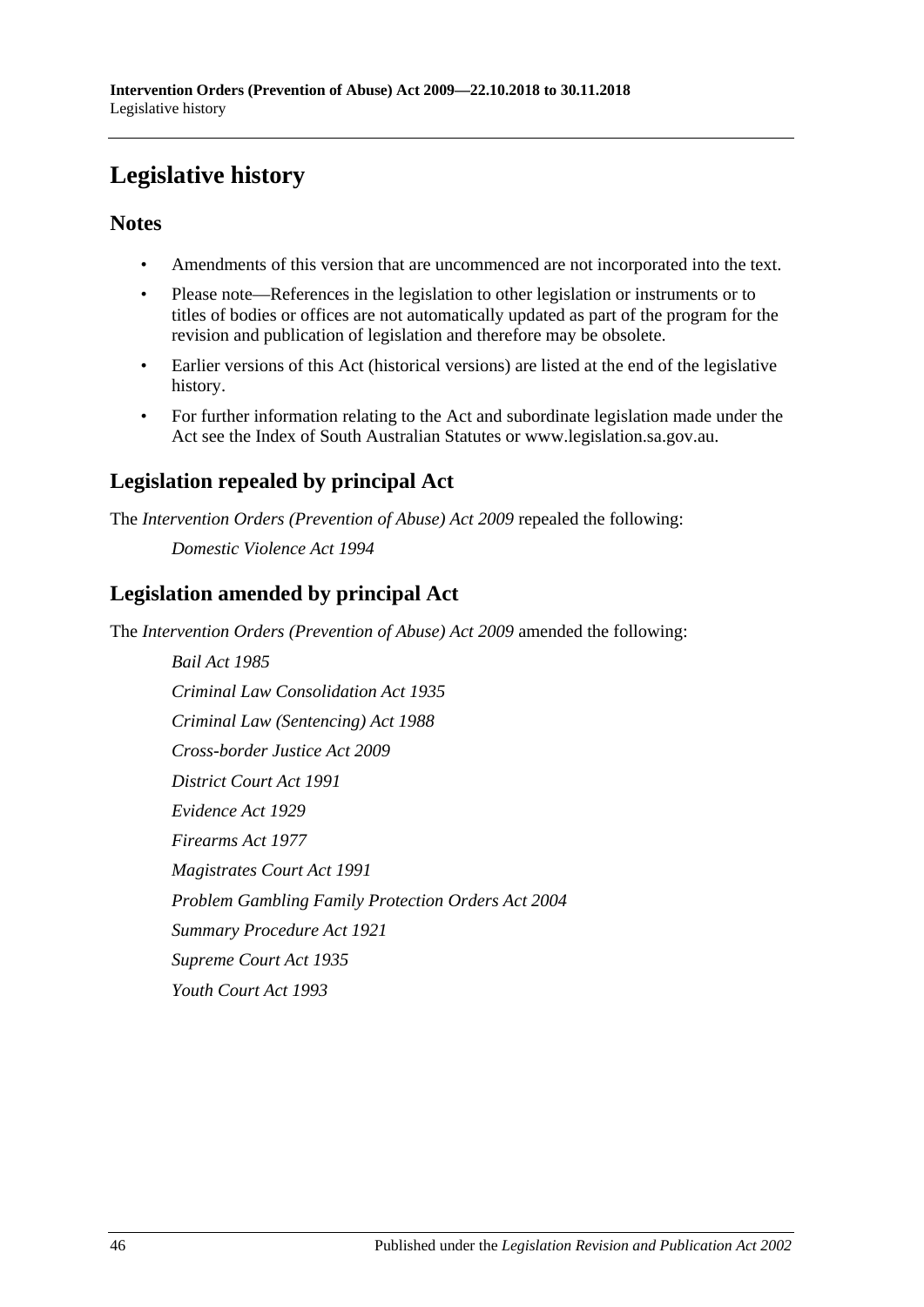# **Principal Act and amendments**

New entries appear in bold.

| Year | No   | Title                                                                                                                    | Assent       | Commencement                                                                                                                                                                                                           |
|------|------|--------------------------------------------------------------------------------------------------------------------------|--------------|------------------------------------------------------------------------------------------------------------------------------------------------------------------------------------------------------------------------|
| 2009 | 85   | Intervention Orders (Prevention of<br>Abuse) Act 2009                                                                    | 10.12.2009   | 9.12.2011 (Gazette 20.10.2011 p4269)<br>except Sch 1 (cll 20(2), 22, 23 (insofar as<br>it deletes s 99A of Summary Procedure<br>Act 1921), 24, 27(1), 28-30 &<br>33)—uncommenced—will not be brought<br>into operation |
| 2011 | 46   | <b>Education and Early Childhood</b><br>Services (Registration and Standards)<br>Act 2011                                | 8.12.2011    | Sch 3 (cl 20)-1.1.2012 (Gazette<br>15.12.2011 p4986)                                                                                                                                                                   |
| 2012 | - 12 | <b>Statutes Amendment (Serious and</b><br>Organised Crime) Act 2012                                                      | 10.5.2012    | Pt 9 (s 43)-17.6.2012 (Gazette<br>14.6.2012 p2756)                                                                                                                                                                     |
| 2013 | 65   | <b>Community Housing Providers</b><br>(National Law) (South Australia)<br>Act 2013                                       | 21.11.2013   | Sch 3 (cll 3 & 4)-1.4.2014 (Gazette<br>6.2.2014p547                                                                                                                                                                    |
| 2014 | 26   | <b>Statutes Amendment (SACAT)</b><br>Act 2014                                                                            | 11.12.2014   | Pt 9 (s 99)-29.3.2015 (Gazette 5.3.2015<br>p883)                                                                                                                                                                       |
| 2015 | -14  | Intervention Orders (Prevention of<br>Abuse) (Miscellaneous) Amendment<br>Act 2015                                       | 9.7.2015     | Pt 2 (ss 4-22)-1.12.2015 (Gazette<br>19.11.2015 p4975)                                                                                                                                                                 |
| 2015 | 46   | Firearms Act 2015                                                                                                        | 17.12.2015   | Sch 1 (cll 15 & 16)-1.7.2017 (Gazette<br>27.6.2017 p2619)                                                                                                                                                              |
| 2016 | 28   | <b>Statutes Amendment</b><br>(Attorney-General's Portfolio)<br>Act 2016                                                  | 16.6.2016    | Pt 9 (ss $22-24$ )-16.6.2016: s 2(1)                                                                                                                                                                                   |
| 2017 | 8    | Intervention Orders (Prevention of<br>Abuse) (Recognition of National<br>Domestic Violence Orders)<br>Amendment Act 2017 | 15.3.2017    | 25.11.2017 (Gazette 21.11.2017 p4653)                                                                                                                                                                                  |
| 2017 | 53   | <b>Statutes Amendment (Sentencing)</b><br>Act 2017                                                                       | 28.11.2017   | Pt 13 (s 22)-30.4.2018 (Gazette<br>6.2.2018 p612)                                                                                                                                                                      |
| 2017 | 64   | <b>Children's Protection Law Reform</b><br>(Transitional Arrangements and<br><b>Related Amendments) Act 2017</b>         | 12, 12, 2017 | Pt 15 (ss 116 to 121)-22.10.2018<br>(Gazette 19.12.2017 p5119)                                                                                                                                                         |
| 2018 | -1   | Disability Inclusion Act 2018                                                                                            | 14.6.2018    | Sch 1 (cl 4)-1.7.2018 (Gazette<br>28.6.2018 p2618)                                                                                                                                                                     |
| 2018 | 35   | <b>Statutes Amendment and Repeal</b><br>(Budget Measures) Act 2018                                                       | 22.11.2018   | Pt 7 (ss 107 to 109)-1.12.2018 (Gazette<br>29.11.2018 p4058)                                                                                                                                                           |

# **Provisions amended**

New entries appear in bold.

Entries that relate to provisions that have been deleted appear in italics.

| Provision  | How varied                                                                   | Commencement |
|------------|------------------------------------------------------------------------------|--------------|
| Long title | amended under <i>Legislation Revision and</i><br><b>Publication Act 2002</b> | 1.1.2012     |
|            |                                                                              |              |

Pt 1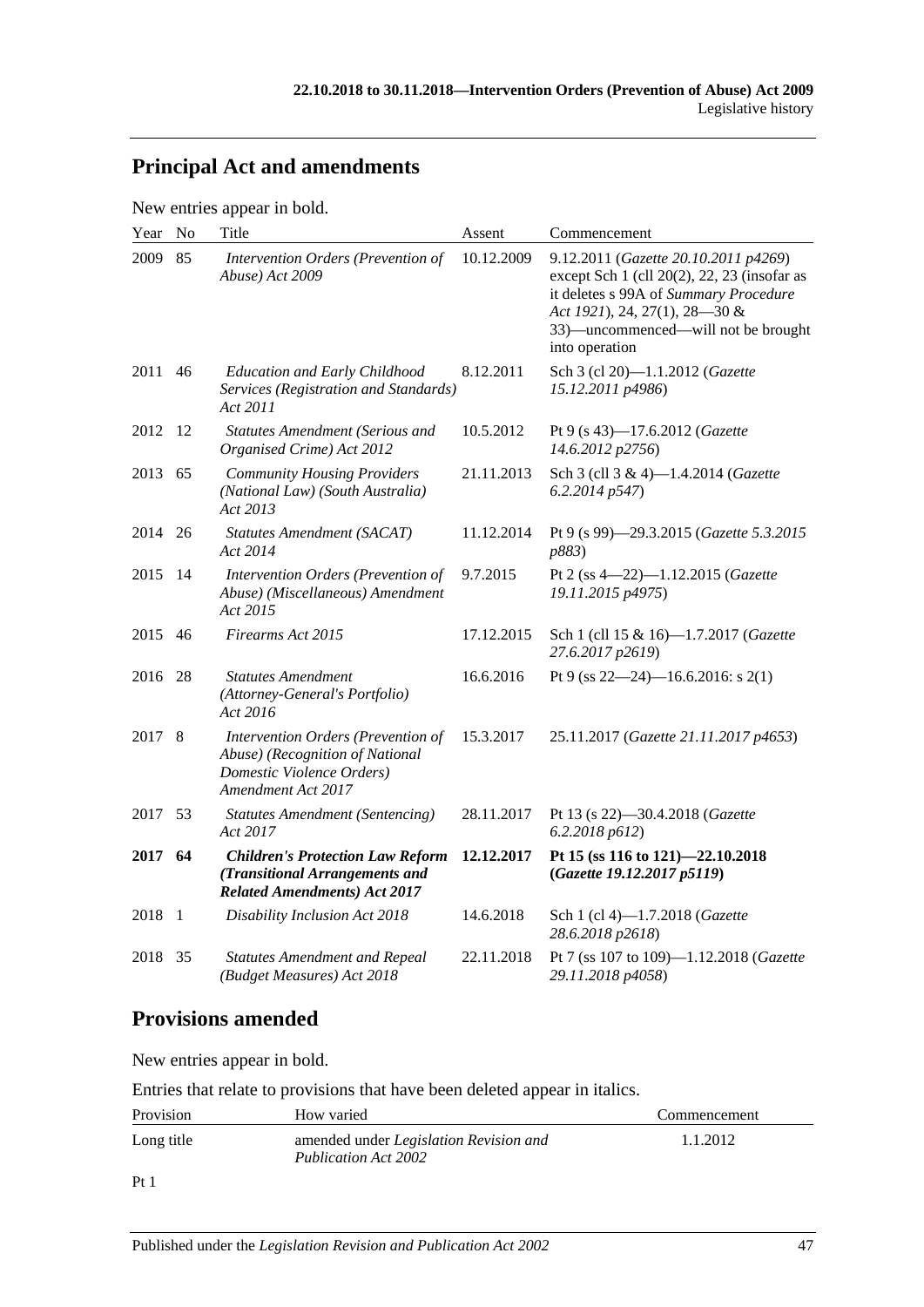#### **Intervention Orders (Prevention of Abuse) Act 2009—22.10.2018 to 30.11.2018** Legislative history

| s <sub>2</sub>                               | omitted under Legislation Revision and                                    | 1.1.2012   |
|----------------------------------------------|---------------------------------------------------------------------------|------------|
|                                              | <b>Publication Act 2002</b>                                               |            |
| s <sub>3</sub>                               |                                                                           |            |
| $s \; 3(1)$                                  |                                                                           |            |
| ammunition                                   | inserted by $14/2015$ s $4(1)$                                            | 1.12.2015  |
|                                              | amended by 46/2015 Sch 1 cl 15(1)                                         | 1.7.2017   |
| associated order                             | amended by 14/2015 s 4(2)                                                 | 1.12.2015  |
| Children's<br><b>Protection Act</b><br>order | deleted by 64/2017 s 116                                                  | 22.10.2018 |
| cognitive<br>impairment                      | inserted by 28/2016 s 22                                                  | 16.6.2016  |
| domestic violence<br>concern                 | inserted by 8/2017 s 4                                                    | 25.11.2017 |
| final intervention<br>order                  | inserted by $14/2015$ s $4(3)$                                            | 1.12.2015  |
| firearm                                      | inserted by $14/2015$ s $4(3)$                                            | 1.12.2015  |
|                                              | amended by 46/2015 Sch 1 cl 15(2)                                         | 1.7.2017   |
| order                                        | interim intervention inserted by $14/2015$ s $4(4)$                       | 1.12.2015  |
| intervention order                           | substituted by $14/2015$ s $4(4)$                                         | 1.12.2015  |
| issuing authority                            | substituted by $14/2015$ s $4(5)$                                         | 1.12.2015  |
| registered housing<br>co-operative           | deleted by 65/2013 Sch 3 cl 3                                             | 1.4.2014   |
| relevant public<br>sector agency             | amended by 46/2011 Sch 3 cl 20                                            | 1.1.2012   |
|                                              | amended by $14/2015$ s $4(6)$                                             | 1.12.2015  |
|                                              | amended by 1/2018 Sch 1 cl 4                                              | 1.7.2018   |
|                                              | (e) omitted under Legislation Revision and<br><b>Publication Act 2002</b> | 1.7.2018   |
| <b>State child</b><br>protection order       | inserted by 64/2017 s 116                                                 | 22.10.2018 |
| Pt 2                                         |                                                                           |            |
| s <sub>5</sub>                               | amended by 14/2015 s 5                                                    | 1.12.2015  |
| Pt 3                                         |                                                                           |            |
| s 9                                          | amended by 12/2012 s 43                                                   | 17.6.2012  |
| s 10                                         |                                                                           |            |
| s 10(2)                                      | amended by 64/2017 s 117(1), (2)                                          | 22.10.2018 |
| s 12                                         |                                                                           |            |
| s 12(1)                                      | amended by 14/2015 s 6(1), (2)                                            | 1.12.2015  |
| s 12(6)                                      | amended by 14/2015 s 6(3)                                                 | 1.12.2015  |
| s 13                                         |                                                                           |            |
| s 13(3)                                      | amended by 14/2015 s 7(1)                                                 | 1.12.2015  |
| s 13(4)                                      | inserted by $14/2015$ s $7(2)$                                            | 1.12.2015  |
| s 14                                         |                                                                           |            |
| s 14(1)                                      | amended by 14/2015 s 8(1), (2)                                            | 1.12.2015  |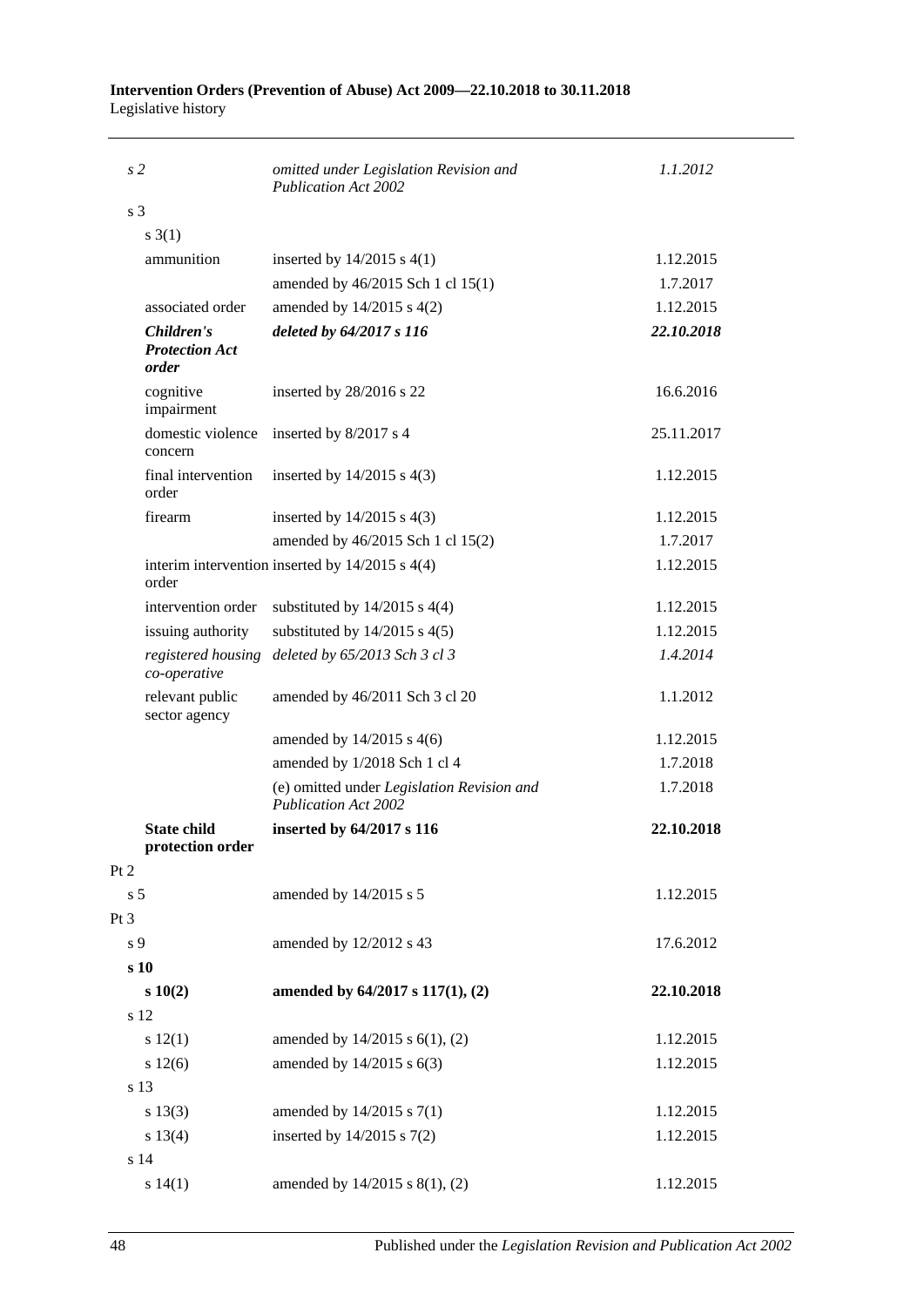#### **22.10.2018 to 30.11.2018—Intervention Orders (Prevention of Abuse) Act 2009** Legislative history

| s 14(2)         | amended by 14/2015 s 8(3)          | 1.12.2015  |
|-----------------|------------------------------------|------------|
| s 15            |                                    |            |
| s 15(1)         | amended by 14/2015 s 9(1)          | 1.12.2015  |
| s 15(3)         | amended by 14/2015 s 9(2)          | 1.12.2015  |
| s 15A           | inserted by 8/2017 s 5             | 25.11.2017 |
| s 16            |                                    |            |
| s 16(2)         | substituted by 64/2017 s 118       | 22.10.2018 |
| s 18            |                                    |            |
| s 18(6)         | substituted by $14/2015$ s $10(1)$ | 1.12.2015  |
| s 18(7a)        | inserted by $14/2015$ s $10(2)$    | 1.12.2015  |
| s 18(9)         | amended by 14/2015 s 10(3)         | 1.12.2015  |
| s 19            |                                    |            |
| s 19(2)         | substituted by 14/2015 s 11        | 1.12.2015  |
| s20             |                                    |            |
| $s\,20(1)$      | amended by 64/2017 s 119(1)        | 22.10.2018 |
| $s\,20(3)$      | amended by 64/2017 s 119(2)        | 22.10.2018 |
| s 21            |                                    |            |
| $s \, 21(4a)$   | inserted by $14/2015$ s $12(1)$    | 1.12.2015  |
| $s \, 21(8)$    | amended by $8/2017$ s $6(1)$       | 25.11.2017 |
| $s \, 21(8a)$   | inserted by $8/2017$ s $6(2)$      | 25.11.2017 |
| s 21(9)         | amended by 14/2015 s 12(2)         | 1.12.2015  |
| $s\,21(10)$     | substituted by $14/2015$ s $12(3)$ | 1.12.2015  |
| $s \, 21(11)$   | amended by 14/2015 s 12(4)         | 1.12.2015  |
| s 23            |                                    |            |
| $s\,23(1)$      | substituted by $14/2015$ s $13(1)$ | 1.12.2015  |
| $s$ 23 $(1a)$   | inserted by 14/2015 s 13(1)        | 1.12.2015  |
|                 | amended by 64/2017 s 120           | 22.10.2018 |
| $s\,23(2)$      | amended by 14/2015 s 13(2), (3)    | 1.12.2015  |
| $s\,23(3)$      | amended by 14/2015 s 13(4), (5)    | 1.12.2015  |
| $s\,23(4)$      | amended by 14/2015 s 13(6)         | 1.12.2015  |
| s 23(5)         | amended by 14/2015 s 13(7)         | 1.12.2015  |
|                 | amended by $8/2017$ s $7(1)$       | 25.11.2017 |
| $s\,23(5a)$     | inserted by $8/2017$ s $7(2)$      | 25.11.2017 |
| $s\,23(7)$      | substituted by 14/2015 s 13(8)     | 1.12.2015  |
| $s\,23(8)$      | amended by 14/2015 s 13(9)         | 1.12.2015  |
| s 24            |                                    |            |
| $s\,24(1)$      | amended by 14/2015 s 14(1)         | 1.12.2015  |
| $s\,24(2)$      | amended by 8/2017 s 8(1)           | 25.11.2017 |
| $s\,24(2a)$     | inserted by $8/2017$ s $8(2)$      | 25.11.2017 |
| $s\,24(5)$      | substituted by $14/2015$ s $14(2)$ | 1.12.2015  |
| s <sub>25</sub> |                                    |            |
| s 25(1)         | amended by 14/2015 s 15            | 1.12.2015  |
| s 25(2)         | amended by 65/2013 Sch 3 cl 4      | 1.4.2014   |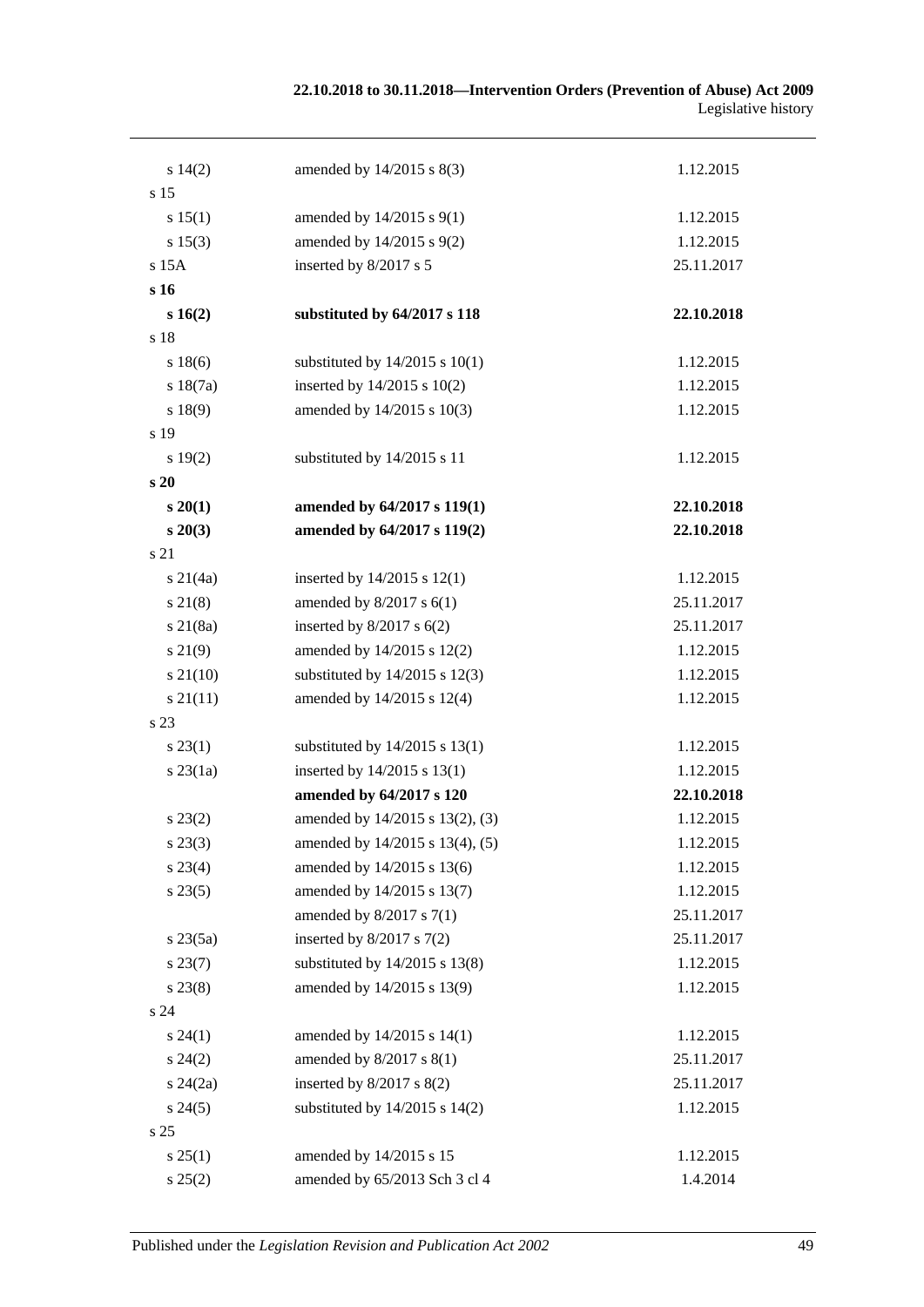| s 25(5)              | amended by 26/2014 s 99                                               | 29.3.2015  |
|----------------------|-----------------------------------------------------------------------|------------|
| s <sub>26</sub>      |                                                                       |            |
| $s\,26(1)$           | amended by 64/2017 s 121                                              | 22.10.2018 |
| $s \; 26(3)$         | amended by 14/2015 s 16(1)                                            | 1.12.2015  |
| $s \; 26(4)$         | amended by 14/2015 s 16(2)                                            | 1.12.2015  |
| $s \, 26(5)$         | amended by 14/2015 s 16(3)                                            | 1.12.2015  |
| $s \; 26(6)$         | amended by 14/2015 s 16(4)                                            | 1.12.2015  |
| $s \, 26(7)$         | amended by 8/2017 s 9(1)                                              | 25.11.2017 |
| $s \; 26(7a)$        | inserted by $8/2017$ s $9(2)$                                         | 25.11.2017 |
| $s\,26(9)$           | substituted by $14/2015$ s $16(5)$                                    | 1.12.2015  |
| $s \; 26(10)$        | inserted by 14/2015 s 16(5)                                           | 1.12.2015  |
| s 29                 |                                                                       |            |
| $s\,29(2)$           | amended by 28/2016 s 23                                               | 16.6.2016  |
| Pt 3A                | inserted by 8/2017 s 10                                               | 25.11.2017 |
| Pt 4                 |                                                                       |            |
| s 30                 |                                                                       |            |
| $s \ 30(3)$          | amended by 14/2015 s 17(1)                                            | 1.12.2015  |
| $s \ 30(6)$          | substituted by $14/2015$ s $17(2)$                                    | 1.12.2015  |
| Pt 5                 |                                                                       |            |
| s 31                 |                                                                       |            |
| $s \frac{31}{2a}$    | inserted by 14/2015 s 18(1)                                           | 1.12.2015  |
| $s \ 31(4)$          | amended by 14/2015 s 18(2)                                            | 1.12.2015  |
|                      | amended by 53/2017 s 22                                               | 30.4.2018  |
| s 34                 |                                                                       |            |
| $s \; 34(3)$         | amended by 14/2015 s 19(1)                                            | 1.12.2015  |
| $s \frac{34}{3a}$    | inserted by 14/2015 s 19(2)                                           | 1.12.2015  |
| s 36                 |                                                                       |            |
| $s \, 36(2)$ and (3) | deleted by 14/2015 s 20                                               | 1.12.2015  |
| Pt 6                 |                                                                       |            |
| $s\,40$              |                                                                       |            |
| $s\ 40(1)$           | amended by 14/2015 s 21                                               | 1.12.2015  |
|                      | amended by 46/2015 Sch 1 cl 16                                        | 1.7.2017   |
| Sch 1                |                                                                       |            |
| $Pts 1-14$           | omitted under Legislation Revision and<br><b>Publication Act 2002</b> | 1.1.2012   |
| Pt 15                |                                                                       |            |
| cl 37                |                                                                       |            |
| cl $37(5)$           | inserted by 28/2016 s 24                                              | 16.6.2016  |
| cl 39                | inserted by 14/2015 s 22                                              | 1.12.2015  |

# **Historical versions**

1.1.2012 17.6.2012